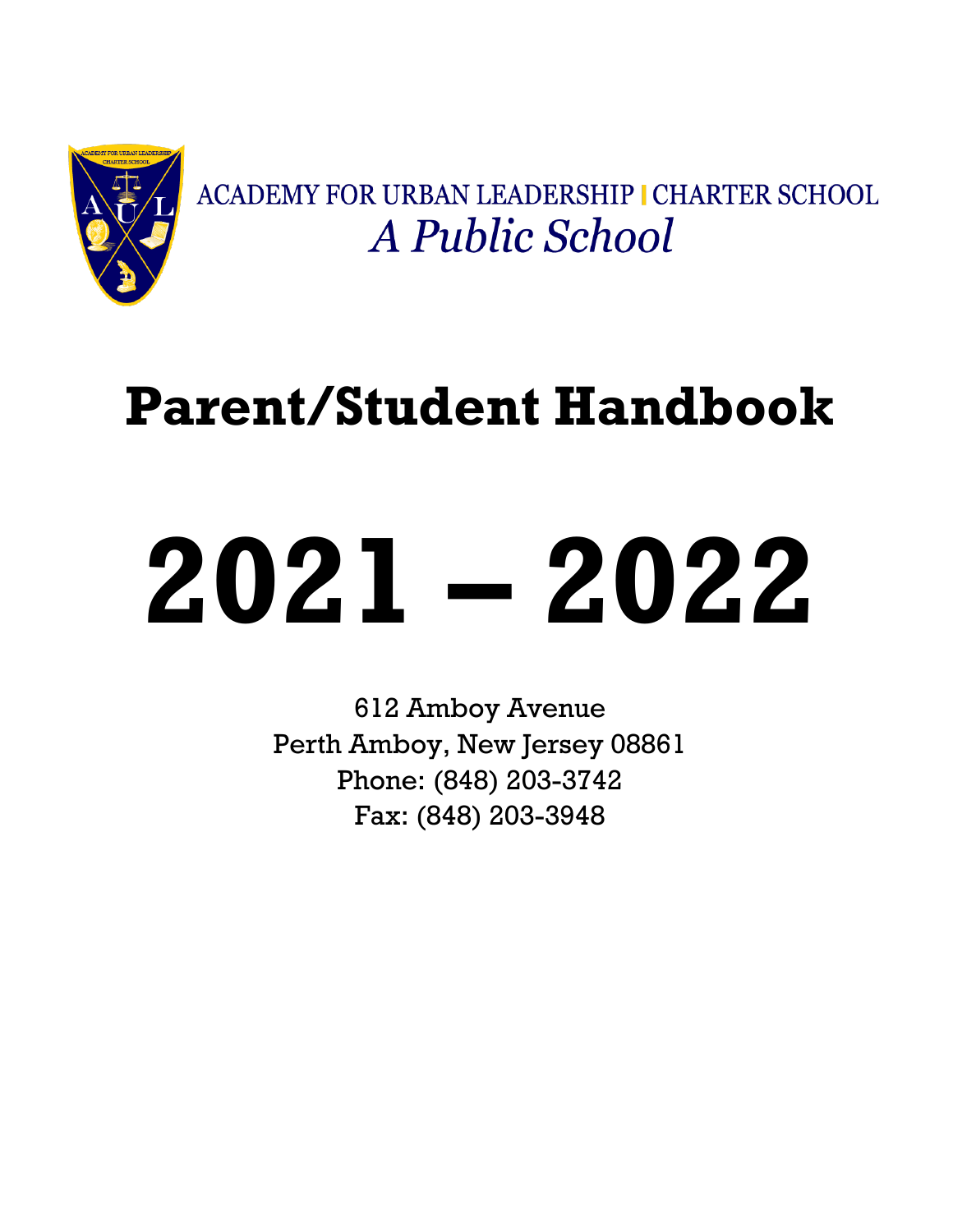## **Table of Contents**

| $\mathbf{I}$ . | <b>AUL Calendar</b>                              | 3  |  |
|----------------|--------------------------------------------------|----|--|
| II.            | <b>Bell Schedules</b>                            | 4  |  |
| III.           | <b>Mission Statement</b>                         | 7  |  |
| IV.            | <b>School Philosophy</b>                         | 7  |  |
| V.             | <b>Board of Trustees</b>                         | 9  |  |
| VI.            | Recruitment & Enrollment                         | 10 |  |
| VII.           | <b>Student Health</b>                            | 11 |  |
| VIII.          | <b>Grading Policy</b>                            | 12 |  |
| IX.            | <b>Grade Promotion Requirements</b>              | 14 |  |
| X.             | <b>Attendance Policy</b>                         | 15 |  |
| XI.            | <b>Student Management</b>                        | 20 |  |
| XII.           | <b>Student Academic Code of Conduct</b>          | 22 |  |
| XIII.          | <b>Student Cafeteria Conduct</b>                 | 23 |  |
| XIV.           | <b>Other Student Conduct</b>                     | 24 |  |
| XV.            | Discipline Levels for Conduct                    | 25 |  |
|                | i.<br>Demerit System                             | 29 |  |
|                | Infractions<br>ii.                               | 31 |  |
|                | iii. Student Not In Good Standing Policy         | 33 |  |
| XVI.           | Uniform Policy                                   | 36 |  |
| XVII.          | <b>Student Activities</b>                        | 39 |  |
| XVIII.         | <b>Student Accident Insurance</b>                | 43 |  |
| XIX.           | <b>Student Obligations</b>                       | 46 |  |
| XX.            | AUL Parent/Student Handbook Acknowledgement Form |    |  |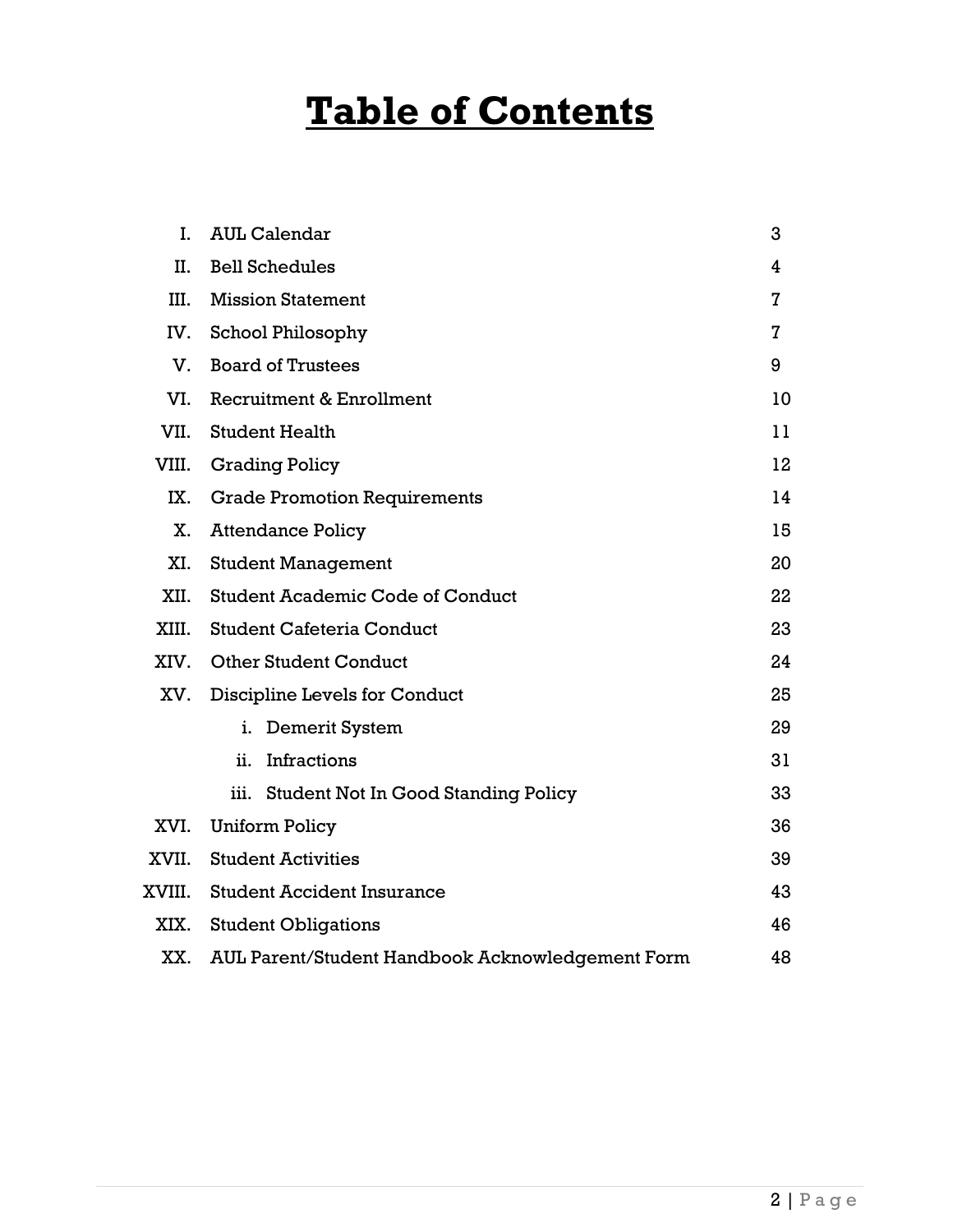### **ACADEMY FOR URBAN LEADERSHIP CHARTER SCHOOL | 2021-2022**

| <b>ACADEMIC CALENDAR</b><br>4 Independence Day<br>28 Board Meeting                                                                                                                                                 | <b>JULY '21</b><br>F<br>T<br>W<br><b>Th</b><br>$\mathsf S$<br>W<br>S<br>$\overline{2}$<br>$\mathfrak{S}$<br>$\mathbf{1}$<br>$\,8\,$<br>$\mathcal{P}$<br>10<br>5<br>$\overline{7}$<br>$\overline{4}$<br>6<br>12<br>13<br>15<br>14<br>16<br>17<br>11<br>19<br>20<br>21<br>22<br>23<br>24<br>18<br>26<br>29<br>25<br>27<br>28<br>30<br>31 | <b>JANUARY '22</b><br>F<br>W<br>Th<br>$\mathsf S$<br>S<br>W<br>$\mathbf{r}$<br>$\mathbf{1}$<br>5<br>$\overline{7}$<br>8<br>$\mathbf{2}$<br>3<br>$\overline{4}$<br>6<br>12<br>13<br>15<br>9<br>10<br>11<br>14<br>19<br>18<br>20<br>21<br>22<br>17<br>16<br>25 <sup>1</sup><br>27<br>29<br>24<br>26<br>28<br>23<br>31<br>30                  | <b>3 School Reopens</b><br>12 PTO Meeting<br>17 M.L. King Day (Closed)<br><b>26 Board Meeting</b><br>School days: 20                                                                                                                                                 |
|--------------------------------------------------------------------------------------------------------------------------------------------------------------------------------------------------------------------|----------------------------------------------------------------------------------------------------------------------------------------------------------------------------------------------------------------------------------------------------------------------------------------------------------------------------------------|--------------------------------------------------------------------------------------------------------------------------------------------------------------------------------------------------------------------------------------------------------------------------------------------------------------------------------------------|----------------------------------------------------------------------------------------------------------------------------------------------------------------------------------------------------------------------------------------------------------------------|
| <b>25 Board Meeting</b>                                                                                                                                                                                            | <b>AUGUST '21</b><br>F<br>T.<br>W<br>$\mathsf{s}$<br>M<br>Th<br>s<br>6<br>$\mathbf{2}$<br>3<br>$\overline{4}$<br>5<br>$\overline{7}$<br>$\mathbf{1}$<br>$\,8\,$<br>9<br>10<br>11<br>12<br>13<br>14<br>17<br>18<br>19<br>20<br>16<br>15<br>21<br>25<br>26<br>27<br>23<br>24<br>28<br>22<br>29<br>30<br>31                               | <b>FEBRUARY '22</b><br>F<br>S<br>M<br>$\mathbf{I}$<br>W<br>Th<br>s<br>$\overline{2}$<br>3<br>$\overline{4}$<br>5<br>$\mathbf{1}$<br>8<br>$\overline{7}$<br>9<br>10<br>11<br>12<br>6<br>15<br>19<br>16<br>17<br>18<br> 4<br>13<br>25<br>22<br>23<br>24<br>26<br>20<br>21<br>28<br>27                                                        | 2-4 Midterms/ Early Dismissal<br>9 PTO Meeting<br>11 MP 2 Ends<br>17 Report Card Night- Early Dismissal<br>21 Presidents' Day (Closed)<br>23 Board Meeting<br>School days: 19                                                                                        |
| 1-3 Staff-In Service (No Students)<br>6 Labor Day (School Closed)<br>7 First day of school (Students)<br>15 PTO Meeting<br>23 Back to School Night - Early Dismissal<br>29 Board Meeting<br><b>School days: 18</b> | <b>SEPTEMBER '21</b><br>M<br>W<br>Th<br>F.<br>S<br>S<br>T.<br>$\overline{4}$<br>$\overline{2}$<br>3<br>1.<br>$\sqrt{5}$<br>$\overline{6}$<br>$\overline{7}$<br>8<br>9<br>10 <sup>°</sup><br>11<br>15<br>16<br>12<br>13<br>14<br>17<br>18<br>20<br>22<br>23<br>24<br>21<br>25<br>19<br>28<br>29<br>27<br>30<br>26                       | <b>MARCH '22</b><br>$\mathsf{s}$<br>M<br>$\mathbf{I}$<br>W<br>Th<br>F.<br>S<br>$\overline{2}$<br>5<br>3<br>$\mathbf{1}$<br>$\overline{4}$<br>8<br>$\overline{7}$<br>9<br>10<br>12<br>11<br>6<br>19<br>15<br>16<br>17<br>18<br>13<br>14<br>22<br>23<br>24<br>25<br>21<br>26<br>20<br>29<br>28<br>30<br>31<br>27                             | 9 PTO Meeting<br><b>30 Board Meeting</b><br>School days: 23                                                                                                                                                                                                          |
| 6 Mid-Semester Progress Report<br>10 Columbus Day/ Indigenous People's Day<br>12 Founder's Day<br>13 PTO Meeting<br>27 Board Meeting<br>School days: 21                                                            | <b>OCTOBER '21</b><br>W<br>W<br>Th<br>F<br>S<br>S<br>T.<br>$\overline{2}$<br>$\mathbf{1}$<br>9<br>5<br>6<br>$\overline{7}$<br>8<br>3<br>$\overline{4}$<br>12<br>13<br>14<br>15<br>16<br>10<br>11<br>22<br>18<br>19<br>20<br>21<br>23<br>17<br>26<br>27<br>28<br>29<br>25<br>30<br>24<br>31                                             | <b>APRIL '22</b><br>W<br>$\mathbf{I}$<br>W<br>Th<br>F<br>S<br>S<br>$\overline{2}$<br>$\mathbf{1}$<br>5<br>9<br>$\overline{7}$<br>8<br>3<br>$\overline{4}$<br>6<br>12<br>11<br>13<br>14<br>16<br>10<br>15<br>18<br>19<br>20<br>21<br>22<br>23<br>17<br>26<br>28<br>29<br>30<br>25<br>27<br>24                                               | 13 PTO Meeting<br>14 MP3 Ends<br>15 Good Friday (Closed)<br>18-22 Spring Recess<br><b>27 Board Meeting</b><br>School days: 15                                                                                                                                        |
| 1-5 Fall Recess<br>8 End of MP 1<br>10 PTO Meeting<br>11 Veterans Day<br>17 Board Meeting<br>24 Early Dismissal<br>25-26 Thanksgiving Break<br>School days: 15                                                     | <b>NOVEMBER '21</b><br>T.<br>W<br>Th<br>F.<br>M<br>S<br>s<br>$\epsilon$<br>$\overline{2}$<br>$\overline{5}$<br>3<br>$\overline{4}$<br>12<br>8<br>9<br>10 <sup>°</sup><br>13<br>$\overline{7}$<br>11<br>19<br>15<br>17<br>18<br>16<br>20<br>14<br>22<br>23<br>21<br>24<br>25<br>26<br>27<br>29<br>30<br>28                              | <b>MAY '22</b><br>$\mathbf{T}$<br>F.<br>W<br>W<br>Th<br>S<br>S<br>$\overline{\phantom{a}}$<br>$\ensuremath{\mathsf{3}}$<br>$\overline{2}$<br>5<br>$\overline{4}$<br>6<br>$\mathbf{1}$<br>12<br>9<br>10<br>13<br>8<br>14<br>$\overline{11}$<br>18<br>17<br>19<br>20<br>21<br>15<br>16<br>25<br>23<br>24<br>26<br>28<br>22<br>31<br>29<br>ЗC | 11 PTO Meeting<br>17 Mid-Semester Progress Report<br>26 Prom - 1/2 Day Seniors Only<br><b>25 Board Meeting</b><br>27-30 Memorial Day (Closed)<br>School days: 20                                                                                                     |
| 8 PTO Meeting<br><b>15 Board Meeting</b><br>23 Early Dismissal<br>24-31 Winter Recess<br>School days: 17                                                                                                           | <b>DECEMBER '22</b><br>F<br>$\boldsymbol{\mathsf{S}}$<br>M<br>W<br>Th<br>s<br>т<br>$\overline{c}$<br>$\mathfrak{S}$<br>$\overline{4}$<br>9<br>$\overline{7}$<br>8<br>10<br>5<br>6<br>11<br>15 <sup>°</sup><br>13<br>16<br>17<br>12<br>14<br>18<br>22<br>20<br>21<br>24<br>19<br>23<br>25<br>28<br>29<br>30<br>27<br>31<br>26           | <b>JUNE '22</b><br>F<br>М<br>$\mathbf{T}$<br>$\mathsf{s}$<br>S.<br>W<br>Th<br>$\overline{2}$<br>$\mathsf 3$<br>$\overline{4}$<br>$\mathbf{1}$<br>5<br>$\overline{7}$<br>8<br>$\mathcal{P}$<br>10<br>11<br>6<br>13<br>14<br>15<br>12<br>16<br>17<br>18<br>22<br>21<br>23<br>25<br>19<br>24<br>20<br>29<br>27<br>28<br>30<br>26              | <b>8 Special Board Meeting</b><br>15 PTO Meeting<br>16 MP 4 Ends<br>20 Juneteenth Observance- School closed<br>22 Board Meeting<br>21-23 Final Exams- Early Dismissal<br>24 Last Day of School / Graduation<br>30 Last Day of School for Teachers<br>School days: 17 |

**SCHOOL CLOSED STAFF DEVELOPMENT FULL DAY FULL BOARD MEETING FIRST/LAST DAY OF SCHOOL 12 NOON DISMISSAL STATE The Board of Trustees reserves the right to revise the school calendar should the need arise due to inclement weather or emergency circumstances.** 

**Board Approved: 06/30/2021**

**TESTING**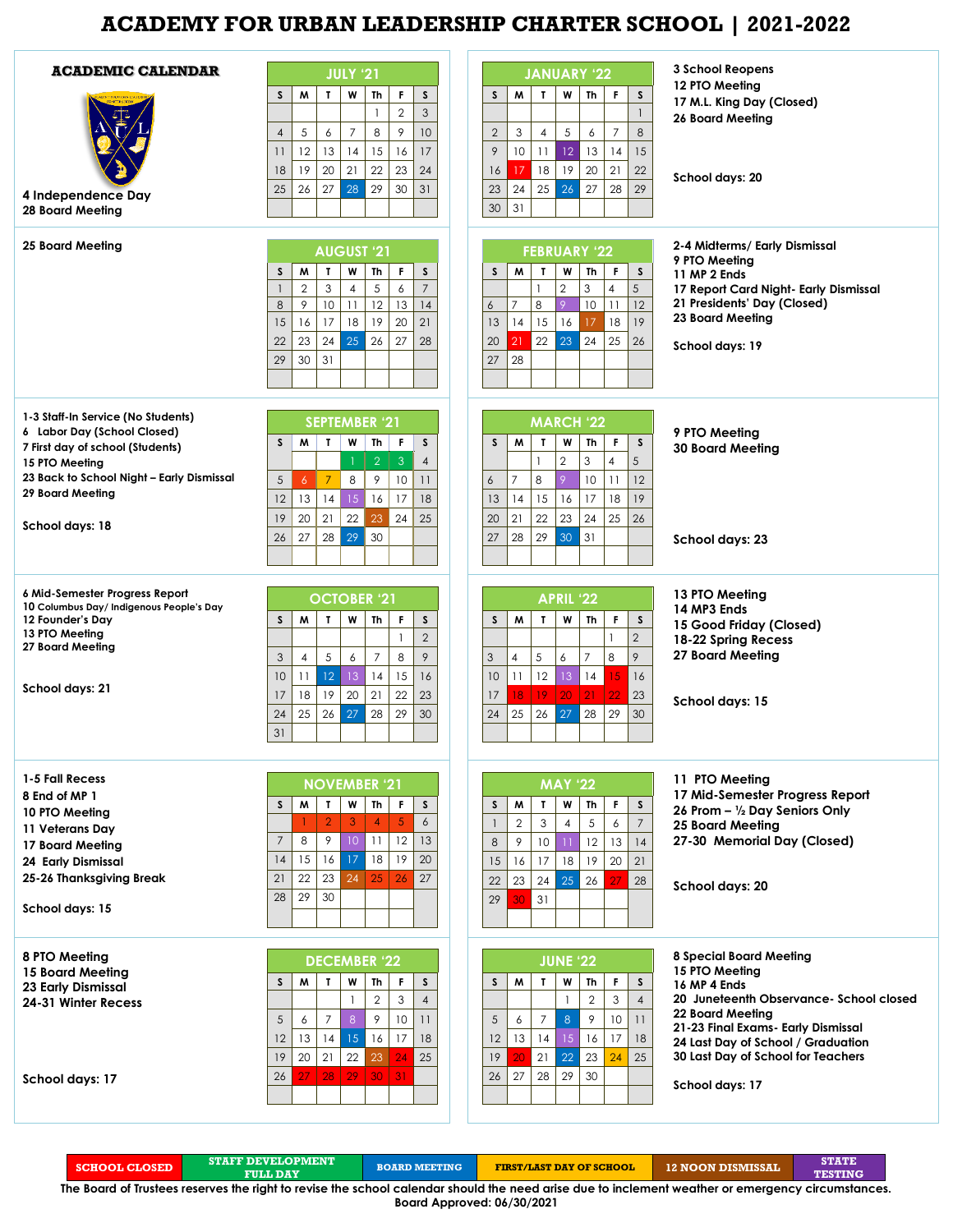

# ACADEMY FOR URBAN LEADERSHIP I CHARTER SCHOOL A Public School

| 2021 - 2022 Daily Bell Schedule |              |               |  |
|---------------------------------|--------------|---------------|--|
| <b>Daily Bell Schedule</b>      | <b>Start</b> | <b>Finish</b> |  |
| Homeroom & Period 1             | 8:00 AM      | 8:52 AM       |  |
| $\overline{2}$                  | 8:55 AM      | 9:38 AM       |  |
| $\mathbf{3}$                    | 9:41 AM      | 10:24 AM      |  |
| $\overline{4}$                  | 10:27 AM     | 11:10 AM      |  |
| 5                               | 11:13 AM     | 11:56 AM      |  |
| $6\phantom{1}6$                 | 11:59 AM     | 12:42 PM      |  |
| $\overline{7}$                  | 12:45 PM     | 1:28 PM       |  |
| 8                               | $1:31$ PM    | $2:14$ PM     |  |
| 9                               | 2:17 PM      | 3:00 PM       |  |
| 10 (Tutoring & Credit Recovery) | 3:00 PM      | 4:00 PM       |  |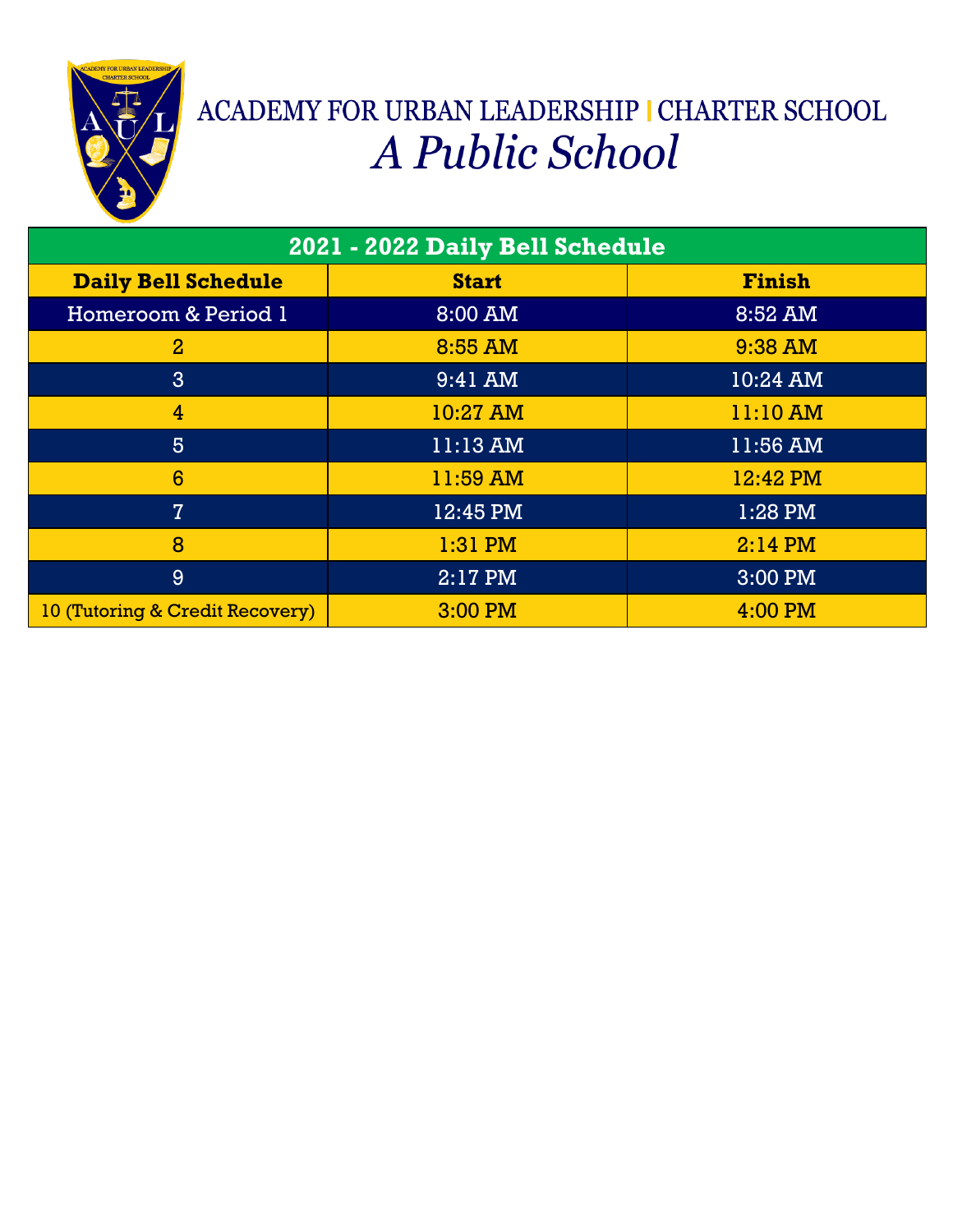

# ACADEMY FOR URBAN LEADERSHIP I CHARTER SCHOOL A Public School

| 2021 - 2022 Early Dismissal Bell Schedule                                           |                                       |               |  |
|-------------------------------------------------------------------------------------|---------------------------------------|---------------|--|
| <b>Early Dismissal Schedule</b>                                                     | <b>Start</b>                          | <b>Finish</b> |  |
| <b>Homeroom &amp; Period 1</b>                                                      | 8:00 AM                               | 8:32 AM       |  |
| $\overline{2}$                                                                      | 8:35 AM                               | 8:58 AM       |  |
| 3                                                                                   | $9:01$ AM                             | $9:24$ AM     |  |
| 4                                                                                   | 9:27 AM                               | 9:50 AM       |  |
| 5                                                                                   | 9:53 AM                               | 10:16 AM      |  |
| $6\phantom{1}$                                                                      | $10:19$ AM                            | 10:42 AM      |  |
| $\overline{z}$                                                                      | 10:45 AM                              | 11:08 AM      |  |
| 8                                                                                   | 11:11 AM                              | 11:34 AM      |  |
| 9                                                                                   | 11:37 AM                              | 12:00 PM      |  |
|                                                                                     | 2021 - 2022 PACS Friday Bell Schedule |               |  |
|                                                                                     | <b>Start</b>                          | <b>Finish</b> |  |
| <b>Homeroom &amp; Period 1</b>                                                      | $8:00$ AM                             | 8:42 AM       |  |
| $\mathbf{2}$                                                                        | 8:45 AM                               | $9:22$ AM     |  |
| $\overline{3}$                                                                      | 9:25 AM                               | 10:02 AM      |  |
| $\overline{\mathbf{4}}$                                                             | 10:05 AM                              | 10:42 AM      |  |
| 5 <sup>5</sup>                                                                      | 10:45 AM                              | 11:22 AM      |  |
| 6                                                                                   | 11:25 AM                              | 12:02 PM      |  |
| $\overline{z}$                                                                      | 12:05 PM                              | 12:42 PM      |  |
| 8                                                                                   | 12:45 PM                              | 1:22 PM       |  |
| 9                                                                                   | 1:25 PM                               | 2:02 PM       |  |
| Pathways/Passport,<br><b>Advisories, Clubs, Social</b><br><b>Emotional Learning</b> | $2:05$ PM                             | 3:00 PM       |  |
| 10 (Tutoring & Credit<br><b>Recovery)</b>                                           | $3:00$ PM                             | 4:00 PM       |  |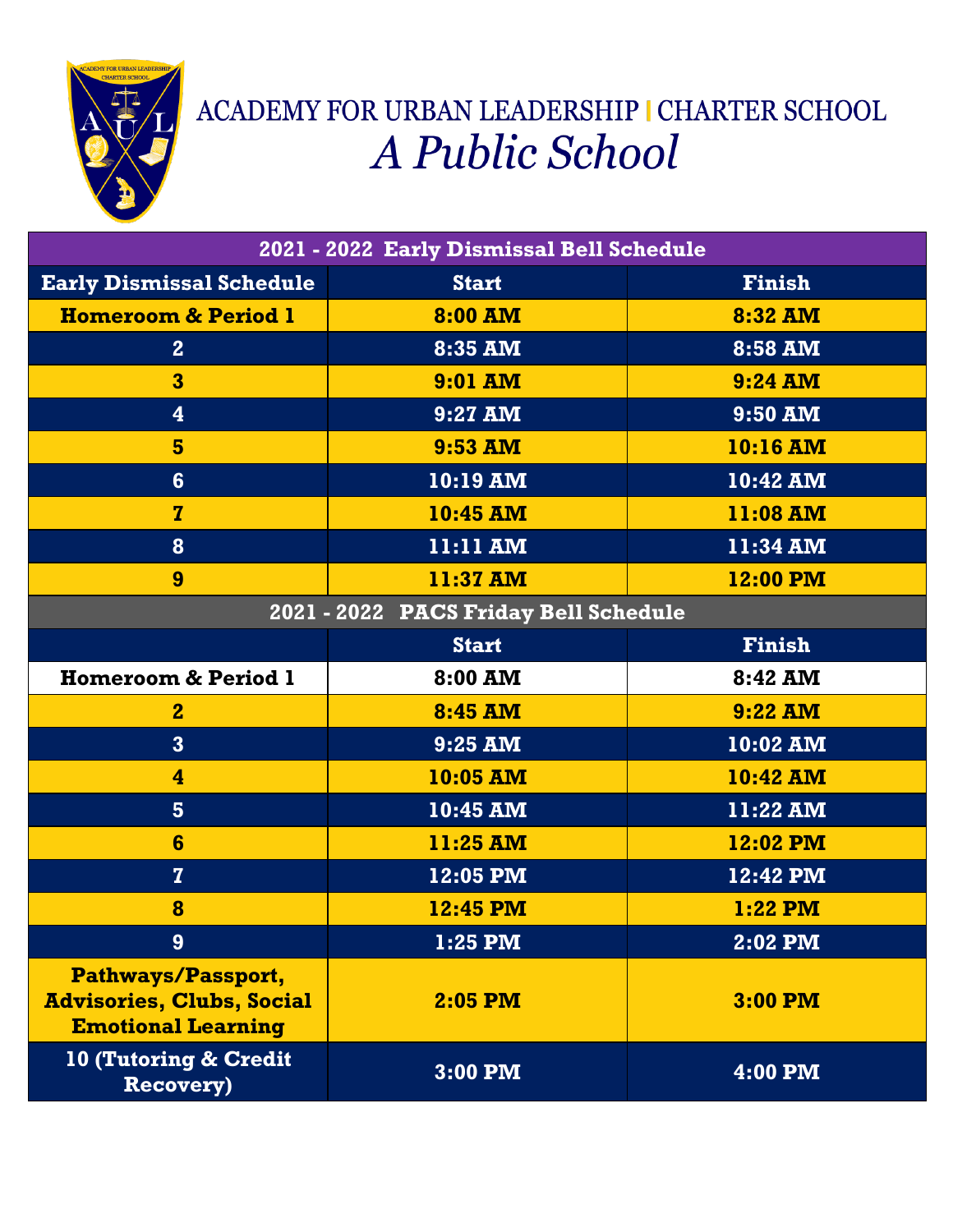### **DELAYED OPENING BELL SCHEDULE**

### **STUDENTS GO TO 1ST PERIOD**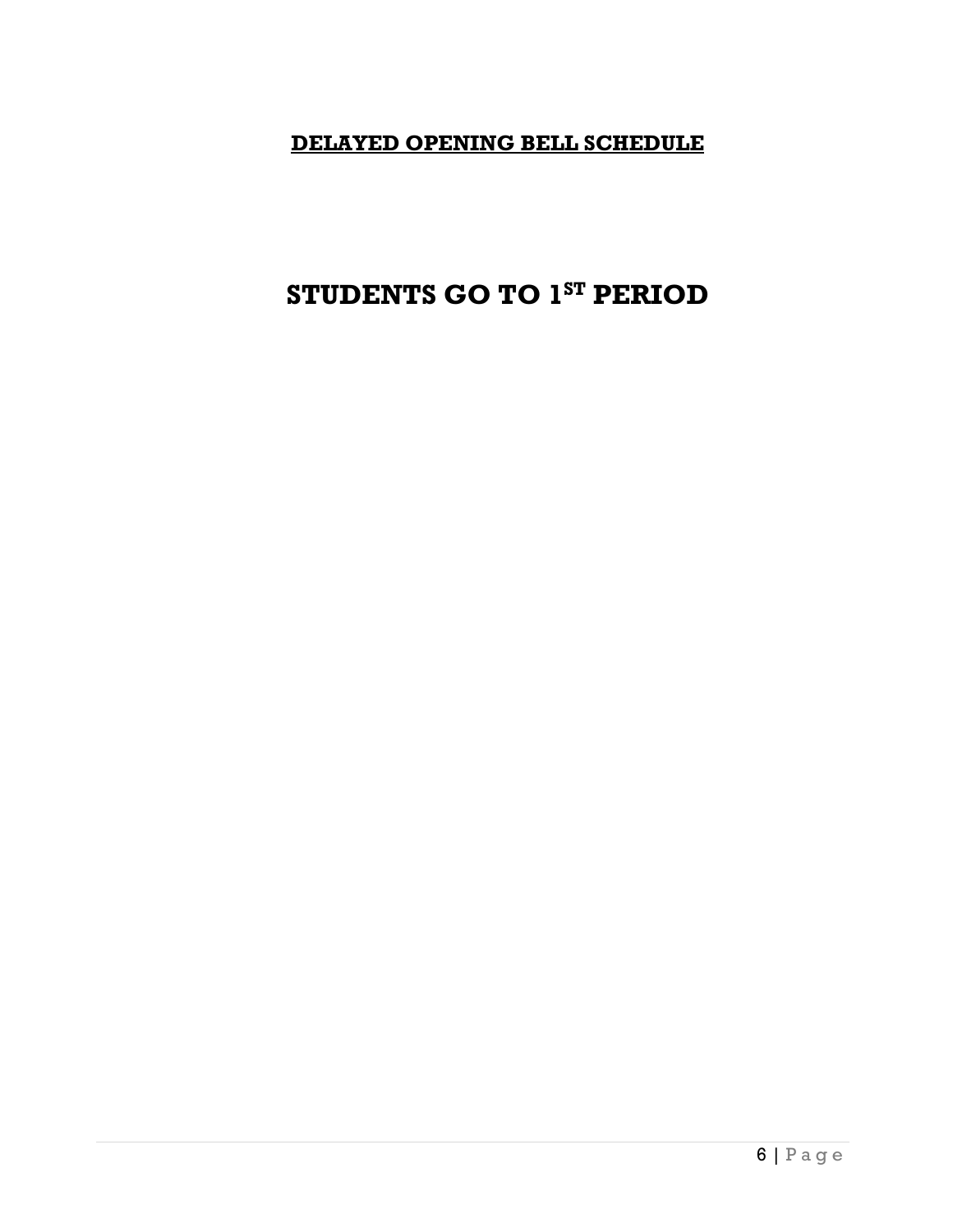### **Academy for Urban Leadership Charter School**

### **III. Mission Statement**

**To employ an educational design and experience that merges the highest standards of academic excellence while fostering convictions and commitment to social and economic justice.** 

The school acknowledges that both family and community involvement are integral to the student's academic achievement level, and will focus on fostering strong partnerships between the school, family, and community. Through these partnerships, the school will strive to create a nurturing environment by providing each student with the five fundamental resources deemed necessary for healthy child development by the President's Summit for America's Future. These include: a one-on-one relationship with a caring adult, a safe place to learn and grow, a healthy start, a marketable skill through effective education, and a chance to give back to peers and the community.

In order to provide a quality education, the curriculum offered will involve rigorous academics with a holistic approach to education. Special emphasis will be placed on service learning and espousing the importance of civic and social responsibility. The development of character, leadership skills, conflict resolution abilities, and community responsibility will be stressed to provide the students with the necessary tools to become contributing members of a democratic society.

### **IV. School Philosophy**

Academy for Urban Leadership Charter School is a learning community in which all stakeholders are engaged in a dynamic process of learning to strengthen the teaching in the classroom and to enhance student achievement. Ongoing staff professional development ensures that the faculty is continually utilizing innovative teaching and assessment strategies.

With an enrollment of up to 600 students, each grade will have as many as 100 students. By having grade team level management within the school, AUL Charter School will maintain a small and personal school and classroom. A school-based management style will be used. In order to thoroughly meet the academic needs of the student, AUL Charter School utilizes an extended day program beginning at 8:00 AM and ending at 3:00 PM. Voluntary and after-school programs are also available.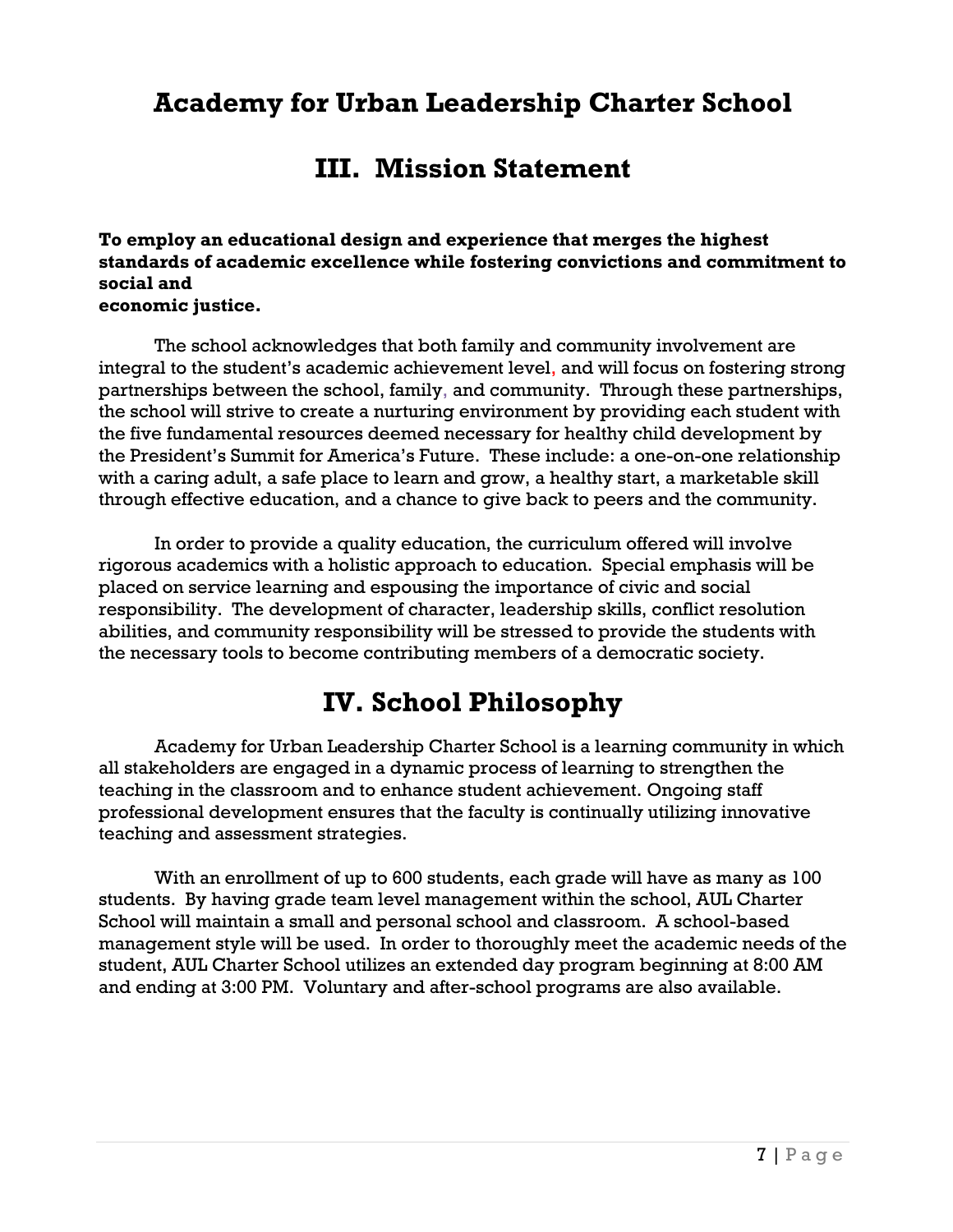AUL is a charter school which serves grades 7-12. The curriculum, anchored by the Common Core State Standards and instruction are delivered in a manner that will prepare them for post-secondary education. Courses are created to meet individual student needs. A rigorous graduation rubric is maintained in which all students must complete a major study within one unit as well as a senior research project. The focus of AUL is preparing all students to further their educations at the collegiate level.

The purpose of AUL Charter School is to provide a nurturing educational environment that instills within its students foundation skills and character attributes necessary for the development of educated, forward-looking, and responsible young adults.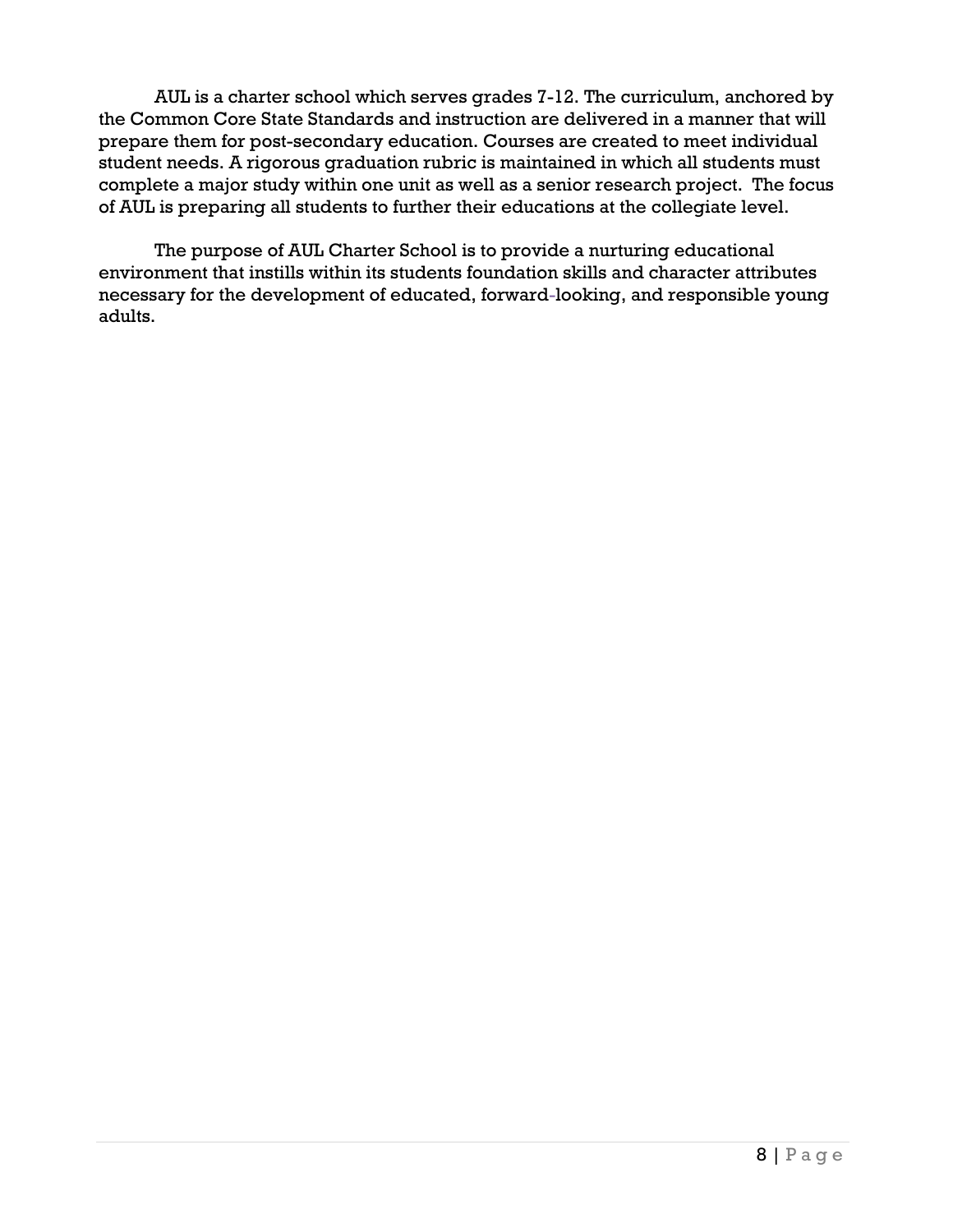### **III. Board of Trustees**

#### **Board of Trustees**

Lisette Vilanova President Joshua Bishop-Mbachu Vice President Angelo Abreu Corporate Secretary Stephanie Valdiviézo **Trustee** Michelle Roman Trustee Elba Ceballo Trustee Joshua Lisojo Trustee Eloisa Hernandez **Trustee** Student Council Student Representative Gail Long Board Secretary/Business

Dr. Mario C. Barbiere **Interim Lead Administrator** Administrator Ms. Patricia Bombelyn Board Solicitor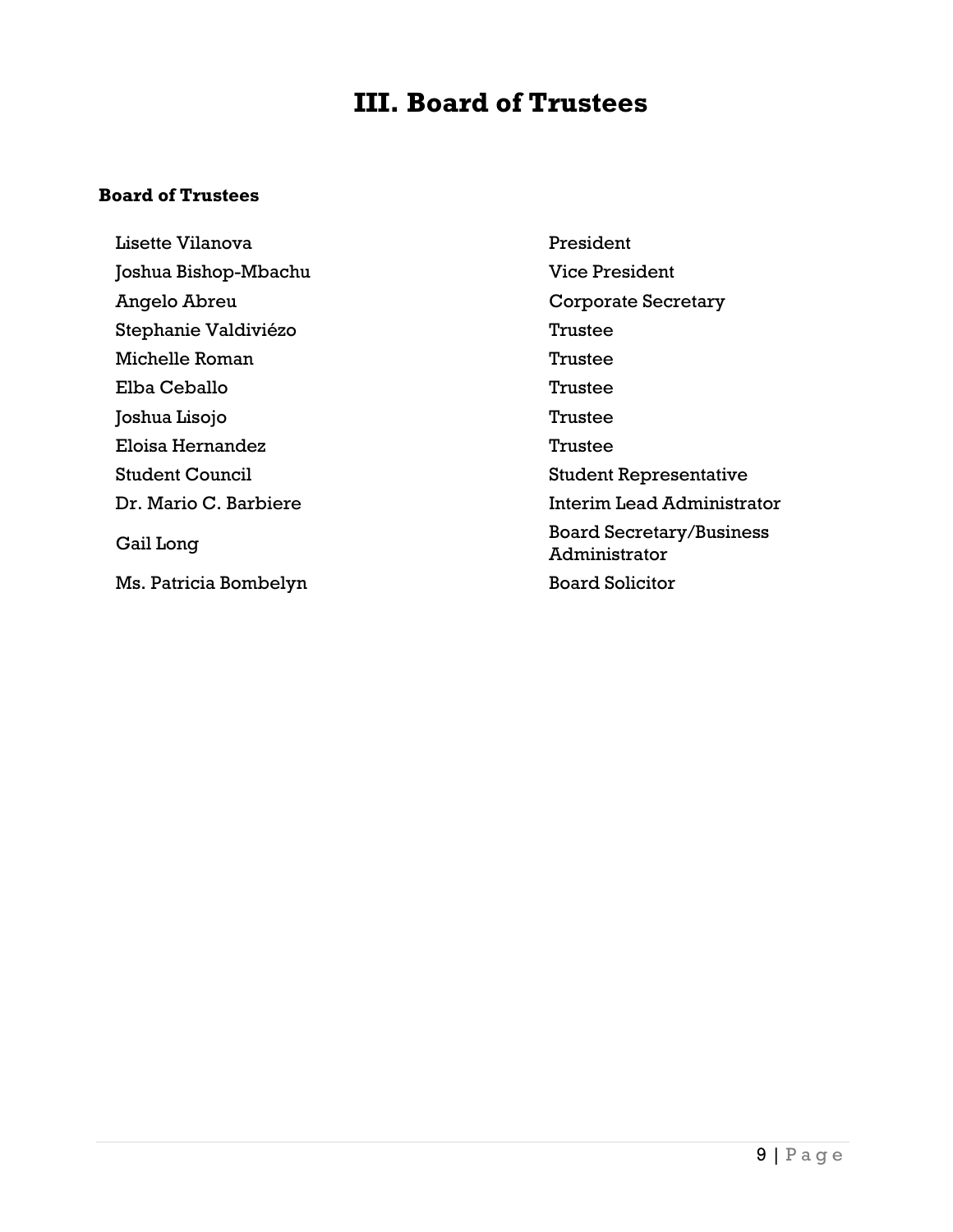### **Board Meetings**

A listing of AUL Charter School's board meetings is posted in the school office as public notice. Board Meetings take place the fourth Wednesday of every month at 6:30 p.m. (subject to change). All school related business is discussed at these meetings. These are public meetings and all are welcome.

### **V. Recruitment and Enrollment**

Recruitment and enrollment of students is the responsibility of the Enrollment Officer, who receives and processes student applications. Lotteries are held and names are put on the waiting list in the order of the draw. Students at the top of the list are notified of acceptance, and the parents of incoming students are asked to come in to fill out the enrollment forms and provide necessary documents.

When the parent confirms that the student will attend AUL, all enrollment documents become part of the student record. Minimally, the Student Data Sheet, the Student Enrollment Sheet, and the Special Education Disclosure Statement must be provided, along with a copy of the birth certificate, immunization record, last report card, and proof of residence. If the completed Special Education Disclosure Statement indicates that a student had been classified at their previous school, a copy of that disclosure form will be given to the Child Study Team. The student's name, address, and phone numbers will then be entered in a database. All potential enrollments are subject to a residency confirmation process.

### **Sibling Preference**

Should a brother or sister be accepted into AUL, sibling preference will be in effect. A lottery application must be filled out and submitted prior to the lottery draw. Those students with siblings in AUL will be moved to the top of the selection process**. If application paperwork is not submitted by the deadline, the sibling will need to go through the lottery process.**

### **Length of Time on Wait List**

Once the lottery has occurred and there are no longer seats available, the student's name will be placed on the waiting list in the order drawn from the lottery. Students will remain on the waiting list for a period of one (1) year, after which the parent must re-apply to be placed in the lottery.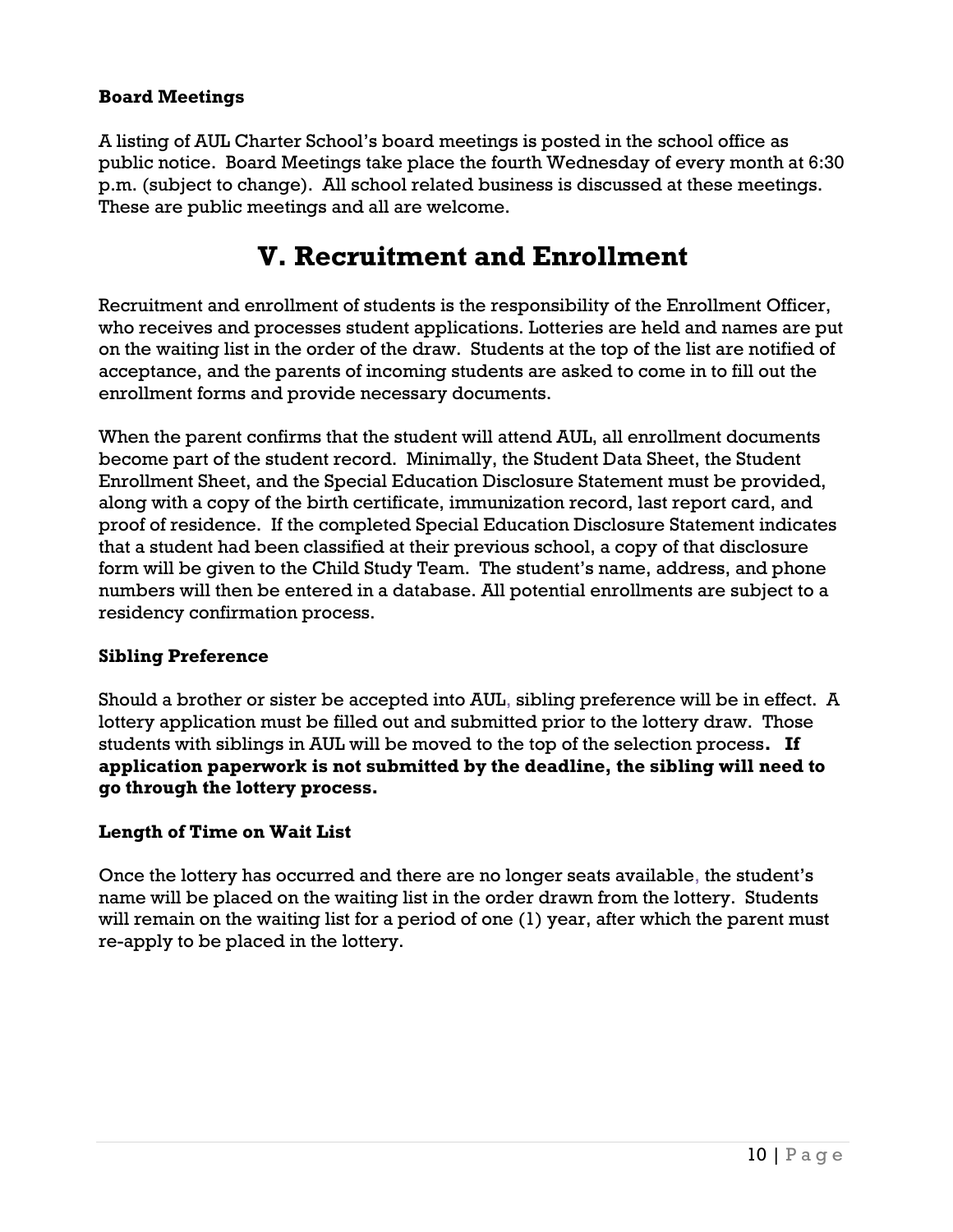### **VI. Student Health**

State law requires that all children be immunized against diphtheria, tetanus, pertussis, polio, measles, mumps, rubella, haemophilus, and hepatitis B.

All required health screenings and immunization records must be maintained in order for a student to maintain his/her seat at AUL Charter School. Appropriate forms must be maintained on file in the nurse's office.

If a child is sick in the morning, the school expects him/her to stay home for the day. Parents should call the school in the morning to inform the school of the child's absence and to arrange a way to pick up the child's homework.

If a child becomes ill or injured during the school day and is not well enough to stay in class, the student will be sent to the nurse and the parent/guardian will be contacted to pick the child up. It is necessary to have updated emergency contact numbers on file in the school office in case no one can be contacted at home.

It is the policy of the school that a child must be fever free for 24 hours prior to returning to school.

Prescription medications must be accompanied by a written order from the prescribing doctor and in a medicine bottle with the prescription label. The medicine will be delivered by the parent or guardian to the school nurse in a pharmacy-labeled container listing the student's name, the physician's name, the medicine, and the instructions for medication. Certain medications are allowed to be dispensed by students in specific instances. Please consult the school nurse to discuss this issue. Over the counter medication may be given, if needed, with the written request of the parent/guardian.

Proper health and emergency contact information must be provided to the school nurse. In the event that emergency contact information is incorrect and a parent or guardian cannot be reached, the child will be taken ambulatory to the nearest medical center.

All students must have a pass issued to them by the classroom teacher before being admitted to the health office. Students seen with unauthorized medication will incur a disciplinary action.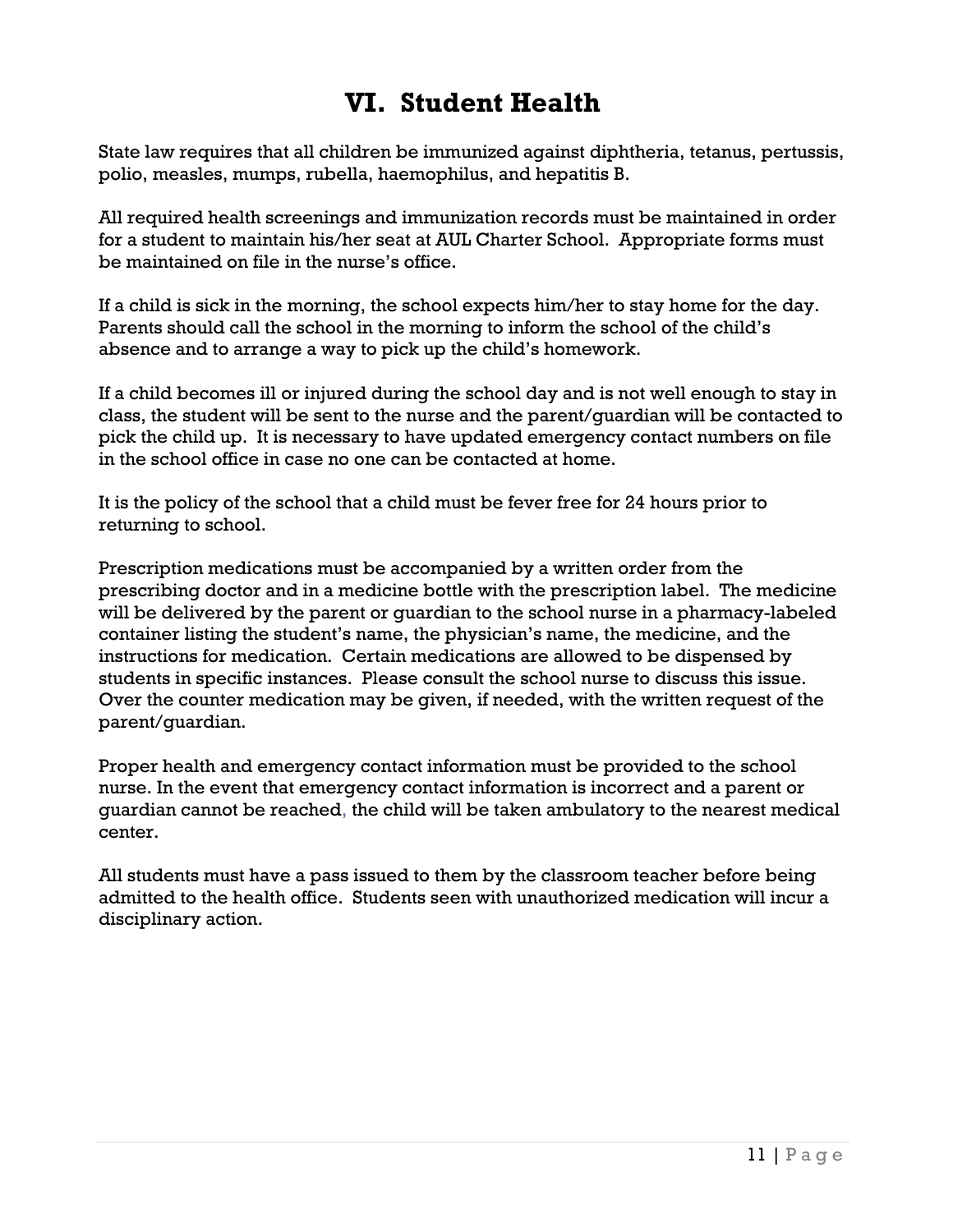### **VII. Grading Policy**

Students at AUL Charter School are assessed in a number of ways. These include the New Jersey State Assessment for grades 7-12 as well as teacher and publisher produced tests, skill checklists, portfolios, and cumulative projects, all of which are utilized in determining student grades and promotion.

### **Progress Reports**

### **Reporting of Results**

Students receive progress reports midway through each marking period. Progress reports detail which grade a student will achieve at the end the marking period if no significant change is shown. Progress reports will be issued on the following dates:

- $\bullet$  10/-/21
- $\bullet$  12/-/21
- $\bullet$  3/-/22
- $5/-/22$

### **Report Cards**

Students receive report cards at the end of every marking period. Parents/guardians are **required** to pick up their child's report card, and may have a conference with their child's teachers on the following dates:

- 11/-/21 5:00-8:00 PM
- 2/-/22 5:00-8:00 PM
- 4/-/22 5:00-8:00 PM

#### **Standardized Tests**

Copies of standardized test results will be attached to the current marking period report card.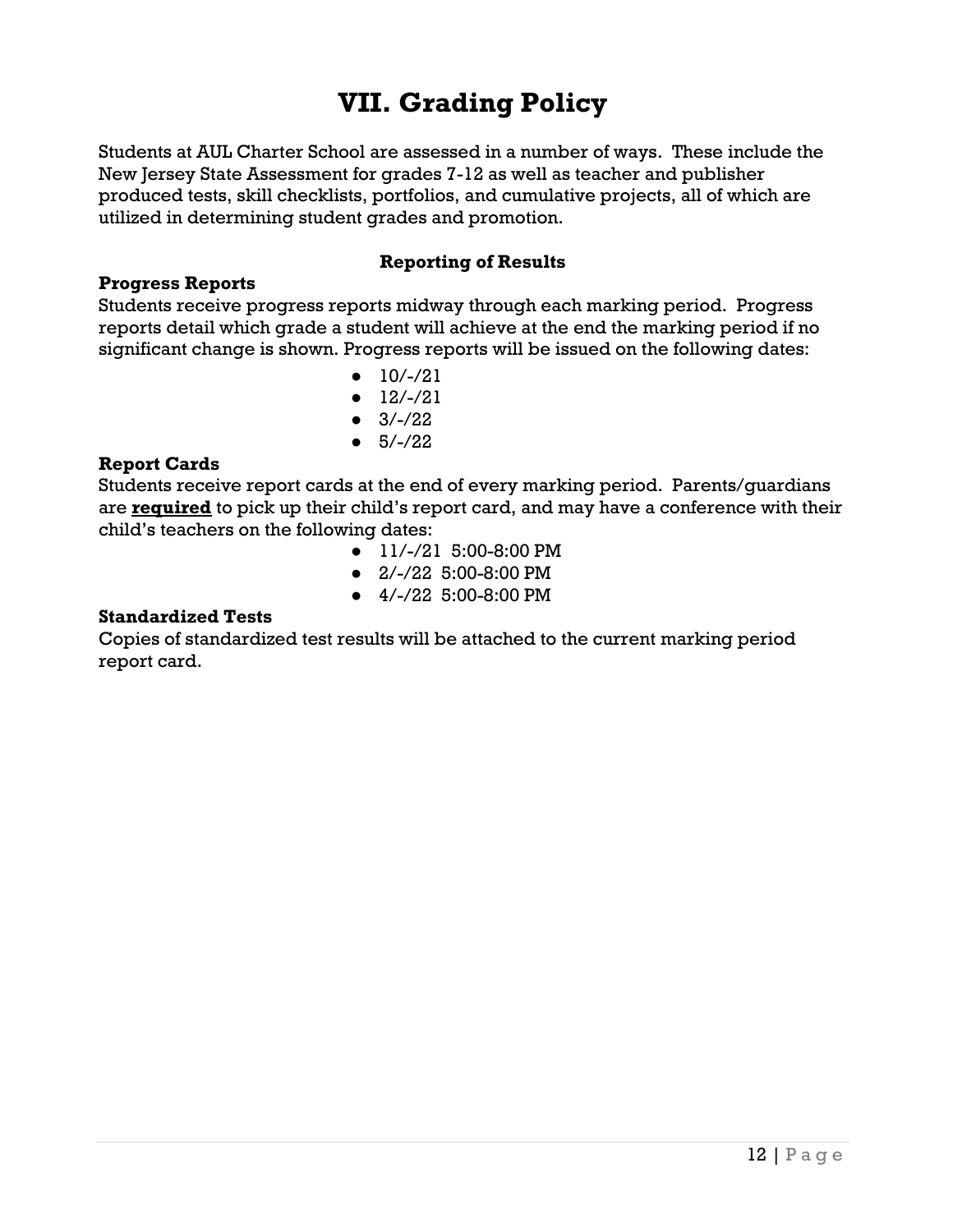### **Grade Scale - Grade Point Average**

A student's Grade Point Average (GPA) is determined using the following scale:

| Grade        | <b>Numeric</b><br><b>Equivalent</b> | <b>GPA</b> | <b>GPA Accelerated</b><br>x1.1 | <b>GPA</b><br>$AP \times 1.2$ |
|--------------|-------------------------------------|------------|--------------------------------|-------------------------------|
| $A+$         | 98-100                              | 4.00       | 4.4                            | 4.8                           |
| A            | 95-97                               | 3.75       | 4.1                            | 4.5                           |
| Ā-           | 93-94                               | 3.50       | 3.9                            | 4.2                           |
| $B+$         | 90-92                               | 3.25       | 3.6                            | 3.9                           |
| $\mathbf{B}$ | 87-89                               | 3.00       | 3.3                            | 3.6                           |
| $B -$        | 85-86                               | 2.75       | 3.0                            | 3.3                           |
| $C+$         | 81-84                               | 2.50       | 2.8                            | 3.0                           |
| $\mathbf C$  | 78-80                               | 2.25       | 2.5                            | 2.7                           |
| C-           | 75-77                               | 2.00       | 2.2                            | 2.4                           |
| $D+$         | $72 - 74$                           | 1.75       | 1.9                            | 2.1                           |
| D            | $70 - 71$                           | 1.50       | 1.7                            | 1.8                           |
| ${\bf F}$    | 69 or lower                         | 0.00       | 0.0                            | 0.0                           |

### **Honor Roll**

| <b>Principal's List:</b> | 93 (A-) or higher with a P in every pass/fail class.                                                         |
|--------------------------|--------------------------------------------------------------------------------------------------------------|
| 1 <sup>st</sup> Honors:  | 85 (B-) or higher with a P in every pass/fail class.                                                         |
| $2nd$ Honors:            | One class with $75$ (C-) thru 84 (C+) and 85 (B-) in all other<br>classes and a P in every pass/fail course. |

### **Exams**

Final Exams will be required at the end of most courses. Midterms will be required for all full year courses. For a full-year course, the Midterm Exam will count as 10% of the final average for the course and the Final Exam will also count as 10% of the final average for the course. The average of the four Marking Period grades will be counted as 80% for the final course grade. Midterms and Finals will each be two (2) hours long. All school rules must be followed on exam days.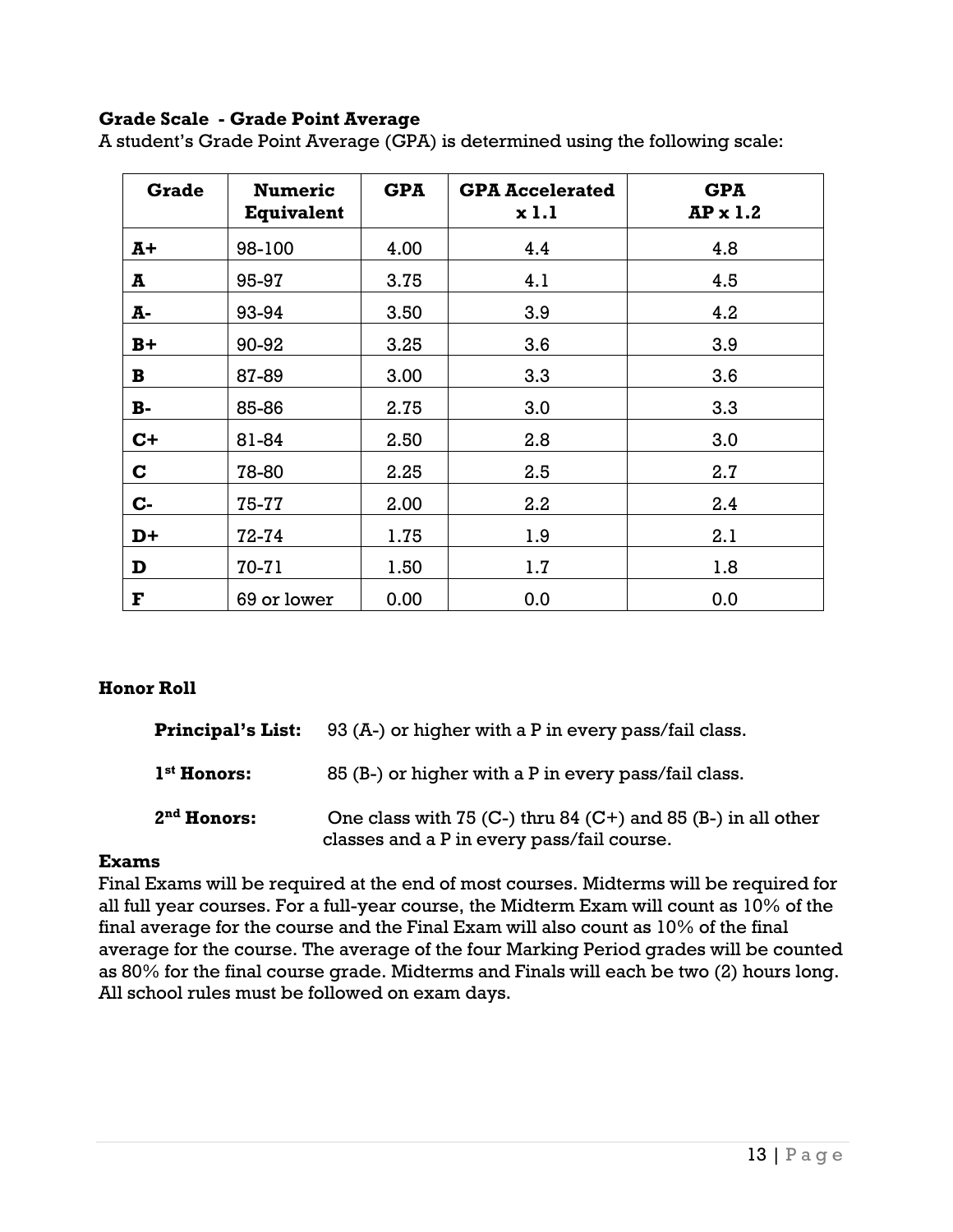A doctor's note is required if an exam is missed. Students who miss exams without a doctor's note will receive a zero (0). Students who cheat or attempt to cheat on exams will receive a zero (0). Students who are more than 15 minutes late to an exam will not be admitted and will receive a zero (0).

### **Exemptions**

Students maintaining an A- throughout the year may be exempt from final exams in June at the teacher's discretion. Students maintaining an A- in a one semester class may be exempt from the semester exam in either January or June at the teacher's discretion.

### **Grade Promotion Requirements**

| <b>Attendance Requirements</b>         | Students must have an attendance status for the<br>year with no more than 10% unexcused<br>absences.                                                                                                                                                                                                   |
|----------------------------------------|--------------------------------------------------------------------------------------------------------------------------------------------------------------------------------------------------------------------------------------------------------------------------------------------------------|
|                                        | Full Year Course $=$ Maximum of 18 days<br>unexcused.                                                                                                                                                                                                                                                  |
|                                        | Semester Course $=$ Maximum of 9 days<br>unexcused.                                                                                                                                                                                                                                                    |
|                                        | Quarter Course = Maximum of 4 days<br>unexcused.                                                                                                                                                                                                                                                       |
|                                        | At the end of each marking period, a student's<br>attendance and academic requirements will be<br>evaluated and determinations will be made as<br>to whether promotion is in jeopardy and/or if<br>student in in danger of Loss of Credit (LOC).<br>(Refer to the Table on Page 25 for further detail) |
| <b>Academic Requirement</b>            | Students must have a final average of $70\%$ or<br>higher in each of their core subjects.                                                                                                                                                                                                              |
| <b>Standardized Test Participation</b> | All students are required to participate in all of<br>the standardized tests administered during the<br>The results of these exams will be<br>year.<br>reviewed to decide on promotion, summer<br>school, or retention. Students must be within 1.5<br>grade equivalents on standardized tests.        |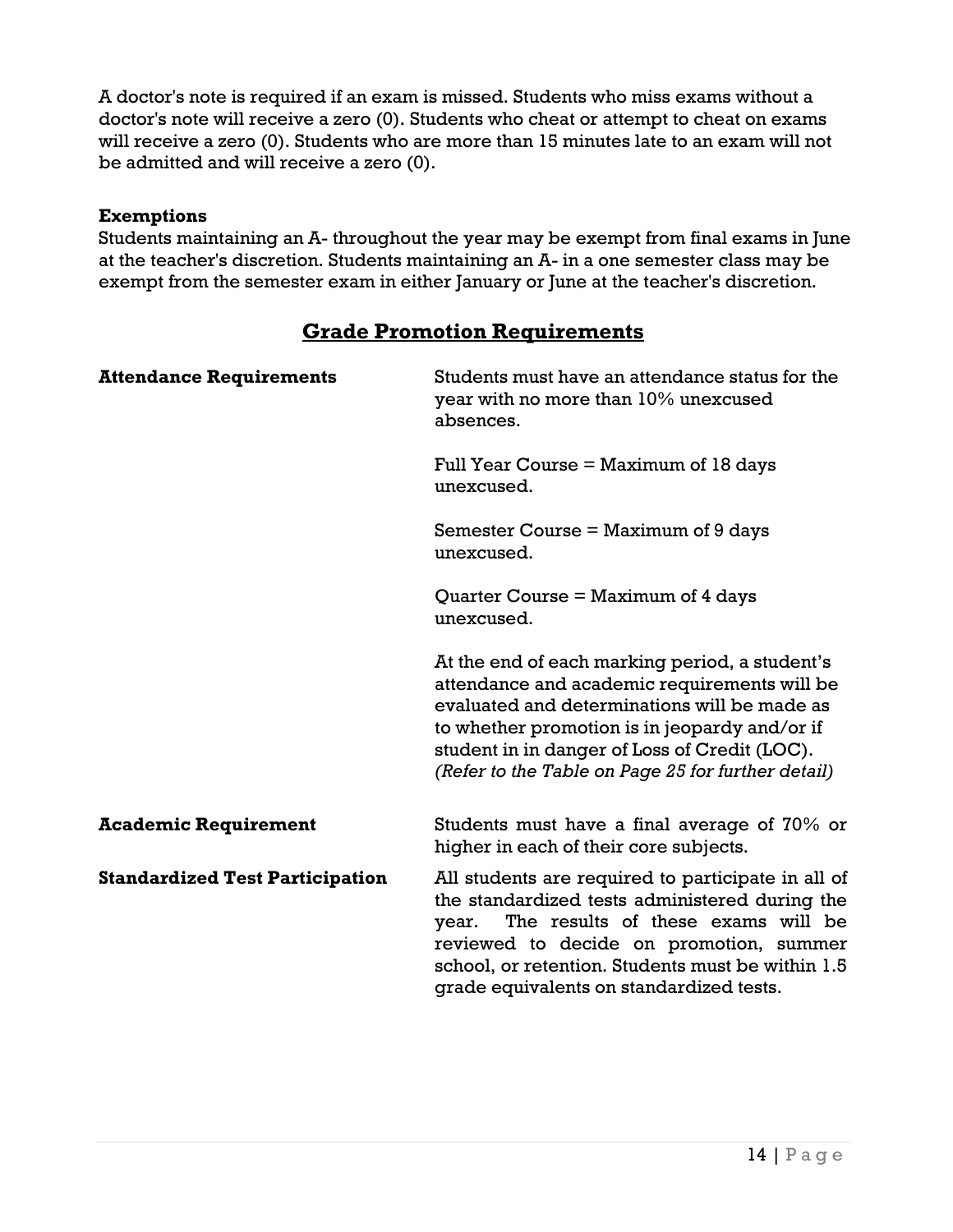### **Summer School Eligibility**

| /Retention                     | Students who fail one or two classes may be<br>eligible for summer school. Students must have<br>no greater than 18 unexcused absences in the<br>failed courses, otherwise will receive LOC and<br>need to repeat the course in the Fall.<br>Students failing more than two courses need<br>evaluation by Guidance Counselor(s),<br>Administration and Teacher recommendation to<br>determine Summer School eligibility or if<br>retention is necessary.              |
|--------------------------------|-----------------------------------------------------------------------------------------------------------------------------------------------------------------------------------------------------------------------------------------------------------------------------------------------------------------------------------------------------------------------------------------------------------------------------------------------------------------------|
| <b>Student Portfolio</b>       | Students will be required to complete a number<br>of projects and assessments that will be<br>compiled in a student portfolio. The students<br>will have the entire academic year to fulfill the<br>portfolio requirements.                                                                                                                                                                                                                                           |
| <b>Graduation Requirements</b> | Students must meet all NJ State attendance<br>requirements and successfully complete 140<br>credits including all NJ State required courses<br>and pass the NJ State test or other NJ State<br>required assessments in addition to<br>successfully completing the following Semester<br>courses: Computer Applications, Computer<br>Programming, Personal Finance, Geography,<br>Internship,, and complete all AUL's required<br>100 Volunteer Hours as listed below. |
|                                | $Freshmen = 10 Volumeer Hours$                                                                                                                                                                                                                                                                                                                                                                                                                                        |
|                                | Sophomores $= 20$ Volunteer Hours                                                                                                                                                                                                                                                                                                                                                                                                                                     |
|                                | Juniors = 30 Volunteer Hours                                                                                                                                                                                                                                                                                                                                                                                                                                          |
|                                | Seniors = 40 Volunteer Hours                                                                                                                                                                                                                                                                                                                                                                                                                                          |

### **VII. Attendance Policy**

### **Student Attendance**

The AUL Charter School will place a high value on student attendance given that regular school attendance is one of the primary factors in a student's academic and social development. In recognizing the need to uniformly enforce compulsory education, the baseline provisions and factors associated with the AUL School's attendance policy will, at minimum, adhere to the following provisions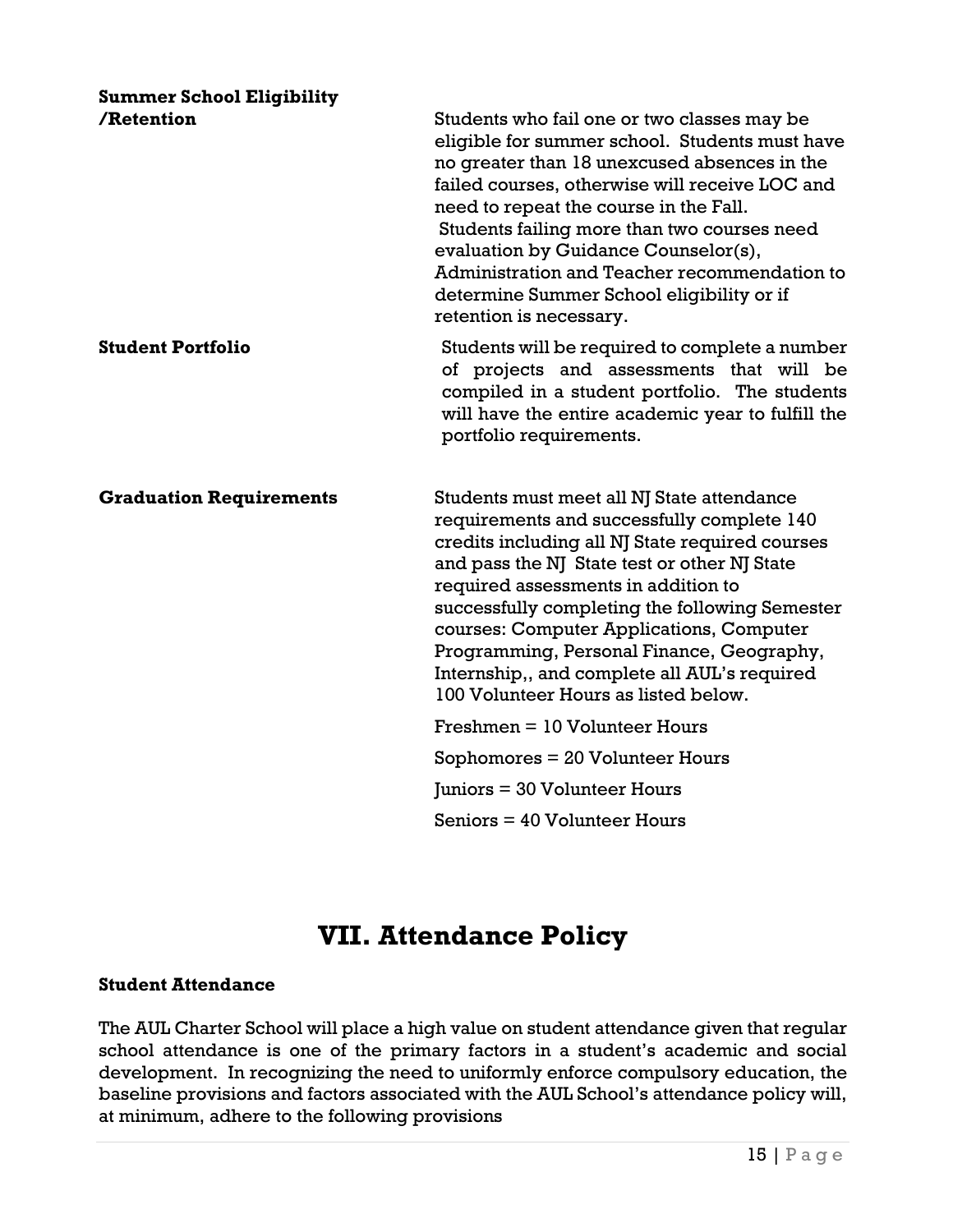- $\sqrt{\ }$  Students will be expected to attend school daily.
- $\sqrt{\ }$  Parents will ensure that their son/daughter attends school punctually and daily.
- $\sqrt{ }$  Parents will notify the school the morning of an absence by telephone or written note. If such notice is not received, the school will make every attempt to contact the parents on the day of absence.
- $\sqrt{ }$  When the student returns to school, he/she will bring a signed note from the parent explaining the reason for the absence. The school will develop and distribute the specific form that parents will use for this purpose. This note will be presented to the homeroom teacher immediately upon the student's return to school.
- $\sqrt{\ }$  The Principal/designee may also require additional verification from the parent and student, such as physician's note or court subpoenas, to substantiate the reason for absence.
- $\sqrt{ }$  A student arriving late (which is any time after the late bell) to class will be marked tardy. Repeated tardiness will result in disciplinary actions which may include detention (before school, after school, during lunch); in-school suspension; additional assignments; and/or referral to the Principal/designee.
- $\sqrt{ }$  A parent conference and referral to appropriate school staff may be pursued to address tardiness, but will not to be utilized as a disciplinary measure.
- $\sqrt{ }$  As further discussed below, all portions of this attendance policy apply to Special Education students unless the student's IEP specifically states otherwise.

The intention of this policy is to allow for a student's normal and usual illnesses. This will not be a permissive rule establishing or licensing a limit of days which may be missed with no harm. Rather, it will assume absences could occur for illness or serious personal or family problems. Absences for field trips, school related activities, court order, quarantine, and religious observances approved by the Principal within state guidelines will be exempt provided that appropriate documentation is received and approved. Students who are ineligible for course credit in any semester/marking period as a result of absences will also be immediately ineligible to participate in extracurricular activities (may be for the remainder of the year), interscholastic athletics (at minimum, for the remainder of the season), school scholarship programs, and cooperative education programs and service learning activities. The Principal will make a determination as to eligibility status for the remainder of the current semester and for subsequent semesters.

### **Frequency of Absences**

A. **Consecutive Absences:** Any pupil who misses 10 consecutive school days,

and who has not been medically verified as incapacitated, will be issued a written notification to report back to school within 5 school days. Failing to respond, a pupil under 16 years and the parent will be subject to NJSA 18A: 38-29 and NJSA 18A:38-31. The student will be dropped from the roll and another student may be enrolled from the waiting list.

B. **Non-Consecutive Absences**: See attendance policy below for Quarter, Semester and Full Year courses. Excessive absences will require the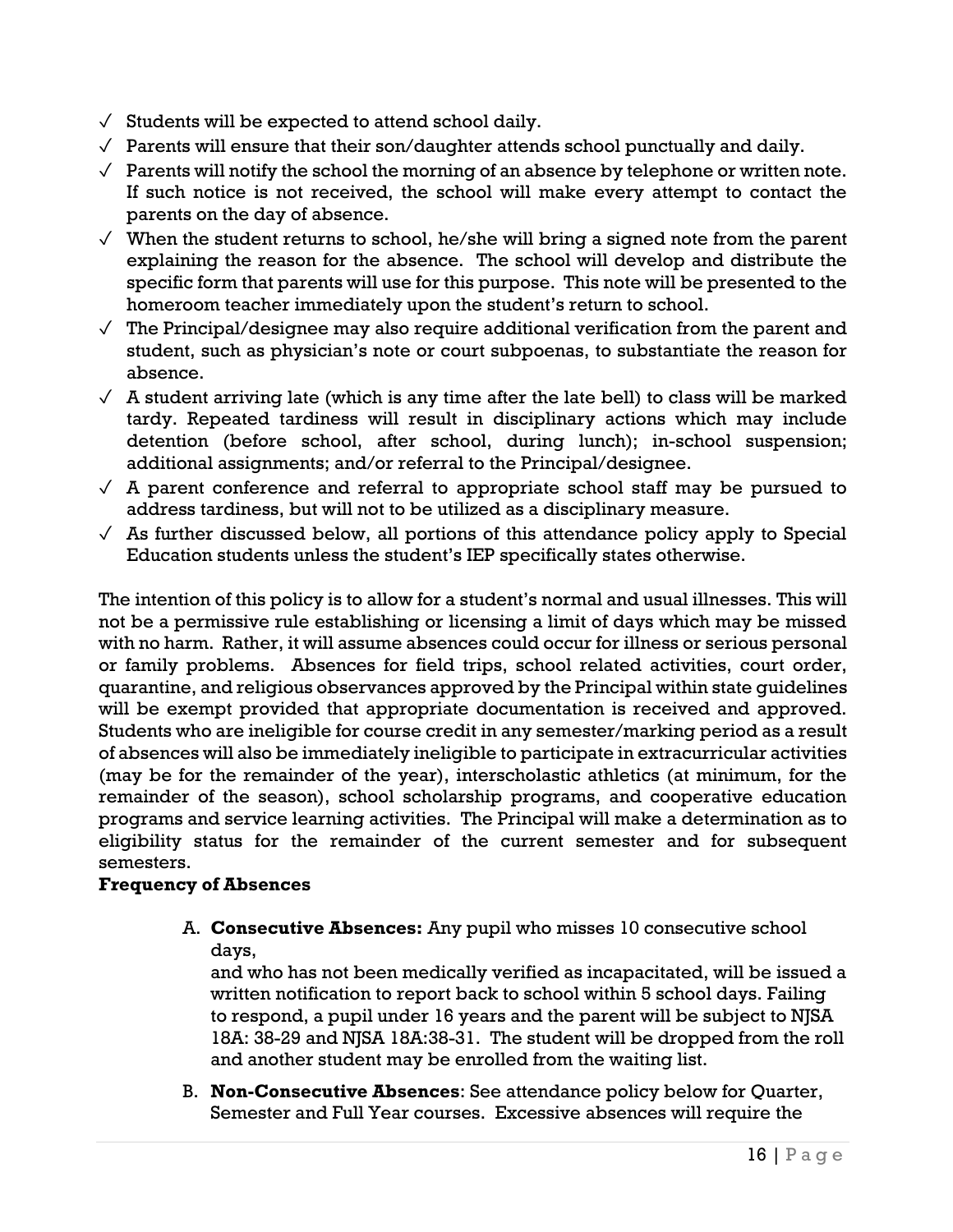student and parent to attend an attendance counseling session with the building administrator.

- **C. After the 18th day of absence the student and his/her parent(s) are subject to course failure, retention, board action and/or court complaint. Any student who accrues more than 10% unexcused absences from a particular course is subject to course failure, retention in grade, and/or release from school roll.**
- D. **Written Verification:** Written medical or legal verification must be delivered to the school within 5 days of the student's absence. Failure to do so will result in an unexcused absence designation.

**Students enrolled in Quarter courses (1.25 credits)** will receive a warning notice on their third absence from class; on their fifth absence they will be put on the "Student Not in Good Standing/DNP" list and will be put on Loss of Credit (LOC) status for that class. Students will remain in the class until its conclusion.

**Students enrolled in Semester courses (2.50 credits)** will receive a warning notice on their fifth absence from class; on their tenth absence they will be put on the "Student Not in Good Standing/DNP" list and will be put on Loss of Credit (LOC) status for that class. Students will remain in the class until its conclusion.

**Students enrolled in Full Year courses (5.0 credits)** will receive a warning notice on their ninth absence from class; on their nineteenth absence they will be put on the "Student Not in Good Standing/DNP" list and will be put on Loss of Credit (LOC) status for that class. Students will remain in the class until its conclusion.

### **Cutting Class**

Students who arrive ten minutes after the start of class without a pass will be considered "Cutting Class". The first offense will be an ISS; the second offense will be a second ISS and the student is put on the "Student Not in Good Standing/DNP List"; the third offense will be an OSS, student put on the "Student Not in Good Standing/ DNP List" and will be put on Loss of Credit (LOC) status for that class. Students will remain in the class until its conclusion.

### **Late to Class**

Students arriving within ten minutes of class without a pass will be considered "Late to Class". Students will receive two Demerits for each offense plus accumulate Detentions, ISS's, and OSS's as defined by the Demerit System; be in jeopardy of being put on the "Student Not in Good Standing/DNP List" and Loss of Credit Status.

### **Right To Appeal**

Appeals to any portion of the attendance policy may be initiated by students or their parents/guardians within three (3) school days of notification of ineligibility for course credit or participation in extracurricular activities, interscholastic athletics, scholarship opportunities, when absences can be documented as reasonable and necessary. In order to be fair, a School Attendance Appeals committee will hear the cases brought by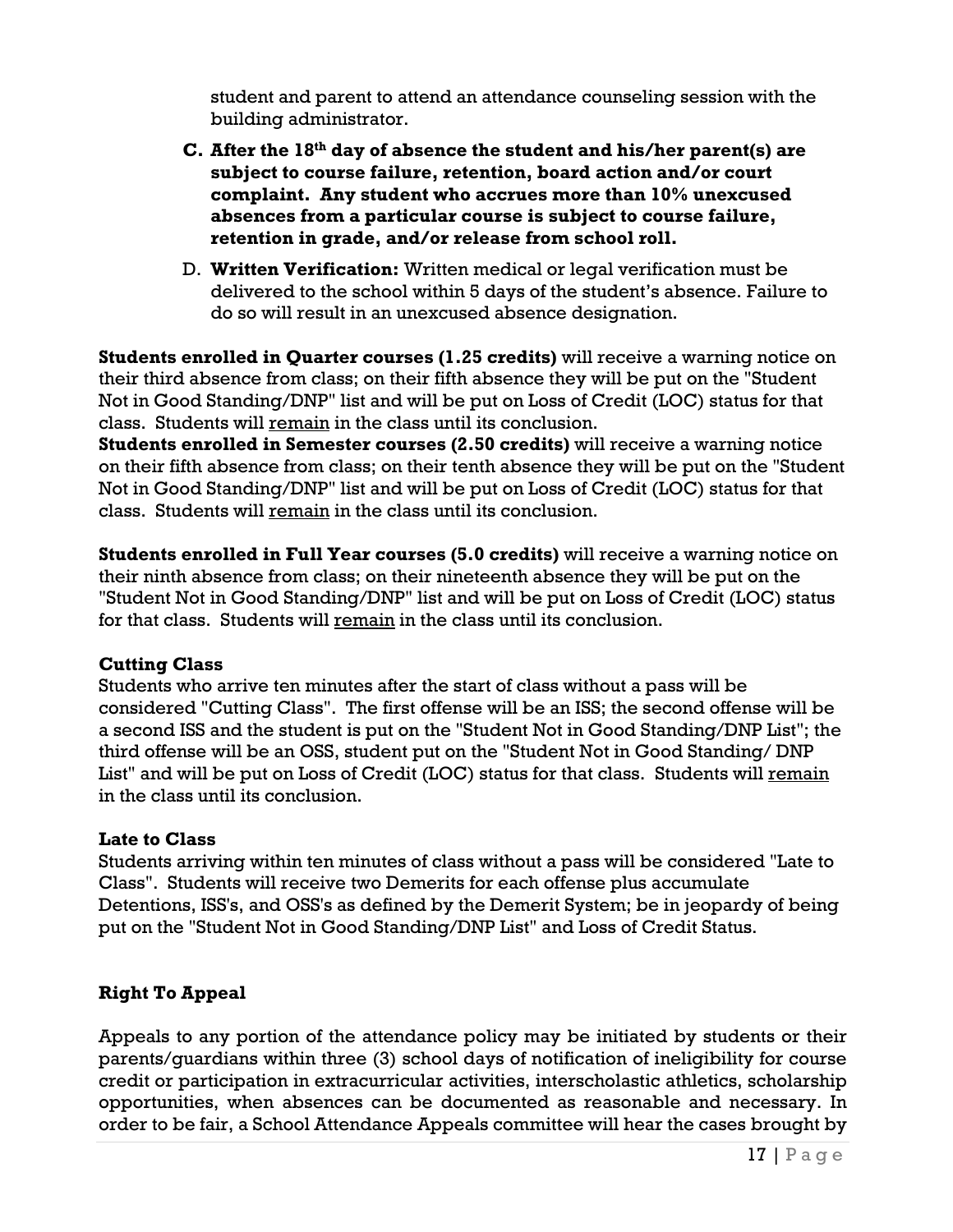students and/or parents/guardians within three (3) school days of receipt of the request. The decision will be provided, in writing, to the parent, student and appropriate school staff within twenty-four (24) hours of the appeals hearing. The members of the committee will be school staff assigned by the Principal.

Students who have been notified that they are ineligible for credit in a course as a result of absences and whose intention it is to enter into the appeal process will be required to continue attending class while awaiting the results of the appeal process. Students will also remain in the class until its conclusion if the decision is Loss of Credit (LOC).They may re-enroll the following semester.

The State of New Jersey recognizes the following absences as being excused due to:

- A. Personal illness
- B. Death in family
- C. Religious holidays
- D. (Student) judicial matters

All other absences are considered unexcused unless otherwise determined by the Principal or his/her designee.

### **Makeup Work Due to Absence**

Upon the child's return to school, he/she is responsible for obtaining all assignments missed during his/her absence(s). The number of days provided to complete missing assignments will be equal to the number of days missed. All assignments that are not made up will result in the recording of a zero.

### **Incomplete School Day**

A. Tardiness

Students who arrive at school after 8:05 a.m. are late and must report to the front desk. Failure to sign in will result in disciplinary action. In addition, other appropriate corrective actions may be taken to resolve the problem.

Excused lateness is as follows:

1. Medical appointments, legal appointments, court appearances, and funerals with appropriate documentation.

Car problems, oversleeping, and other personal reasons will be considered unexcused**.**

B. Early Dismissal/Signing out

 Students may only be signed out by their parent/legal guardian. The Parent/Legal guardian must provide in writing the names of any other persons authorized to sign their child out of school. All students must be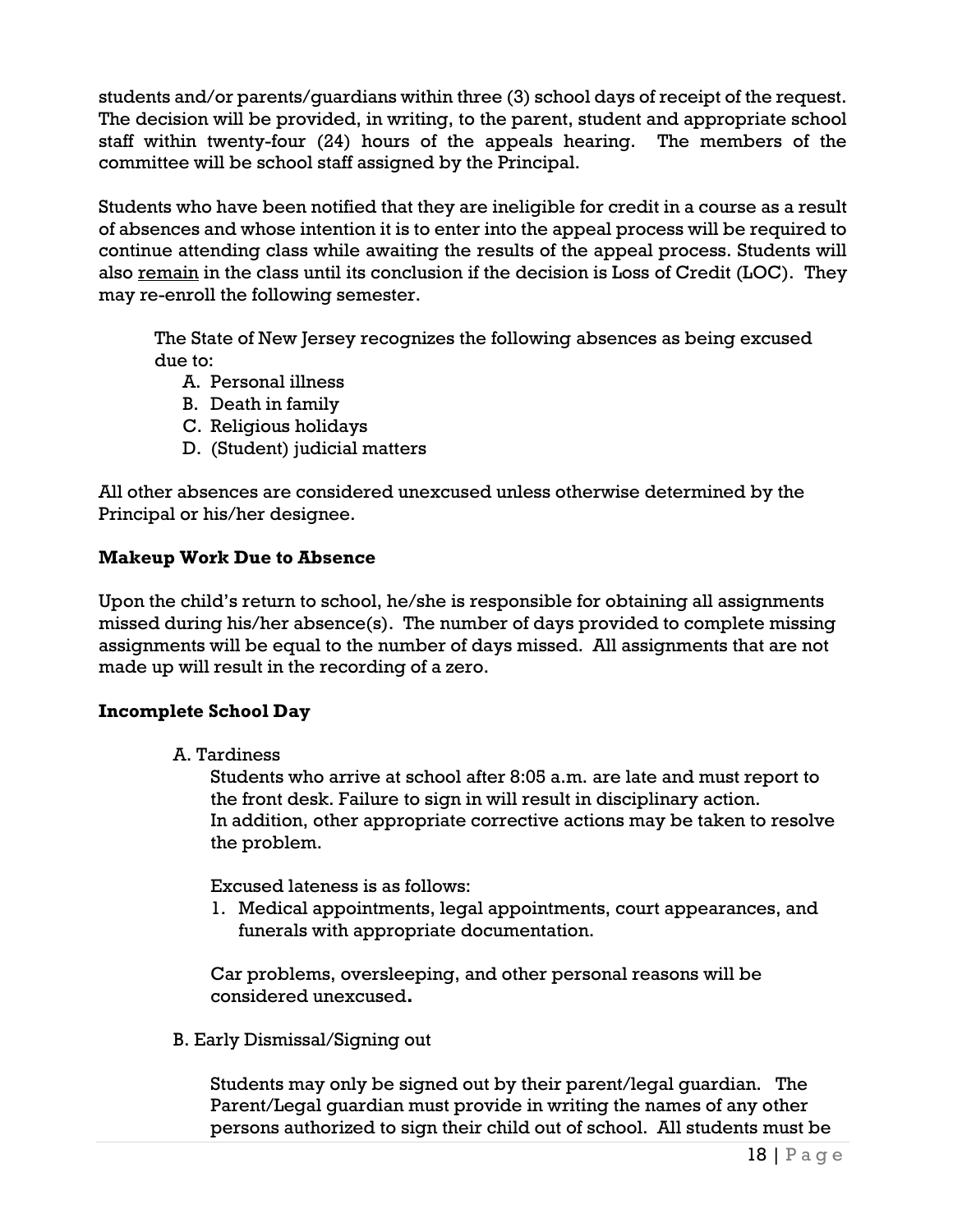signed out at the main office with proper identification provided. Any student who has not completed four hours of instruction for the day will be considered as absent. Acceptable reasons for early dismissal are as follows:

- 1. Verified illness during the school day as determined by the school nurse
- 2. Verified medical appointments, court appearances, legal appointments, emergency closings, or death in the family.
- 3. Early dismissal for Principal-approved activities. Time for these activities will be determined by the Principal and a note from the guardian will be required.
- **4.** Students leaving early for an athletic activity must sign out, have parental/guardian permission, and a letter from a coach.
- **5. \*\* Medical appointments should be made after the school day when at all possible.**

### **Summer School Attendance**

It should be assumed by parents that Summer months are set aside for potential AUL Charter School extended academic programs especially if a student has failed one or two courses. Summer school attendance is required if assigned.

Full Year Courses are allowed one (1) absence and one late.

Semester Courses are not allowed any absences or any lateness.

Students will be allowed a thirty-minute (30) lunch and must return on time to be eligible for Summer school completion. There is no excuse letter which is acceptable. Any failure for the student to attend and follow the Summer School Policy will result in repeating the course and/or grade retention.

### **Mandatory Student Orientation Attendance**

Student Orientation is a required experience for AUL students for acceptance and promotion. All students accepted into AUL will be required to take placement tests in math and language arts. Students who wish to take an advanced level in Spanish also have the possibility of taking a Spanish placement test. These tests are taken during the last week of June. It should be assumed by parents that the end of August and the beginning of September are set aside for potential AUL Charter School orientation which is a two day program to promote from one grade to the next. Additionally, parents are required to attend one parent orientation session just before the beginning of school.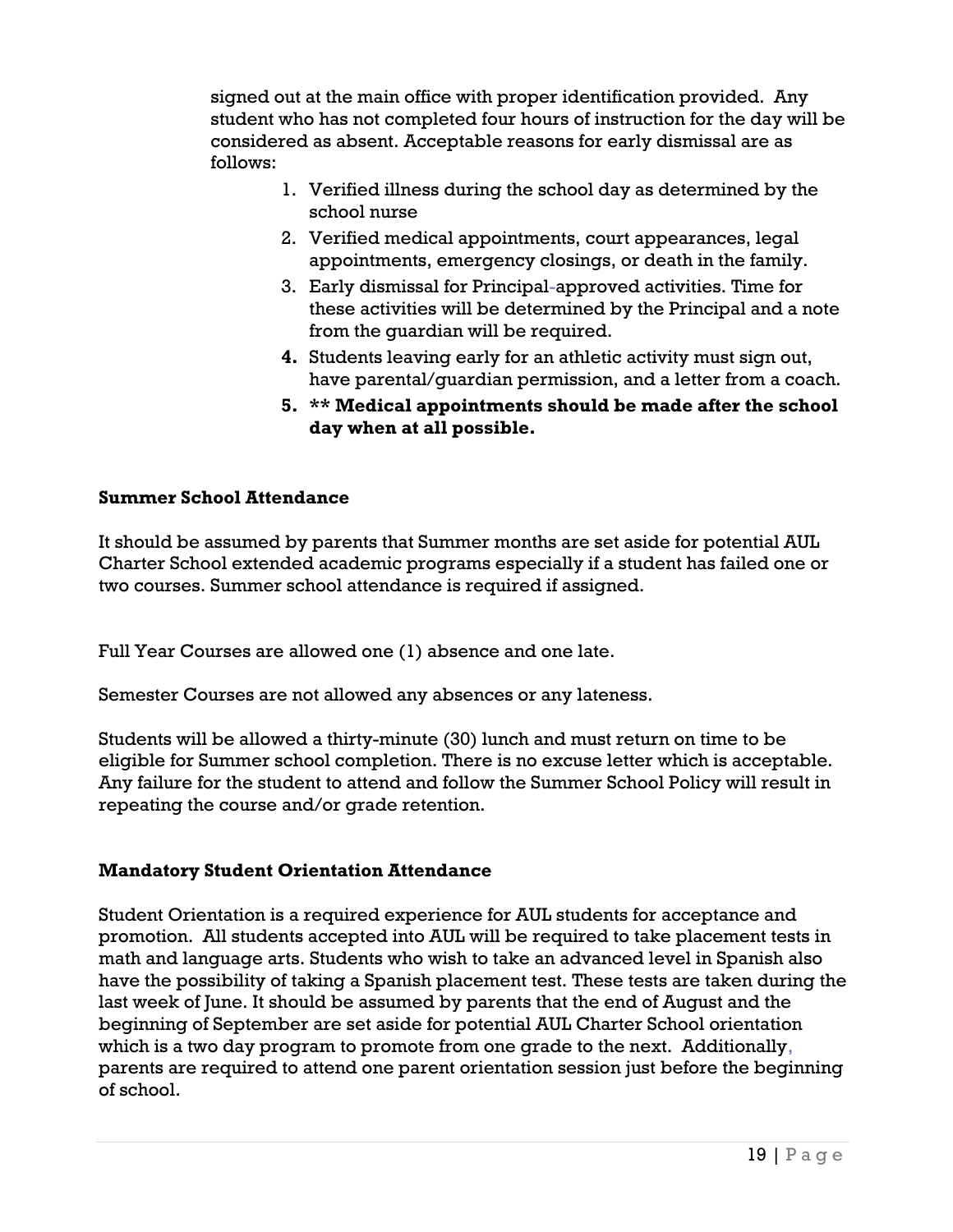### **VIII. Student Management**

### **Search and Seizure**

The administration reserves the right to search and seize when there is reasonable belief that some material or matter which is detrimental to health, safety and welfare of the student or students exists.

In an effort to maintain order and discipline and to protect the safety and well-being of the school community, the Principal or his/her designee, under the direction of the Board of Trustees, will conduct periodic, random locker, and/or backpack/purse searches. If, as a result of such a search, an inappropriate or illegal item is discovered, the student responsible for the locker will be subject to school discipline and a referral to the legal authorities.

Search/seizure by law enforcement officials shall occur only when a warrant exists authorizing such search and/or seizure. When a search and/or seizure involving school property (locker, desk) is initiated, there should be a reason based upon the premise that the illegal possession of an item may endanger the individual's health and/or safety of others. Emergency situations may necessitate a search with or without the student's knowledge or consent. Whenever possible, the students should be aware of and involved in a search of property assigned to him or her. In the absence of the student, a second party shall witness any search.

#### **Passes**

Students who have to leave their assigned areas for a legitimate reason must follow the designated pass procedure from the teacher whose class they are leaving and sign in/out with the teacher when they return. Being in an unassigned area without a pass, will lead to disciplinary action. All passes must be in the approved official form. All unofficial passes are unacceptable and student use will result in disciplinary action.

#### **Smoking**

Smoking is strictly forbidden in any part of the school building, grounds, or during any school sanctioned events. Any student found smoking in any of these areas or while in the AUL Charter School Uniform will be automatically suspended. Students may not have smoking material in their possession.

### **Drugs and/or Alcohol**

Drugs and/or Alcohol are strictly forbidden in any part of the school building, grounds, or during any school sanctioned event(s). Any student found with drugs and/or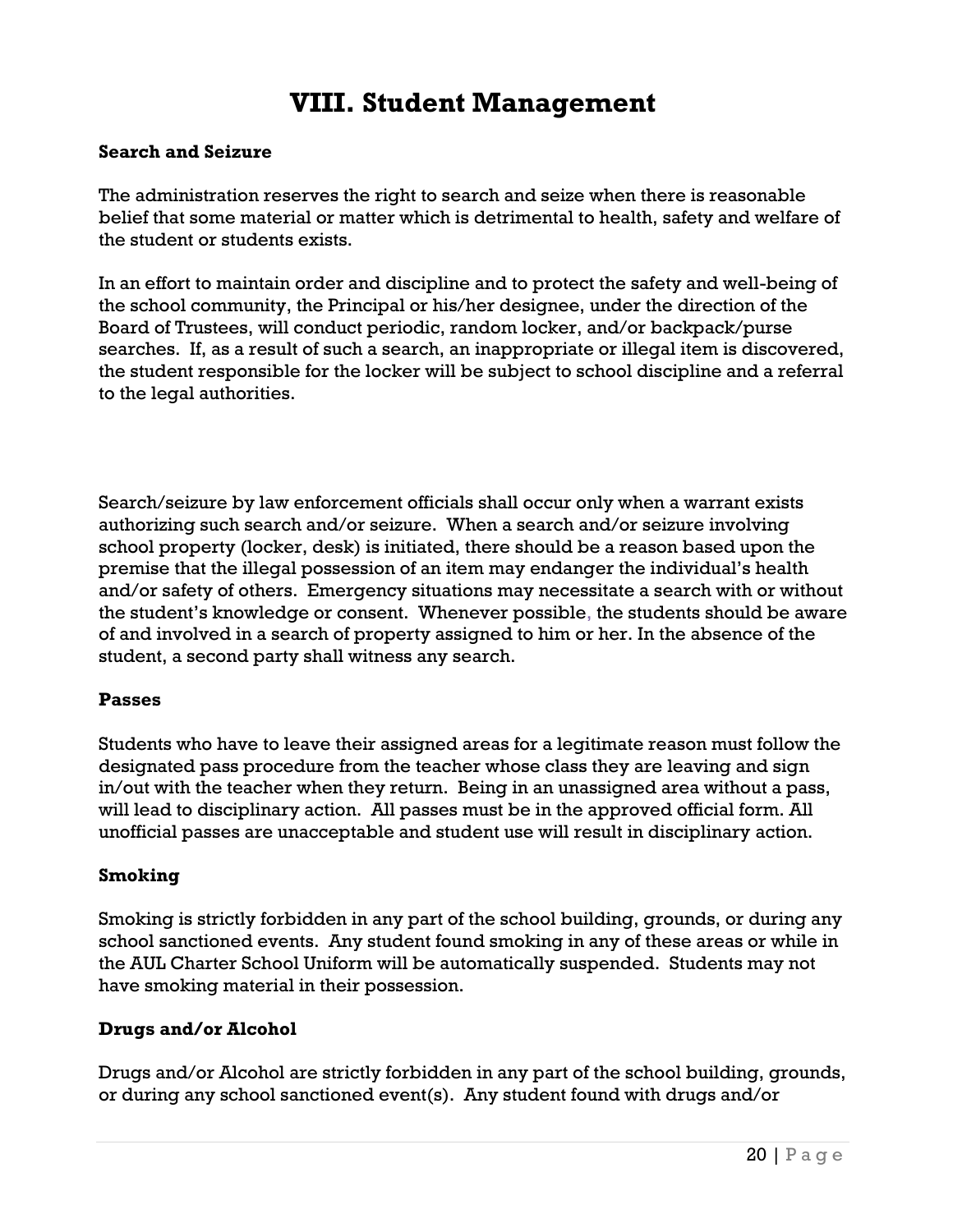alcohol, found in the possession of drug/alcohol related material(s), or found under the influence of drugs and/or alcohol will be automatically suspended.

### **Fire Drills**

Instructions:

- 1. At the sound of the fire alarm, teachers will lead their classes to designated positions of safety. Directions for evacuation are posted in each room.
- 2. Students are to leave all items within the classroom.
- 3. Students will remain with their class and conduct themselves in a quiet and orderly fashion. Students are to keep moving rapidly in a straight, silent, single line.
- 4. Students are to return to class in the same orderly manner at the direction of their teacher.
- 5. Failure to comply with Fire Drill procedures will result in disciplinary action.

### **Care of School Property**

Any student who defaces or destroys school property, will face suspension and the student will be liable to the amount of the damage. This is in accordance with the New Jersey State Laws 18:A34-2, 18A:37-3, 18A:37-2.

### **Electronics**

Students are not allowed to have cell phones or other electronic devices visible or in use during the school day. Any electronic devices, including headphones, two way pagers, CD players, hand-held video games, and hand-held musical devices, are expressly not allowed in school. If such devices are found in the student's possession, the device will be confiscated, and will only be returned to the child's parent.

### **Phone Usage**

If a student needs to contact a parent/guardian while at school, permission needs to be obtained from the Principal or his/her designee to use the school phone only. Disciplinary action will be taken if a student is found to have used a cell phone or any other phone without permission.

### **Loitering**

Students not actively engaged in an authorized school activity may not remain on the school grounds after dismissal. Disciplinary action, including suspension, may result as a consequence.

### **Lost and Found**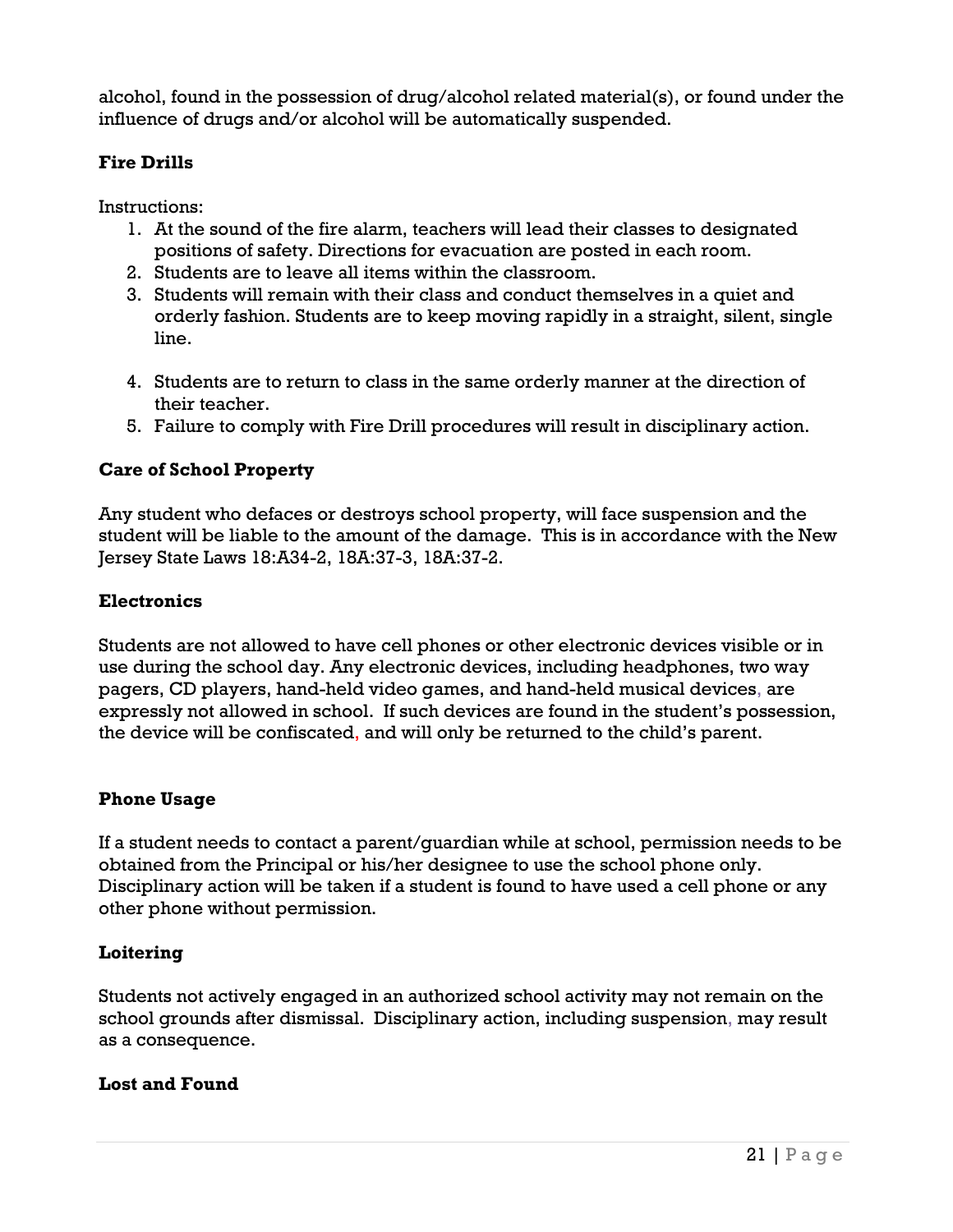The lost and found department is located in the cafeteria. Students who have lost books or other articles should check the lost and found until the articles are recovered. Finders of lost articles are required to turn them into the lost and found area. Personal items which remain in the lost and found area will be periodically disposed.

### **Visitor/Deliveries**

Students are not permitted to have visitors during school hours. AUL Charter School cannot accept deliveries for students unless previously approved by the Principal. Any non-approved food deliveries will be kept in the main office until picked up by a student after 3 PM.

### **IX. Student Academic Code of Conduct**

AUL Charter School seeks to create and maintain a fair, safe, and nurturing environment that is accepting to all academy community members. Members of the AUL community will be expected to behave appropriately to their level of development, to respect the rights and welfare of others, and to actively participate in the process of learning.

### **Code of Conduct**

At AUL Charter School, students are expected to develop:

- An understanding of civic responsibility;
- A respect for the natural environment and facility;
- A respect and appreciation of others' uniqueness and diversity;
- And a respect for oneself.

### **Classroom Code**

Students are expected to follow all individual teachers' classroom rules. General rules include:

- 1. Enter each classroom quietly, quickly, and on time.
- 2. Take assigned seat immediately. Keep only the book and notebook needed for the particular class on top of the desk. All other material should be under the desk.
- 3. Complete all assignments.
- 4. Participate in all classroom activities.
- 5. The bell does not automatically dismiss you; the teacher does.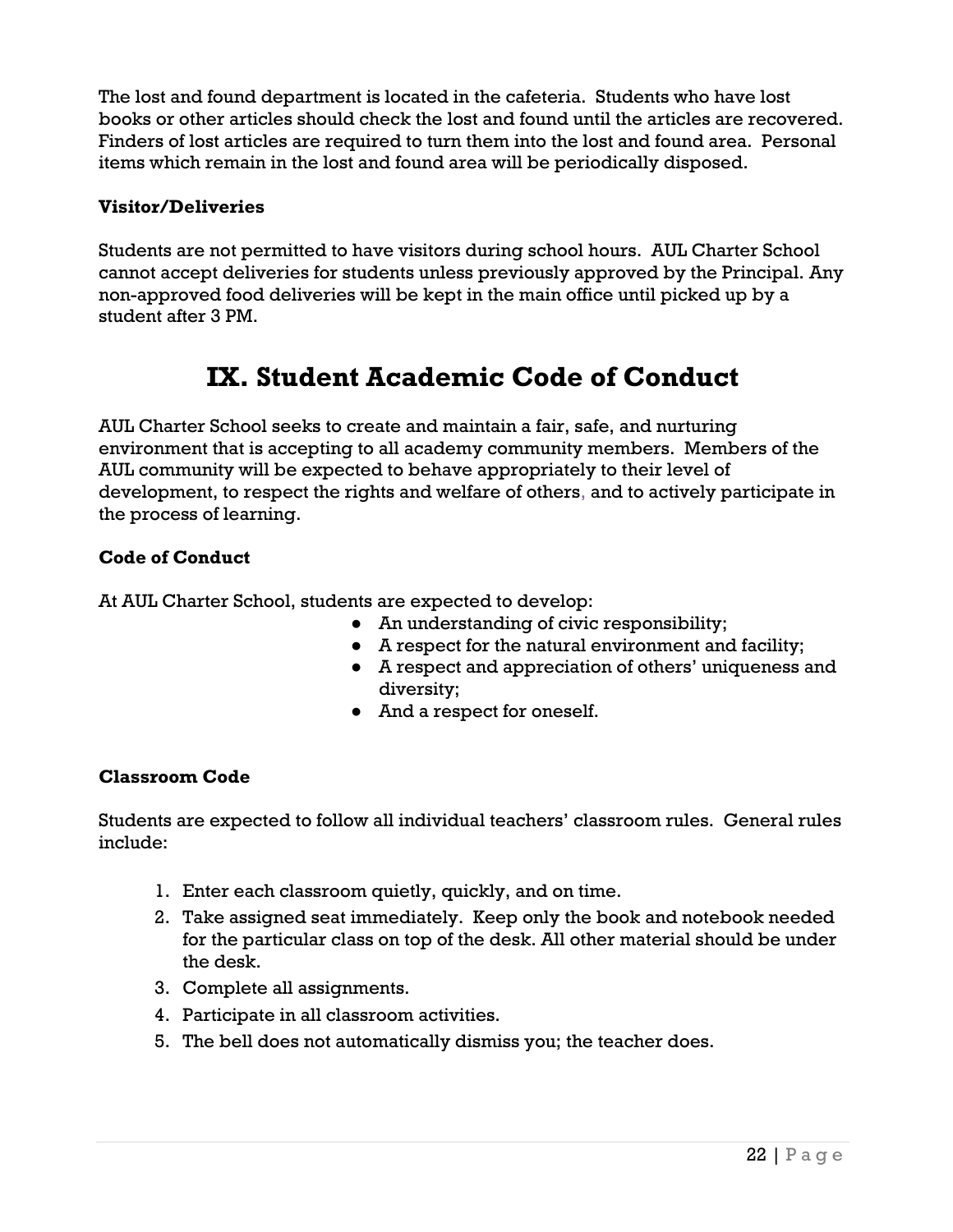### **Homework policy**

Students will receive homework daily. Homework is to be completed and submitted to the teacher who assigned it in a timely, clean, and legible fashion.

### **Plagiarism/Cheating**

Plagiarism and cheating are unacceptable at AUL Charter School. The teacher will notify the Principal or his/her designee of the plagiarizing/cheating and disciplinary action will be as per school policy. A parent/guardian will be notified of the incident and the consequences. A zero will be given on the assignment for any cheating, plagiarism, or copying of homework.

### **Student Driving Policy**

- Students will not be permitted to drive their cars during school hours; only arriving to school and leaving at dismissal.
- Students will not be permitted to park in the AUL parking lot(s); these areas are reserved for staff and visitors.

### **X. Student Cafeteria Conduct**

### **Cafeteria/Lunch Program**

The school cafeteria program provides fresh lunches daily. The same lunches are available for free, reduced, and paid students. To receive the reduced/free lunches, the parent or guardian must complete a separate lunch application for each child. State and federal funding for AUL is dependent upon you returning these applications immediately and correctly.

### **Cafeteria Code**

AUL takes great pride in our cafeteria and asks that it be kept in good condition by observing the following:

- 1. Proper rules of courtesy, respect, and manners must be observed at all times.
- 2. All trash must be disposed of five minutes before the end of the lunch period.
- 3. Students must remain seated until dismissed.
- 4. Passes are required to use the restrooms.
- 5. All food and beverages are to be consumed in the cafeteria.
- 6. Cafeteria furniture may not be moved to another location without administrative approval.

**Note:** Failure to follow any of the above rules will result in disciplinary action.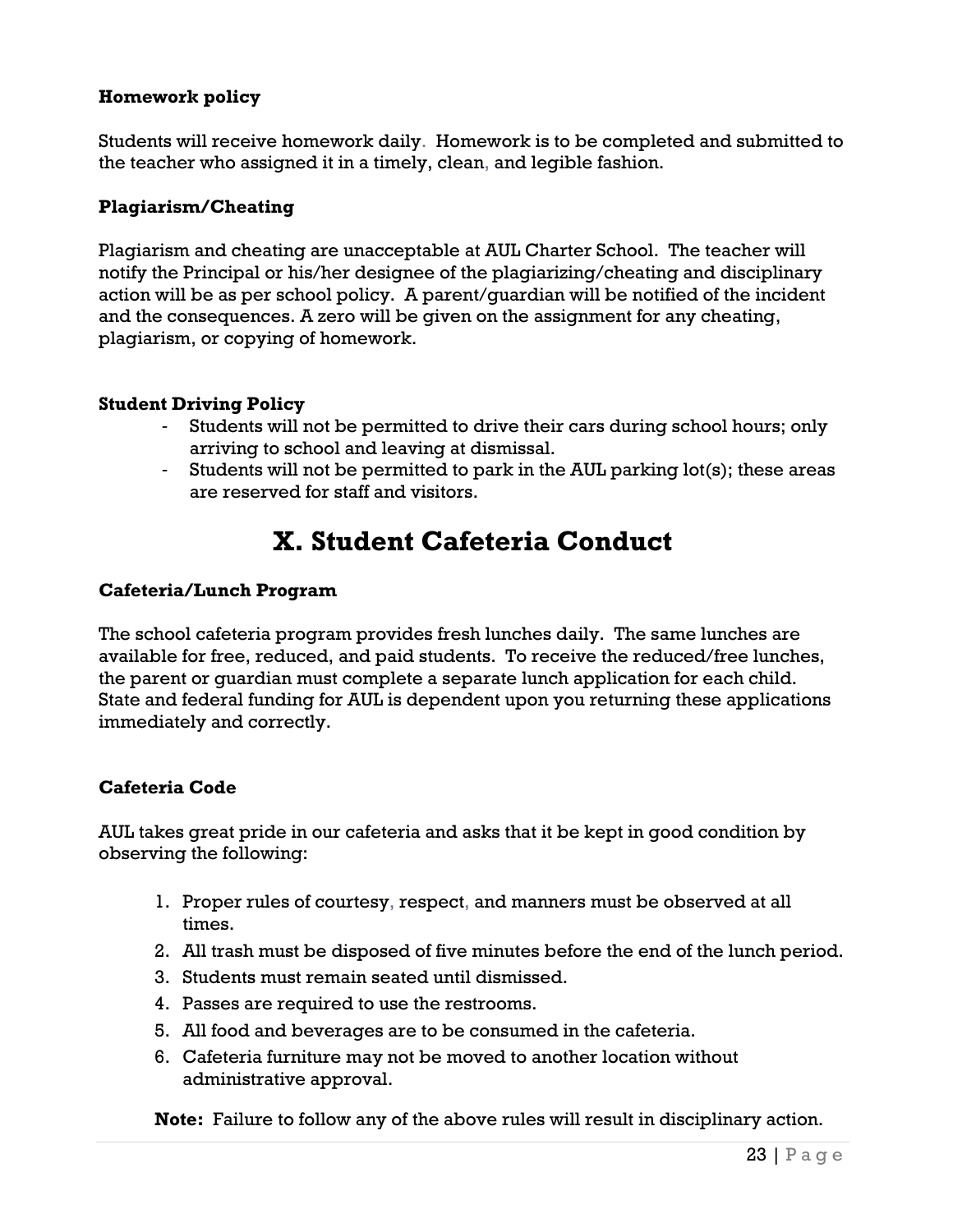### **XI. Other Student Conduct**

### **After-School Code**

Any student remaining after school to participate in an approved activity, may do so only when the faculty member responsible for the activity is present. Students must confine themselves to the specific areas of the building where the activity is held. Activity participants are responsible for the care of the room, furniture, and any equipment used. Students are required to follow the regular day discipline code during after school activities. Students who fail to follow the discipline code either during the day or during after school activities are subject to removal from after school activities. It should be understood that no student is allowed to leave school premises and return for an after-school program for any reason.

#### **Library/Technology Use Code**

Students attending AUL Charter School are issued several items that are designed to enhance the learning process: student ID's, textbooks, electronic learning tools, and a computer account. These items are considered the property of AUL and must be returned in good condition at the end of school or prior to a student transfer. Parents will be held accountable for any damage to school property beyond reasonable wear and tear.

### **ID Cards**

Every student will be issued a Photo ID card. Students are required to wear their ID cards at all times. Students who lose their ID cards must fill out a request form for new ID cards and are responsible to pay the cost of the new card.

#### **Student Computer Account Privileges**

AUL may provide students with computer access provided that both student and parent/guardian have signed and returned the Acceptable Use Policy Agreement form. Students who abuse computer privileges may lose them. Students will be charged for any vandalism to any piece of computer equipment. The computer account will enable students to access various student computers. Students will be able to save their academic work and papers on the school's computer network. **Under no circumstances will any student be issued a computer account unless a signed Acceptable Use Policy Agreement form is on file.**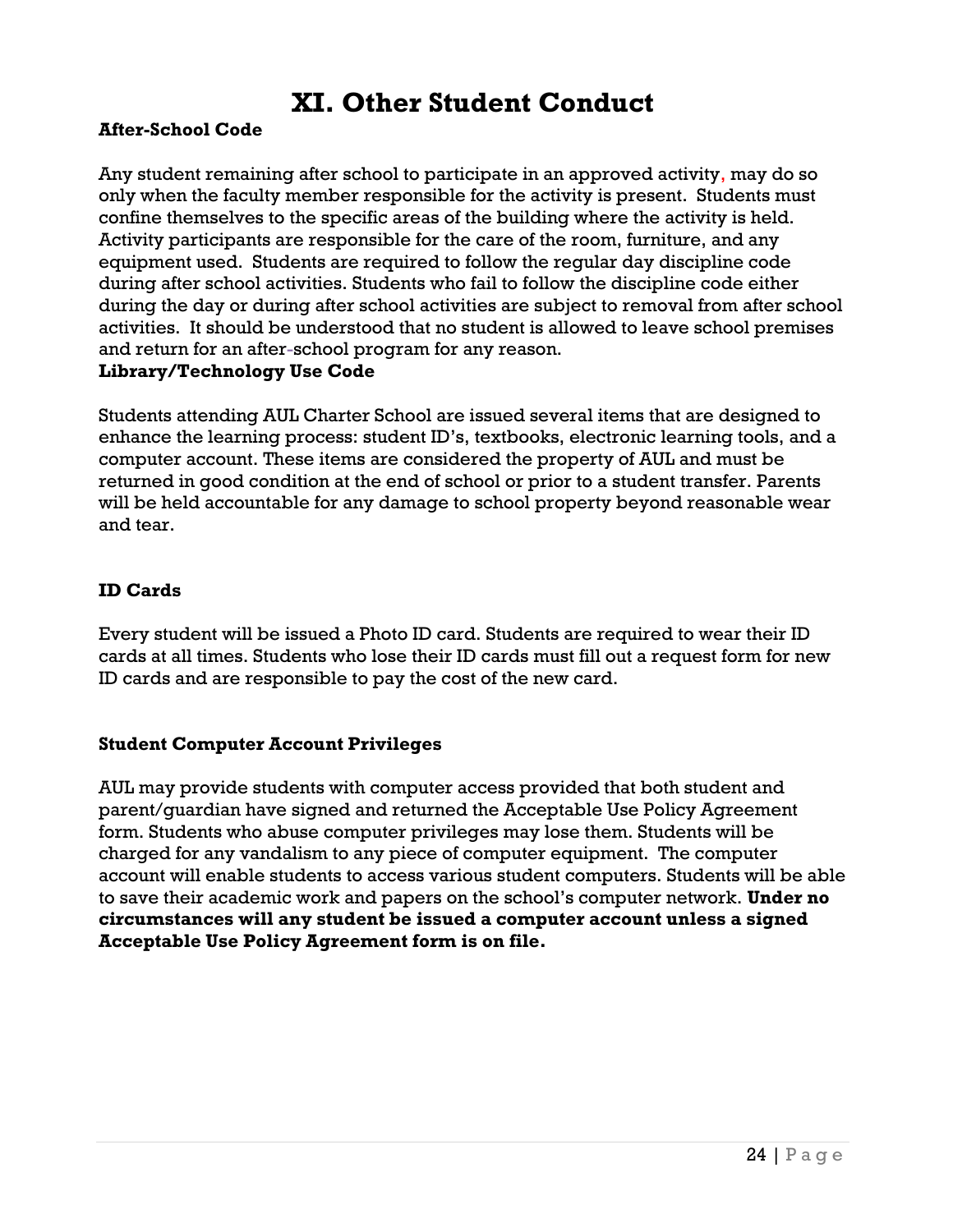### **XII. Discipline Levels for Conduct**

### **a. The student discipline policy has been developed in accordance with N.J.S.A 18A:37 and N.J.A.C. 6A:16.**

The AUL Charter School has a duty through its disciplinary powers to protect the school's overriding educational purpose through the establishment of academic standards and codes of conduct for the students who attend AUL Charter School as well as through the regulation of use of the school's facilities and equipment. In the exceptional circumstances when the preferred means of counseling and guidance fail to resolve problems of student conduct, proper procedural safeguards shall be observed to protect students from unfair imposition of serious penalties. The AUL Charter School Discipline Committee will undertake a process to engage parents, students, and staff to formulate additional disciplinary policies.

Because of our school's commitment to inclusion and community service, the founders feel strongly that the school will inherently foster a disciplined environment and foster a student body who will share a commitment to maintaining a safe and secure school setting. The frame and content of our disciplinary policies will be driven by this mission.

### **Student Code of Conduct – Goal Statement**

The goal of the Student Code of Conduct is to provide clear and concise guidelines for student conduct and discipline which create support for positive personal growth and achievement. The AUL Charter School is firmly committed to implementing the Student Code of Conduct in a fair, unbiased, and consistent manner. The Principal will ensure that the Student Code of Conduct handbook is distributed to each student and is reviewed by each student during the initial month of enrollment. The Student Code of Conduct and expectations for student behavior should be reviewed with parents. Parents will be encouraged to reinforce the Student Code of Conduct with their children.

#### **Student Rights and Responsibilities**

An effective, instructional program requires an orderly school environment, and the effectiveness of the educational program is, in part, reflected in the behavior of students. Such an environment must include respect for self and others, as well as for the school and community property. Based on this principle, the AUL Charter School will seek to institute the appropriate balance of student rights and responsibilities, as the following describes.

#### *Student Rights*

Students have the right to:

 $\sqrt{\ }$  Receive an education which allows for maximum personal growth and prepares them to be productive members of our society.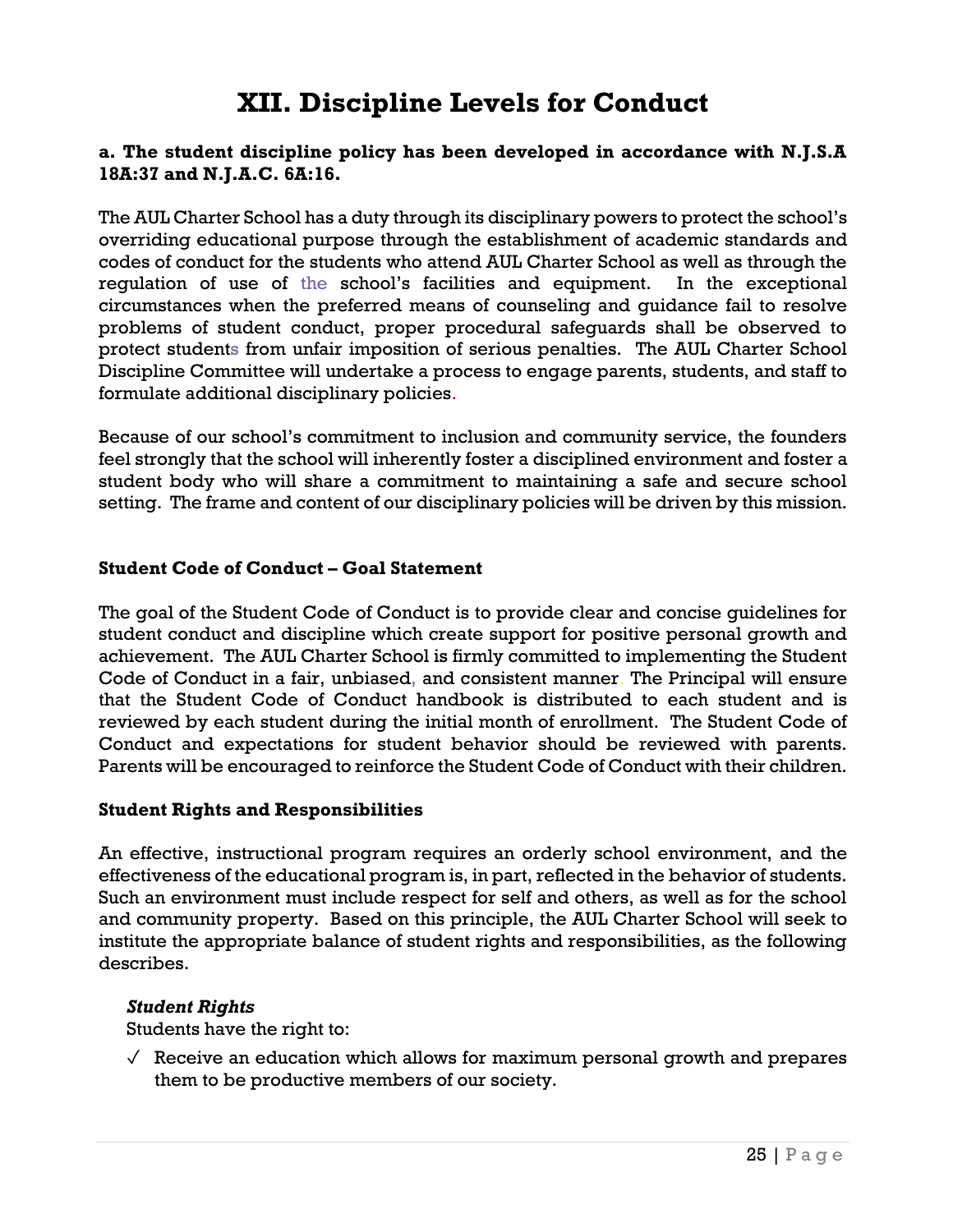- $\sqrt{\ }$  Participate in all aspects of school regardless of ethnicity, religion, race, color, national origin, sexual orientation, gender, or disability.
- $\sqrt{ }$  Present information that has a bearing on disciplinary action.
- $\sqrt{A}$  safe, comfortable and orderly school environment.

### *Student Responsibilities*

Students have the following responsibilities regarding their education to:

- $\sqrt{\phantom{a}}$  Attend school and all classes.
- $\sqrt{ }$  Adhere to all school rules, policies, and directions from teachers and others in authority.
- $\sqrt{\ }$  Respect the rights of others to reach their educational goals.
- $\sqrt{\phantom{a}}$  Demonstrate mutual respect, and, tolerance for personal differences.
- $\sqrt{\phantom{a}}$  Participate to the fullest in the educational goals.
- $\sqrt{\phantom{a}}$  Express themselves in a manner which does not disrupt the orderly operation of the school or the management of classrooms.
- $\sqrt{\ }$  Pursue the prescribed course of study.
- $\sqrt{\ }$  Respect and care for school property.
- $\sqrt{\ }$  Adhere to all school safety and health regulations and procedures.
- $\sqrt{\phantom{a}}$  Carry school issued ID cards at all times while on school property.

#### **Student Incentives**

The role of incentives is to encourage all students to seek a higher level of personal performance. Recognition will not be limited to rewarding those students who demonstrate ongoing positive behavior. A concerted effort will also be made to recognize those students who have previously exhibited marginal or unacceptable behavior and who have improved their behavior.

#### **Suspension**

In order to maintain due process and ensure student rights, incidents of misconduct will first be handled at the school level. Efforts will be made by the Principal and/or designee to use building and school resources to effectively handle disciplinary problems prior to a consideration of suspension. Whenever possible, an informal hearing will be organized with the Principal and/or designee, the parent/guardian, and student to inform the student of the disciplinary charges, and give the student a chance to reply to the charges, prior to the child being suspended.

- $\sqrt{\ }$  Violations referred to the Principal and/or designee will be accompanied by a written statement from the teacher or staff member
- $\sqrt{\ }$  Students will be assigned to before or after school supervised detention for infractions of the school rules.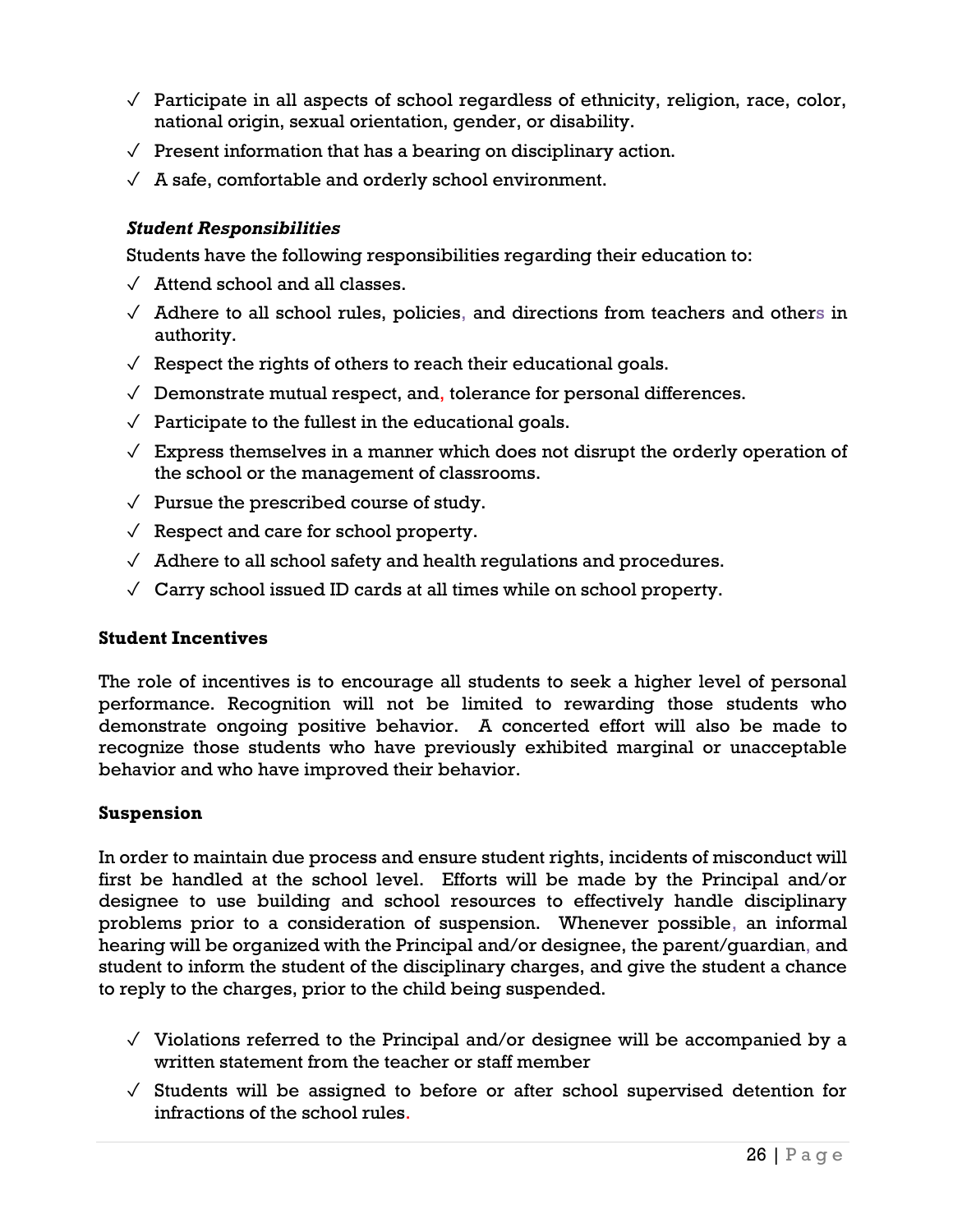- $\sqrt{\phantom{a}}$  Only the Principal and/or designee will have the authority to suspend students
- $\sqrt{ }$  The parents of a suspended student will be notified by the school of the suspension. Every attempt will be made to contact the parent by phone at the time of suspension. Written notification will be sent on the day of suspension and a copy of this will be maintained by the school while the student is enrolled
- $\sqrt{\phantom{a}}$  Before any suspension is lifted, a parent/quardian and student conference will be held with the Principal and/or designee. A suspended student will be readmitted only after a satisfactory conference. The suspended student will be afforded every opportunity to make up missed schoolwork
- $\sqrt{\frac{1}{\pi}}$  Chronic violators of any rules (and their parents/quardians) may be referred to outside supportive agencies, an interim alternative education setting, or Child Study Team members.
- $\sqrt{\frac{1}{1}}$  Students on out-of-school suspension will be prohibited from entering the school property while on suspension. Students who violate this regulation will be removed from the premises.
- $\sqrt{\frac{1}{10}}$  Students on out-of-school suspension may not participate in any school activities such as field trips, clubs, plays, concerts, athletic events, etc
- $\sqrt{ }$  A student's discipline file will be destroyed upon graduation. If a student leaves school without graduating, the discipline records will be kept for one year and then destroyed

The Principal may suspend a student up to ten (10) consecutive school days. Conduct which shall constitute good cause for suspension will include, but not be limited to, any of the following:

- $\sqrt{2}$  Open defiance of the authority of any teacher or person having authority over him or her
- $\sqrt{\phantom{a}}$  Conduct of such character as to constitute a continuing danger to the physical well-being of other students (for example, the possession of a weapon)
- $\sqrt{\ }$  Physical assault upon another student
- $\sqrt{\phantom{a}}$  Taking or attempting to take personal property or money from another student, or from his or her persons, by means of force or fear
- $\sqrt{\ }$  Willfully causing, or attempting to cause, substantial damage to school property
- $\sqrt{\ }$  Participating in an unauthorized occupancy by any group of students or others of any part of the school, and failure to leave such school or other facility promptly after having been directed to do so by the Principal or other person then in charge of such building or facility
- $\sqrt{\phantom{a}}$  Incitement which is intended to and does result in truancy by other students.
- $\sqrt{2}$  Knowing possession or knowing consumption of alcoholic beverages or controlled dangerous substances on school premises, or being under the influence while on school premises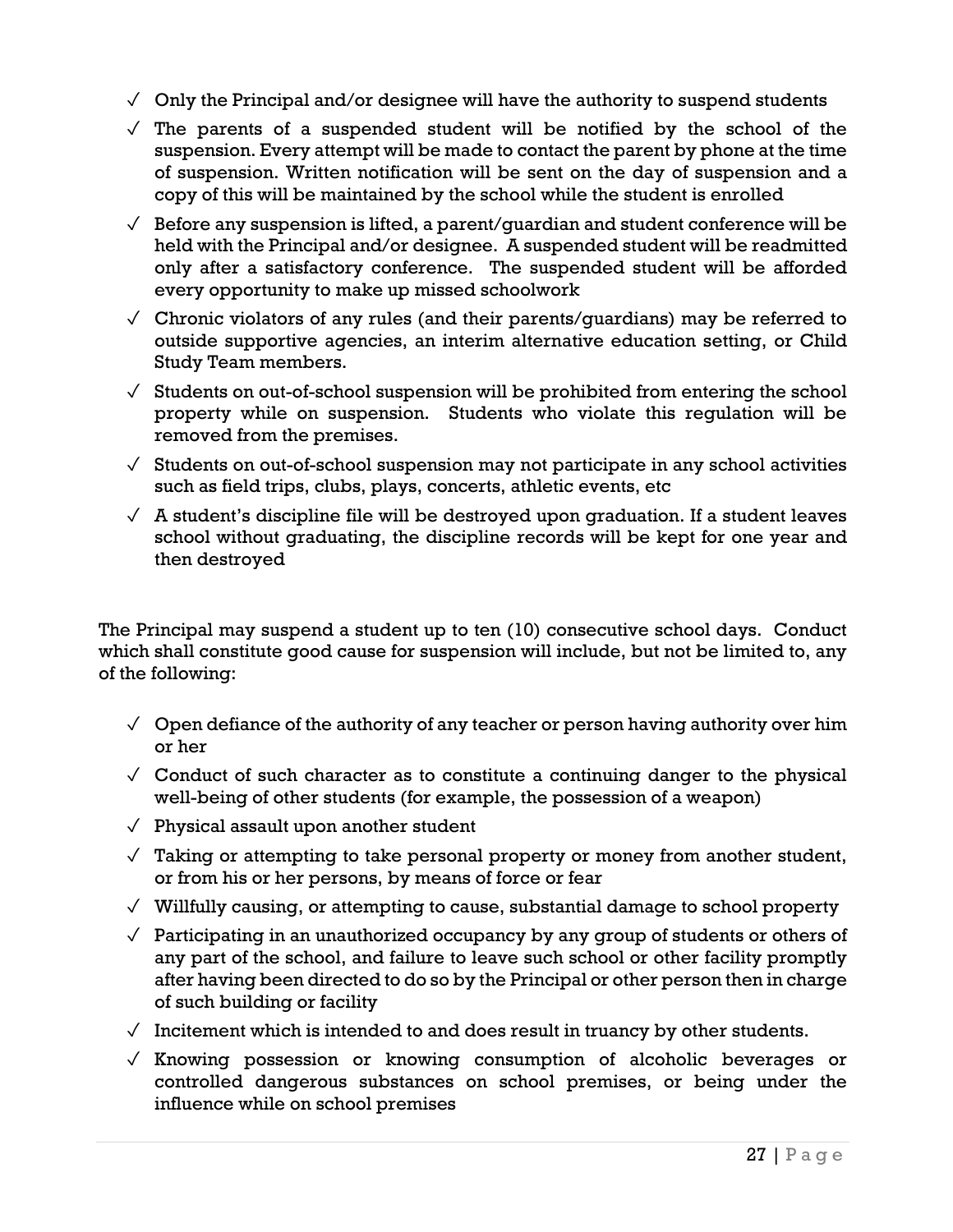$\sqrt{\phantom{a}}$  Any student who commits an assault, as defined by state laws, upon a teacher, administrator, board member or other employee of the school, acting in the performance of their respective duties, will be immediately suspended from school consistent with the due process discussed herein pending expulsion proceedings before the AUL School. The proceeding will take place no later than 21 calendar days following the day on which the student is suspended

The school will also establish an alternative educational program that allows suspended students to continue their coursework while at home. In general terms, for non-disabled students, the school will allow for five hours per week of home schooling, and ten hours per week for students with special needs.

### **c. Expulsion: This policy has been developed in accordance with** *N.J.S.A.* **18A:37 and** *N.J.A.C.* **6A:16.**

Students who are guilty of continued serious misconduct, as delineated below, and who seriously interfere with the opportunity of other students to carry on their learning activities, may be recommended for expulsion from school. Expulsion will be considered only as a last resort and only after all building and school level interventions have been attempted. In all cases where expulsion is considered, the student will be afforded an alternative form of instruction (i.e., home instruction or alternative programs) so as to ensure his/her educational future. The Principal will consider expulsion only if:

- $\sqrt{ }$  He/she and his/her staff, where appropriate, have exhausted all means of bringing about a correction of the misconduct, including intervention by appropriate school personnel and have followed the administrative procedures.
- $\sqrt{\ }$  The parents/quardians of the student have been interviewed and advised by the Principal of the rights of the student to a full hearing which will afford him/her procedural due process, and the right of parents/guardians to appeal to the AUL School's Disciplinary Appeal Committee, New Jersey Commissioner of Education, and State Board of Education.

### **Off-Campus Conduct**

Students will at all times be representatives of the school. As such, they will conduct themselves in a way that does not detract from the mission, goals, or image of the school. To that end, acting in a disrespectful, lewd, or improper manner especially while wearing the school uniform may result in disciplinary action. Such acts include, but are not limited to, fighting, swearing, taunting, bullying or destroying or defacing property of the school or otherwise.

### **Zero Tolerance Procedures**

The AUL community will not tolerate acts of physical violence on the campus. A student charged with committing and/or participating in physical violence will be subject to a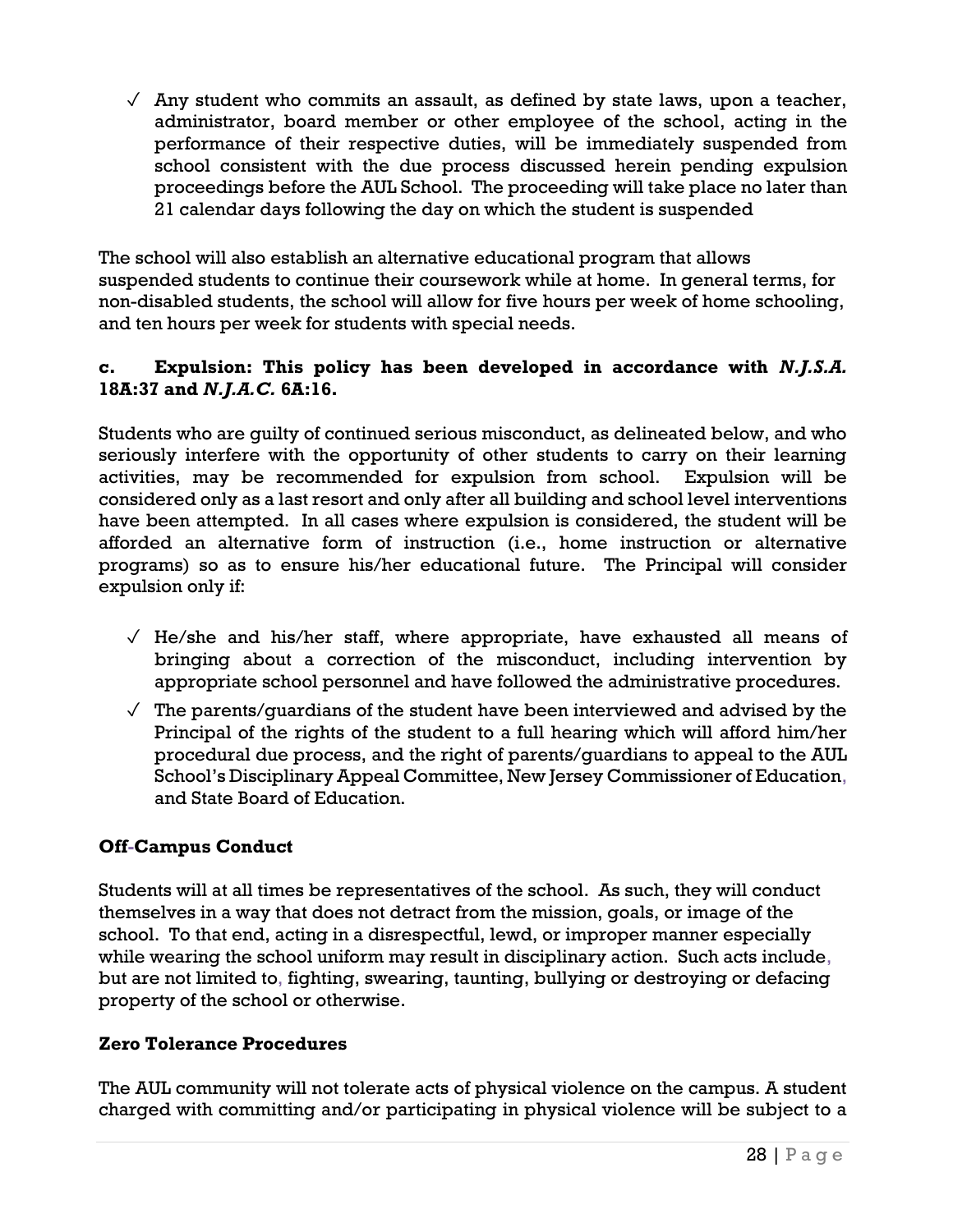disciplinary hearing by the Principal immediately. If found guilty, the student will be immediately suspended from school pending the expulsion process.

- $\sqrt{\phantom{a}}$  Beyond the "violent and/or serious criminal acts", additional violation categories, such as the threats of violence and the possession, use, or distribution of drugs, may warrant utilizing the aforementioned Zero Tolerance procedures depending upon the severity of actions.
- $\sqrt{ }$  Many of these actions may require a report to the police department.

### **Demerit System**

The purpose of the Student Code of Conduct is to foster a safe, positive environment for learning by teaching

the practice of self-discipline, citizenship skills, and social skills, and to ensure equality and fairness to all students. The Demerit System will be used when students fail to foster this environment. The Demerit System is intended to make students aware that their actions have consequences. The system allows for students to make small errors in judgment that do not have an immediate consequence and encourages opportunities to start fresh and have multiple chances. It holds students accountable for repeated violations of the Student Code of Conduct.

- Accrued demerits for each student will reset to zero (0) only when a student completes the Student in Good Standing Contract process.
- Opportunities to eliminate accrued demerits and or gain merits may be available throughout the school year.
- Detentions will be scheduled as needed, for one hour after school every day Monday thru Friday.
- In-School-Suspensions (ISS) will be scheduled as needed every day.
- A student's first ISS will not go on the student's transcript. Subsequent ISSs will appear on a student's transcript.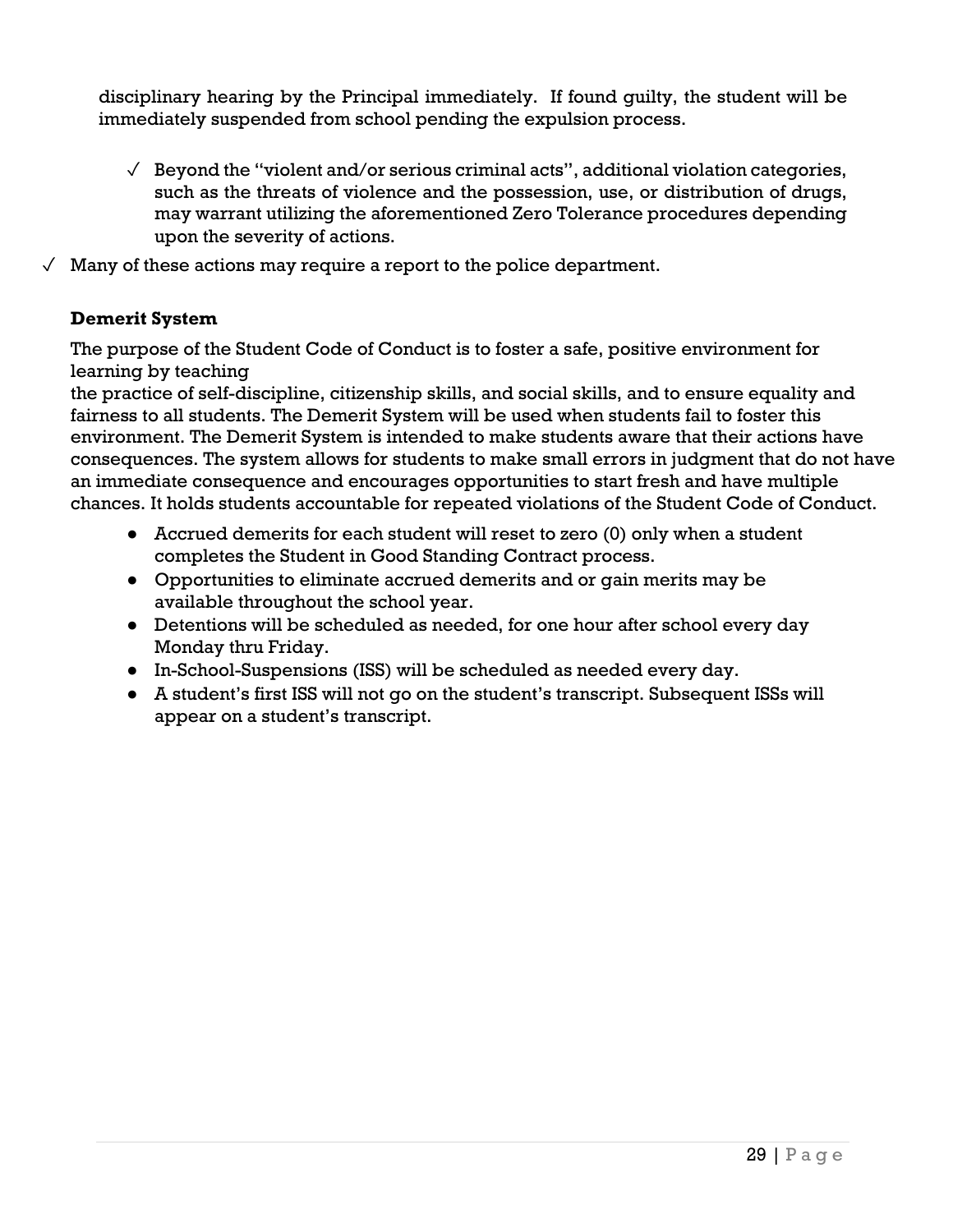| <b>CONSEQUENCES FOR RECEIVING DEMERITS</b> |                                                                                                                                                               |  |  |  |
|--------------------------------------------|---------------------------------------------------------------------------------------------------------------------------------------------------------------|--|--|--|
| <b>LEVEL 1</b>                             | <b>CONSEOUENCE - On the third offense of the same infraction the</b><br>student and parent/guardian must meet with Administration before<br>returning to AUL. |  |  |  |
| 1 demerit                                  | None                                                                                                                                                          |  |  |  |
| 2 demerits                                 | Detention                                                                                                                                                     |  |  |  |
| 4 demerits                                 | Second detention and parent contact                                                                                                                           |  |  |  |
| 6 demerits                                 | Third detention, parent contact, reminder that next demerit will result in<br>In-School-Suspension (ISS)                                                      |  |  |  |
| 7 demerits                                 | ISS and parent meeting with counselor                                                                                                                         |  |  |  |
| 9 demerits                                 | Second ISS, parent meeting with counselor, Student is put on "Student Not<br>in Good Standing List/Do Not Participate List"                                   |  |  |  |
| 11 demerits                                | Third ISS, parent meeting with counselor, Student is put on "Student Not in<br>Good Standing List/Do Not Participate List"                                    |  |  |  |
| 13 demerits                                | Out of School Suspension (OSS), parent meeting with counselor, Student is<br>put on "Student Not in Good Standing List/Do Not Participate List"               |  |  |  |
| 13 demerits                                | Student is put on "Student Not in Good Standing List/Do Not<br><b>Participate List"</b>                                                                       |  |  |  |
| <b>LEVEL 2 &amp; 3</b>                     | <b>CONSEQUENCE - On the third offense of the same infraction the</b><br>student and parent/guardian must meet with Administration before<br>returning to AUL. |  |  |  |
| First ISS -7 demerits                      | ISS and parent meeting with counselor                                                                                                                         |  |  |  |
| Second ISS - 7<br>demerits                 | Second ISS, parent meeting with counselor, Student is put on "Student Not<br>in Good Standing List/Do Not Participate List"                                   |  |  |  |
| Third ISS - 7 demerits                     | Third ISS, parent meeting with counselor, Student is put on "Student Not in<br>Good Standing List/Do Not Participate List"                                    |  |  |  |
| OSS - 13 demerits                          | Out of School Suspension (OSS), parent meeting with counselor, Student is<br>put on "Student Not in Good Standing List/Do Not Participate List"               |  |  |  |
| 13 demerits                                | Student is put on "Student Not in Good Standing List/Do Not<br><b>Participate List"</b>                                                                       |  |  |  |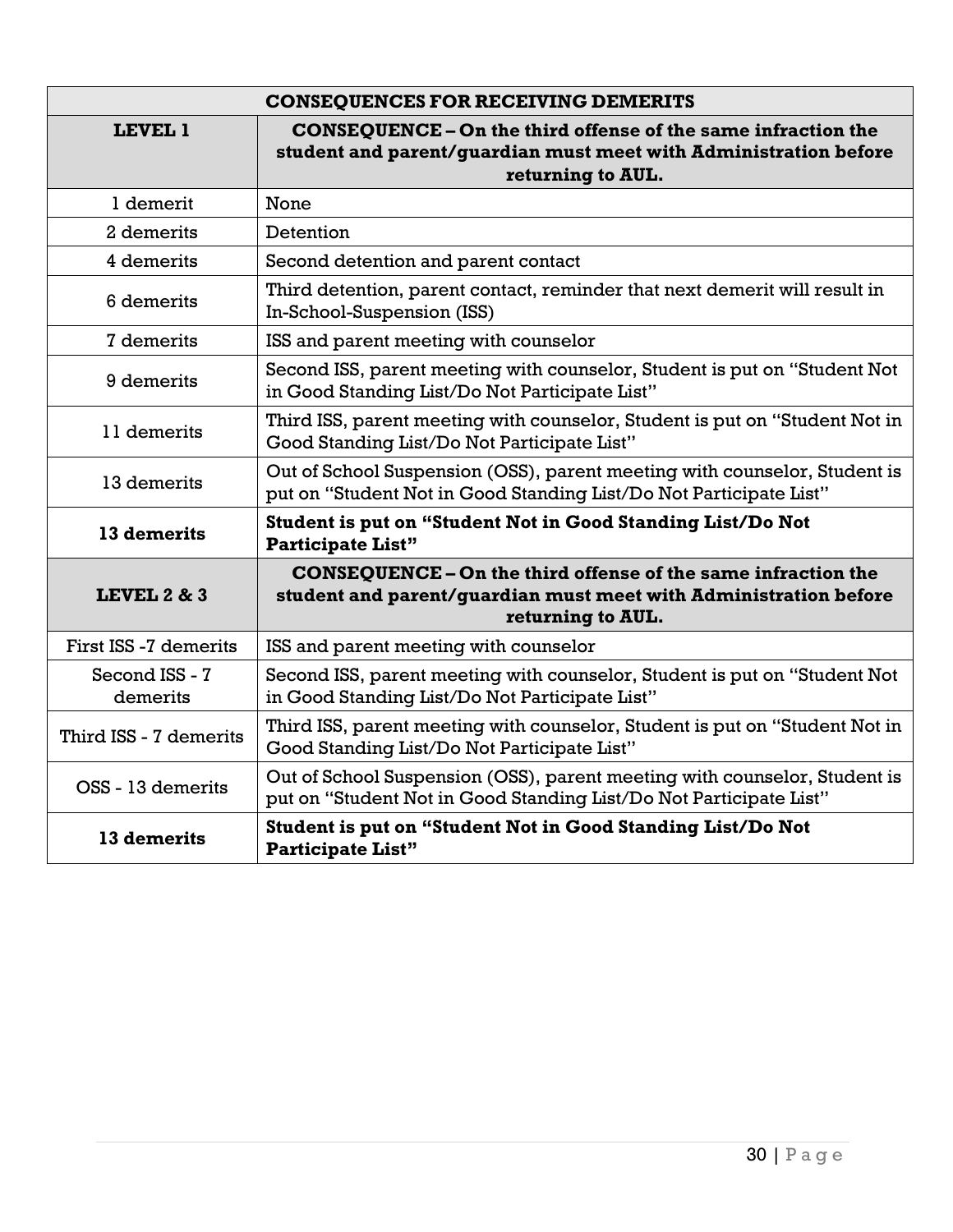| <b>INFRACTIONS</b>                                                                                                                                                                                                                                                                                                                                                                                                                                          |                                                                             |  |
|-------------------------------------------------------------------------------------------------------------------------------------------------------------------------------------------------------------------------------------------------------------------------------------------------------------------------------------------------------------------------------------------------------------------------------------------------------------|-----------------------------------------------------------------------------|--|
| <b>LEVEL 1</b>                                                                                                                                                                                                                                                                                                                                                                                                                                              | <b>DEMERIT POINTS</b>                                                       |  |
| Failure to clean up in cafeteria                                                                                                                                                                                                                                                                                                                                                                                                                            |                                                                             |  |
| Moving cafeteria furniture without permission                                                                                                                                                                                                                                                                                                                                                                                                               | ı                                                                           |  |
| Disruption/excessive noise/misconduct                                                                                                                                                                                                                                                                                                                                                                                                                       | 2                                                                           |  |
| Food in class/hallways                                                                                                                                                                                                                                                                                                                                                                                                                                      | 1                                                                           |  |
| Drink in class/hallways (other than clear water bottle)                                                                                                                                                                                                                                                                                                                                                                                                     | 1                                                                           |  |
| Gum chewing                                                                                                                                                                                                                                                                                                                                                                                                                                                 | 1                                                                           |  |
| Cutting in lunch line                                                                                                                                                                                                                                                                                                                                                                                                                                       | ı                                                                           |  |
| Cutting/failure to report to Detention (Teacher and/ or regular Detention)                                                                                                                                                                                                                                                                                                                                                                                  | 2                                                                           |  |
| Closing bathroom doors (to hallway)                                                                                                                                                                                                                                                                                                                                                                                                                         | 1                                                                           |  |
| Excessive noise/talking in hallways during passing                                                                                                                                                                                                                                                                                                                                                                                                          | ı                                                                           |  |
| Copying of homework                                                                                                                                                                                                                                                                                                                                                                                                                                         | L                                                                           |  |
| Electronic devices, not as part of class work/lesson plan                                                                                                                                                                                                                                                                                                                                                                                                   | 1                                                                           |  |
| Failure to return school property to its proper place                                                                                                                                                                                                                                                                                                                                                                                                       | 1                                                                           |  |
| Not wearing student ID badge                                                                                                                                                                                                                                                                                                                                                                                                                                | ı                                                                           |  |
| Avoidance/Dismissive Behavior (walking away)                                                                                                                                                                                                                                                                                                                                                                                                                | 2                                                                           |  |
| Inappropriate language/cursing                                                                                                                                                                                                                                                                                                                                                                                                                              | $\mathbf{2}$                                                                |  |
| Inappropriate behavior/gestures                                                                                                                                                                                                                                                                                                                                                                                                                             | 2                                                                           |  |
| Interference with/touching another's personal property                                                                                                                                                                                                                                                                                                                                                                                                      | 2                                                                           |  |
| Late to class (within 10 min)                                                                                                                                                                                                                                                                                                                                                                                                                               | 2                                                                           |  |
| Late to school - Students arriving after 8:05 must check in with the building<br>Attendance Officer and get a pass to enter class; students arriving more than<br>10 min. late three times for the same class will be in jeopardy of LOC.                                                                                                                                                                                                                   | 2                                                                           |  |
| Littering in classroom, cafeteria, or anywhere on school property<br>(students are also expected to then dispose of trash after receiving demerits)                                                                                                                                                                                                                                                                                                         | 1                                                                           |  |
| Not having a pass in hallway/out of class without a pass                                                                                                                                                                                                                                                                                                                                                                                                    | ı                                                                           |  |
| Textbooks not covered                                                                                                                                                                                                                                                                                                                                                                                                                                       | ı                                                                           |  |
| Uniform/dress code violation<br>If a student is not in full uniform their parent/quardian will be called to bring<br>the correct uniform; the student will be sent to In School Suspension (ISS) until<br>their parent/guardian arrives. If a parent/guardian is not able to come to<br>school at that time with the correct uniform they must meet with an<br>Administrator at 8:00am the following day and the student will remain in ISS for<br>the day. | 1 Demerit & ISS until<br>parent/guardian<br>arrives with correct<br>uniform |  |
| Talking during an evacuation, fire drill, and/or lock down                                                                                                                                                                                                                                                                                                                                                                                                  | $2 + D$ Detention                                                           |  |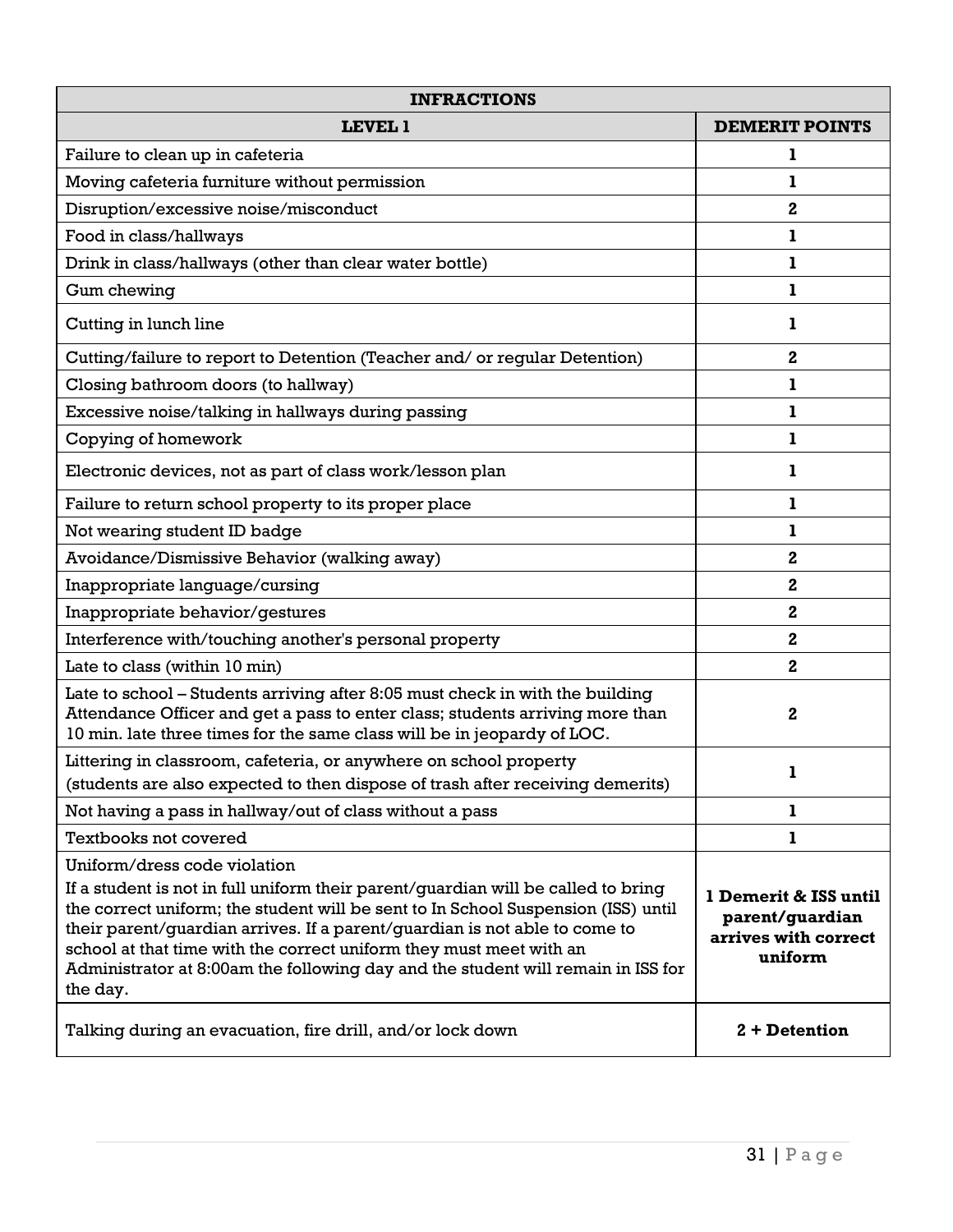### **Other Violations**

The Demerit System is intended to discourage minor infractions. There are violations that are considered more severe and have stronger consequences. These Level 2 and Level 3 violations are listed below.

| <b>INFRACTIONS</b>                                                                                                                                              |
|-----------------------------------------------------------------------------------------------------------------------------------------------------------------|
| LEVEL <sub>2</sub>                                                                                                                                              |
| ISS - Parent meeting with administrator and/or counselor, Peer mediation and/or<br>corrective action plan created and Periodic meetings with counselor          |
| Throwing food/any object in cafeteria                                                                                                                           |
| Cheating on a test or paper                                                                                                                                     |
| Forgery                                                                                                                                                         |
| Computer misconduct                                                                                                                                             |
| Cutting class<br>(10 minutes or more late or missing from class will result in a cut; the third cut for the same<br>course will result in a LOC in that course) |
| Cutting school                                                                                                                                                  |
| Any physical contact (play fighting, public display of affection, etc.)                                                                                         |
| Insubordination, defiance, and/or disrespect to any staff member/making a public display                                                                        |
| Leaving school property without permission                                                                                                                      |
| Opening AUL doors to allow any non-member of school community into building                                                                                     |
| Social media postings and/or pictures about school events, persons, or activities related to<br>AUL that are negative or hurtful                                |
| LEVEL <sub>3</sub>                                                                                                                                              |
| OSS - Parent meeting with administrator and/or counselor, Peer mediation and/or<br>corrective action plan created and Periodic meetings with counselor          |
| Bias/racial incident and/or sexual harassment                                                                                                                   |
| False alarm or bomb threat                                                                                                                                      |
| Fighting - including verbal assaults and/or physical                                                                                                            |
| Gambling                                                                                                                                                        |
| Smoking, use of and/or possession of tobacco, drugs, and/or alcohol or related materials                                                                        |
| Staff and/or peer bullying/intimidation and harassment                                                                                                          |
| (additionally, an Harassment, Intimidation and Bullying, HIB investigation and report will be<br>added to the student's record)                                 |
| Theft                                                                                                                                                           |

Threat of violence to staff member and/or other student(s)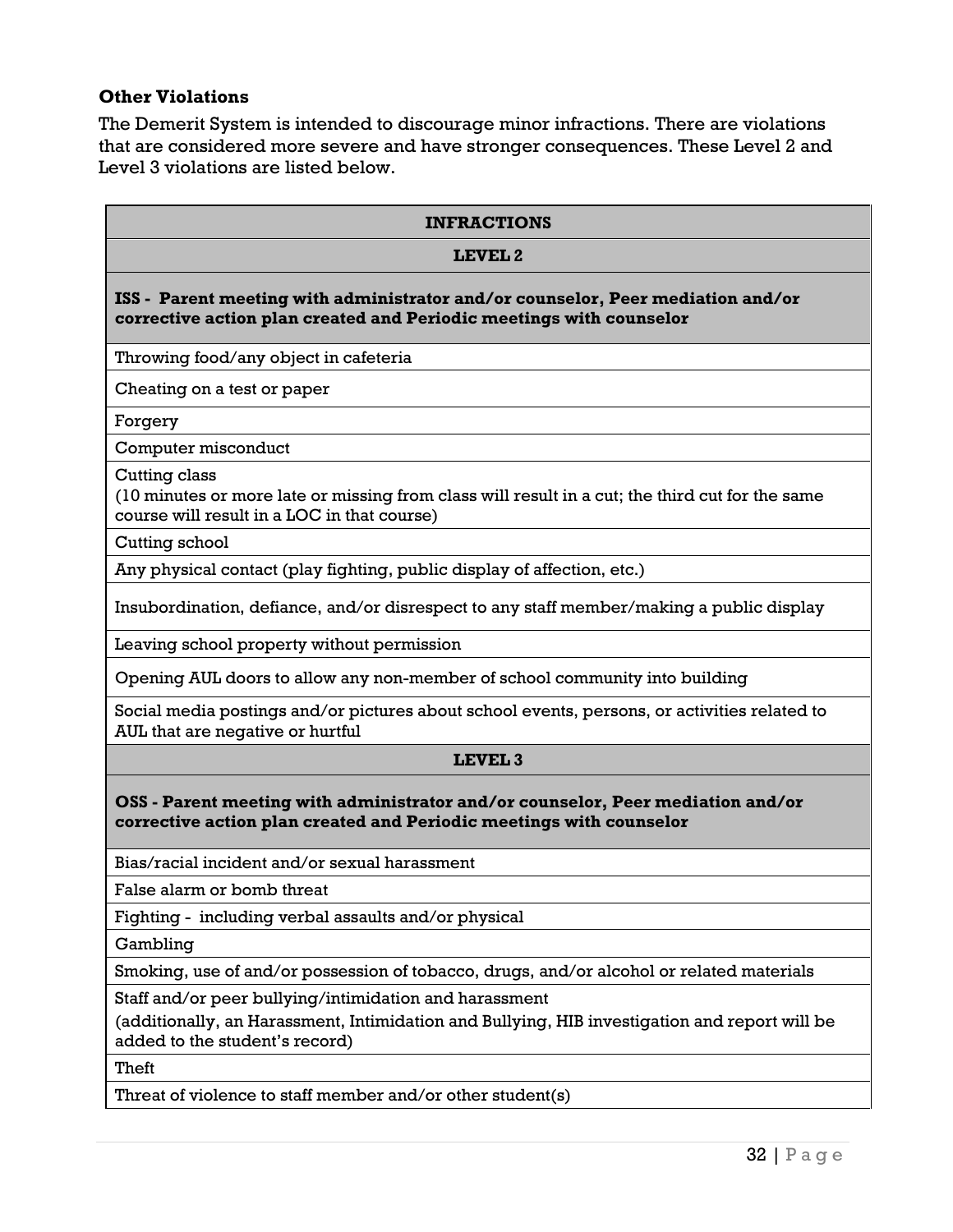Vandalism of school property and/or graffiti or possession of graffiti markers/spray paint

#### **STUDENT NOT IN GOOD STANDING / DO NOT PARTICIPATE LIST (DNP)**

- **TO BE REPORTED AT CLOSE OF PROGRESS AND REPORT CARD EACH MARKING PERIOD ON REPORT CARDS AND ON PARENT/STUDENT PORTALS**
- **INCLUDES PARTICIPATION IN ALL EVENTS, TRIPS & ACTIVITIES INCLUDING ACADEMIC RELATED – NO EXCEPTIONS**
	- − Athletics (including games and practices), club activities, field trips, fundraisers, fashion and talent shows, dress-down days, dances, events at Water Stadium, field days and various other school functions.
- **STUDENTS WILL BE PUT ON THE STUDENT NOT IN GOOD STANDING / DNP LIST FOR ONE AND / OR ALL AREAS BELOW:**
	- ❖ **ACADEMIC -** STUDENTS FAILING 2 OR MORE CLASSES 69 OR BELOW
	- ❖ **DISCIPLINE –** STUDENTS WITH 13 OR MORE DEMERITS
	- ❖ **ATTENDANCE - STUDENTS WHO RECEIVE LOSS OF CREDIT (LOC)\*** 
		- − **UNEXCUSED ABSENCES**
		- − **CUTTING CLASS**

| <b>UNEXCUSED ABSENCES</b>                                                   |                                   |                                                                          |                                                                            |  |
|-----------------------------------------------------------------------------|-----------------------------------|--------------------------------------------------------------------------|----------------------------------------------------------------------------|--|
| Length of<br>Course                                                         | <b>Warning Notice Sent</b>        | <b>Maximum # of Permitted</b><br><b>Absences</b>                         | Loss of Credit Occurs (LOC) & On<br><b>Not In Good Standing List</b>       |  |
| Quarter                                                                     | 3 <sup>rd</sup> unexcused absence | 4 <sup>th</sup> unexcused absence                                        | 5 <sup>th</sup> unexcused absence<br>LOC &<br>On Not In Good Standing List |  |
| Semester                                                                    | 5th unexcused absence             | 9 unexcused absences                                                     | 10th unexcused absence<br>LOC &<br>On Not In Good Standing List            |  |
| <b>Full Year</b>                                                            | 9th unexcused absence             | 18 unexcused<br>absences                                                 | 19th unexcused absence<br>LOC &<br>On Not In Good Standing List            |  |
|                                                                             |                                   | <b>CUTTING CLASS - Students arriving after 10 minutes without a pass</b> |                                                                            |  |
| 1st offense<br>2nd offense<br>3rd offense                                   |                                   |                                                                          |                                                                            |  |
| <b>ISS</b>                                                                  |                                   | 2 ISSs,<br>On Not In Good Standing List                                  | OSS.<br>LOC &<br>On Not In Good Standing List                              |  |
| LATE TO CLASS – Students arriving within 10 minutes of class without a pass |                                   |                                                                          |                                                                            |  |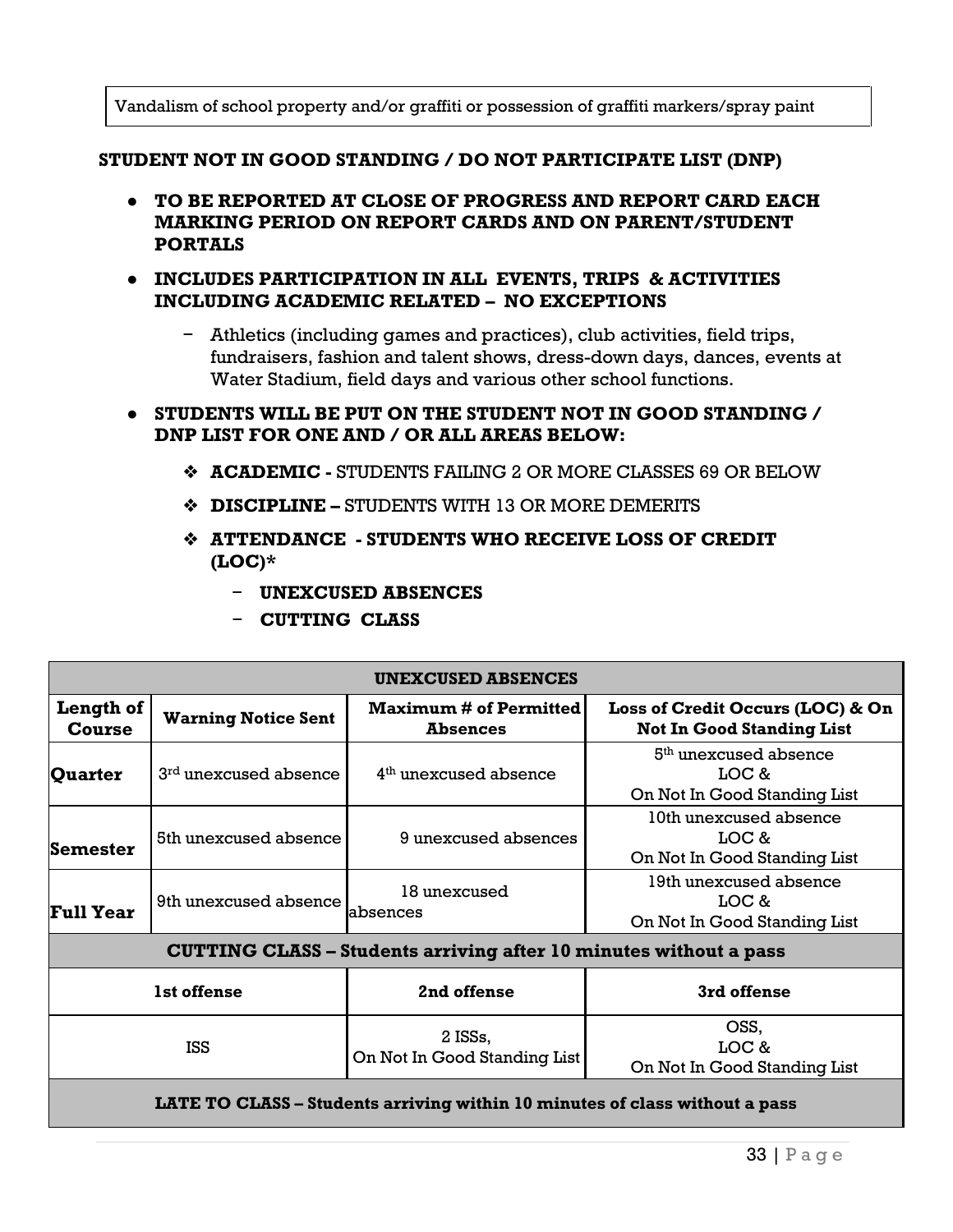### − **LATE TO CLASS**

### **\*Students in LOC will remain in the class until its conclusion.**

### **The Appeal Process – Expulsion**

−

In order to assure a student of his/her constitutional rights and the protection of due process, the student will be given a formalized opportunity to contest the facts and evidence associated with the expulsion. The first level of appeal that a student and parent have is an informal hearing with the Principal held within five (5) school days of the effective date of expulsion.

The second level of appeal involves the Disciplinary Appeals Committee. At this appeal hearing, the student and his/her parents can present their case to this committee along with the Principal's presentation of his/her recommendation for expulsion in addition to any other appropriate documentation. This hearing shall be heard no later than ten (10) school days after the student's effective date of expulsion. The Disciplinary Appeals Committee will consist of at least two members of the Board of Trustees, two (2) teaching faculty, and one (1) other staff member.

As the final level of appeal, if the Disciplinary Appeals Committee determines that the charges warrant expulsion, the student and/or his/her parents/guardians may request a formal hearing before the State Commissioner of Education and the State Board of Education.

The School-Based Youth Services program will administer an on-site Interim Alternative Educational Placement (IAEP) for students who are demonstrating high-risk social and behavioral actions that, based upon consultation with school staff and assessment of the student's behavioral and social history, can be effectively addressed through SBYS interventions. However, for all students (with or without disability) who demonstrate behavioral and social patterns that require specialized or higher level care or attention beyond the scope of the AUL School or the SBYS program, the school may have to engage an off-site provider to serve as the IAEP setting.

### **Progressive Disciplinary Action Steps**

It is the responsibility of the school community, in general, to maintain an environment that is conducive to learning. When disruption of the school climate by a student occurs, disciplinary actions at a higher level may be necessary. It will be the duty of all employees of the school to report the misconduct of any student, and it is the additional responsibility of the staff to treat all violations of these guidelines in the prescribed manner. Corrective action taken by school personnel will vary according to the age and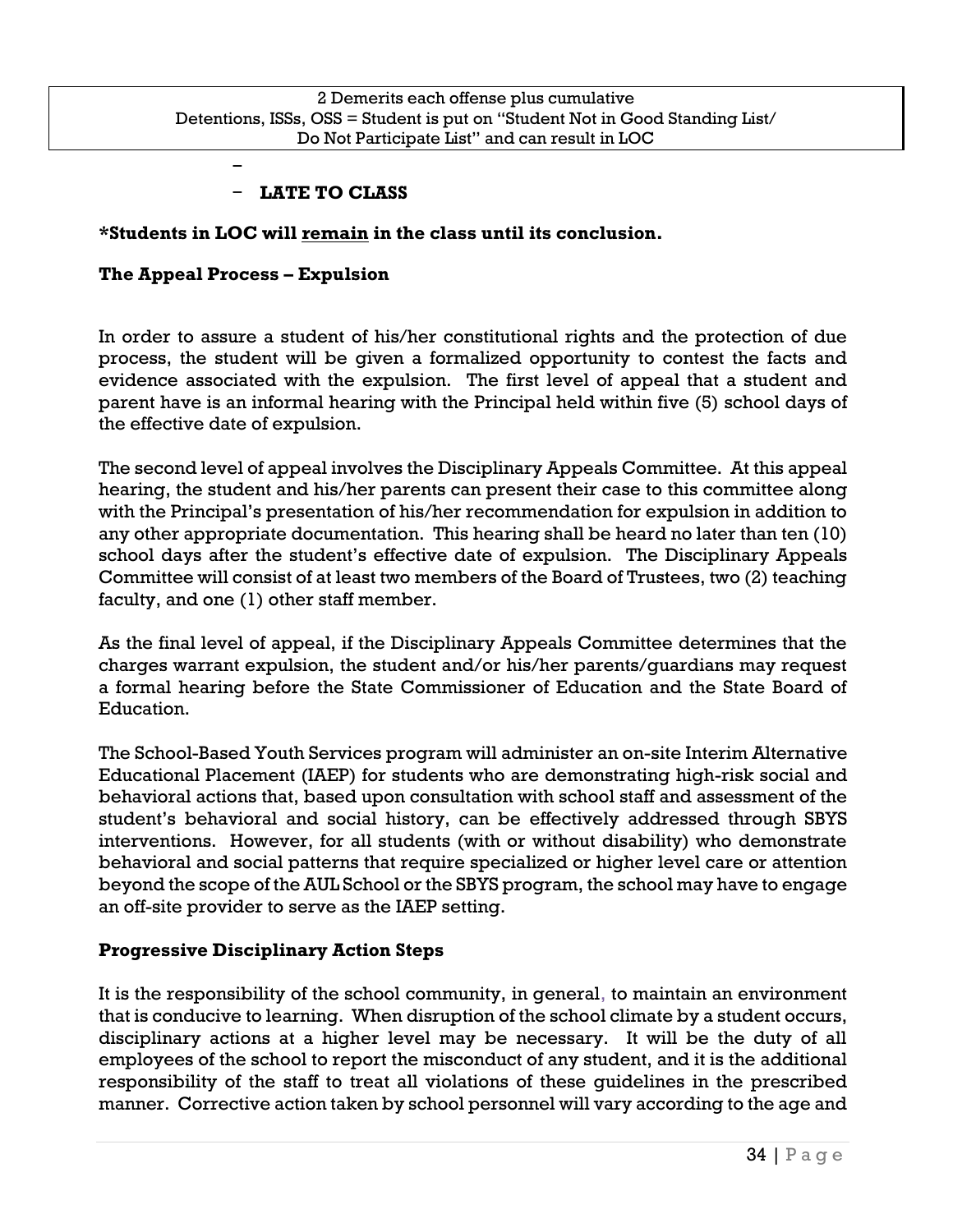the development level of the student. The circumstances that are related to specific behavior problems and actions must be considered.

Prior to invoking formal discipline, it is important that proactive remedial actions be employed by staff members which will include but are not limited to:

- Consultation by teachers/counselors/social worker/other support staff
- Parent/guardian conferences with teachers/social worker/other support staff
- Warnings
- Detention
- Referral to appropriate staff or Principal and/or designee
- Letter to parent requiring next day conference with Principal and/or designee
- Peer mediation and/or corrective action plan created
- Harassment, Intimidation and Bullying (HIB) investigation and report

Unless there are special circumstances requiring immediate administrative intervention, the first five steps mentioned above will be handled by the reporting teachers. These initial actions may result in corrective behavior of the students. When these measures do not result in favorable student response, the staff shall refer the student for intervention at a higher level. Continued inappropriate student behavior, despite the intervention of support services and corrective action procedures, calls for disciplinary action by the Principal.

Suspension of any type must balance the need to remove sources of disruption from the learning environment with the goal of keeping all students in their regular AUL School classes so that they will receive their prescribed program.

Students who demonstrate conduct grossly inappropriate to the educational setting, and have a history of consistently breaking the rules in the Student Code of Conduct may be removed from the school building and assigned to an Interim Alternative Education Program (IAEP) setting.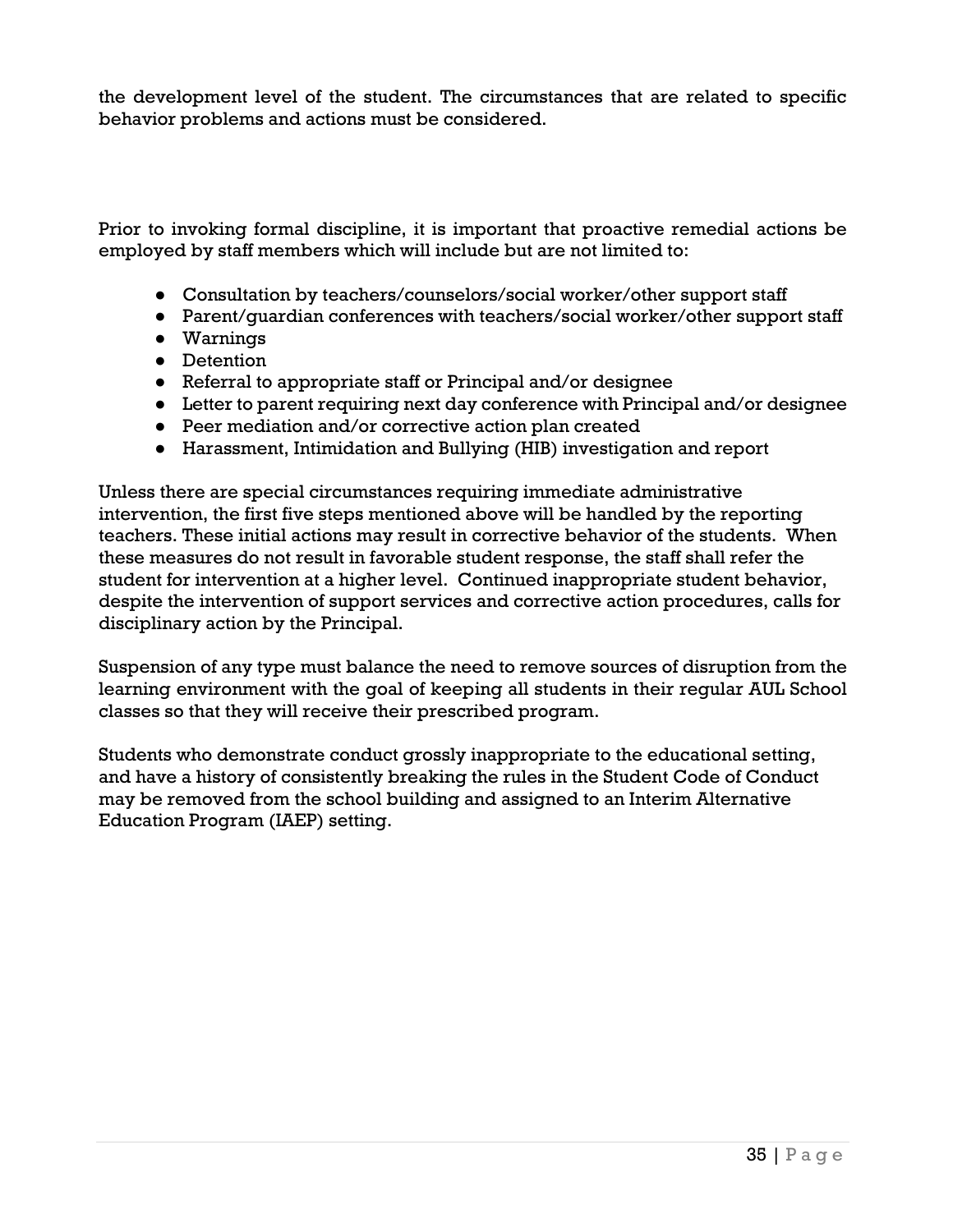### **XIII. UNIFORM POLICY**

#### **Student Dress Code**

The AUL Charter School is a place of business and learning; students will be expected to dress appropriately. Standard dress for all students is the official school uniform. Students are required to come to school every day in the proper attire. It is the obligation of the students to maintain their personal appearance in a manner that reflects well on themselves and on the school. Any type of garment that does not contribute to the proper social and school atmosphere will be prohibited by the school staff. Students will wear clothing that is neat, clean, and suitable for the classroom.

If students report to school in clothing which does not conform to the dress code, school staff will assess the circumstances and determine the measures to be taken to properly address the violation. The continued violation of the dress code may lead to administrative action. Violations of this policy will result in disciplinary action.

*A student who comes to school out of uniform will not be permitted to attend class until a parent/guardian brings in a proper uniform. The student will be sent to In School Suspension (ISS) until their parent/guardian arrives. If a parent/guardian is not able to come to school at that time with the correct uniform they must meet with an Administrator at 8:00am the following day and the student will remain in ISS for the day.*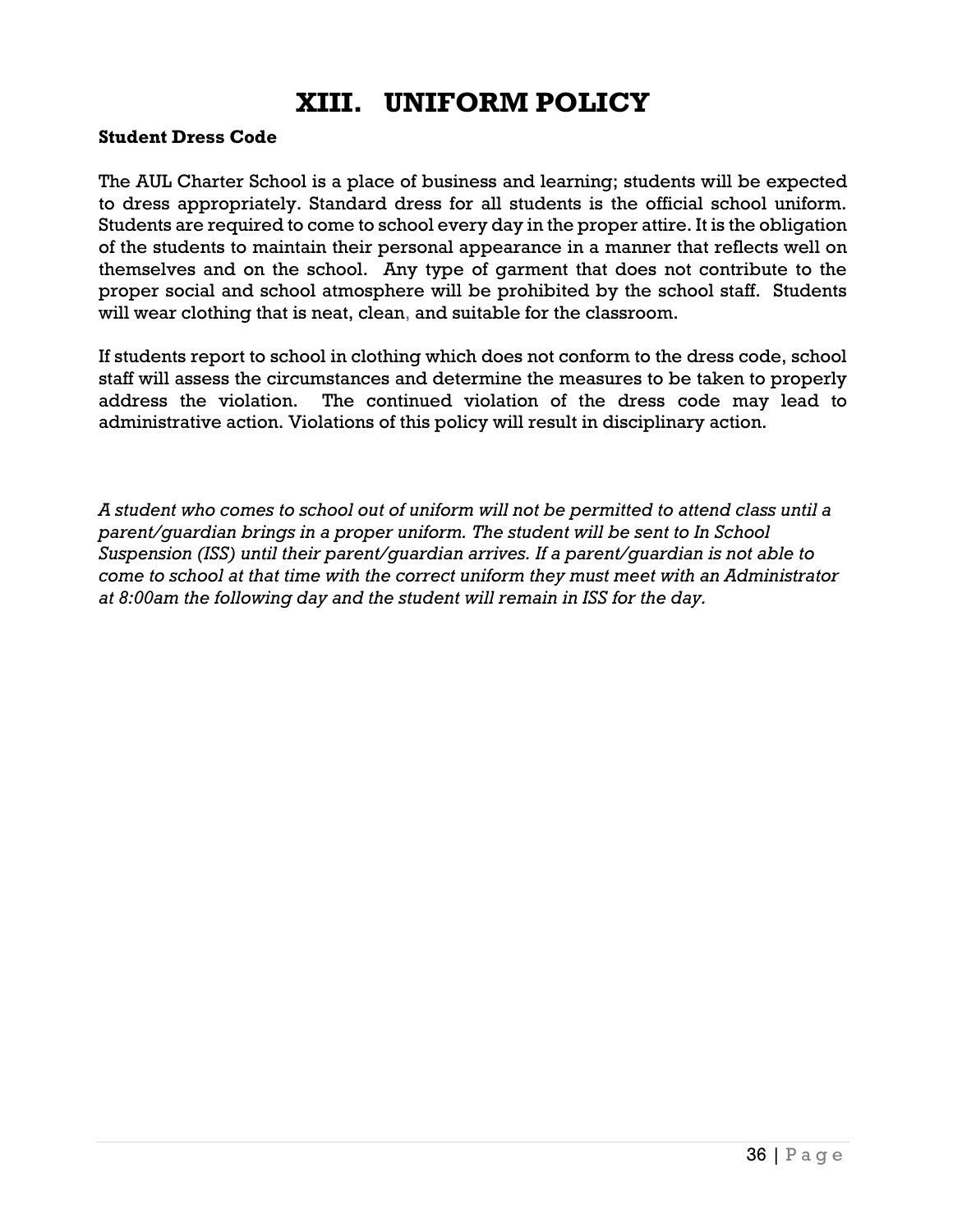### **Regular School Uniform**

| <b>Boys</b>                                                                                                                                                                                                                                                                                                                                                                                                                                                                                                                         | Girls                                                                                                                                                                                                                                                                                                                                                                                                                                                                                                                                                                                                                                                           |
|-------------------------------------------------------------------------------------------------------------------------------------------------------------------------------------------------------------------------------------------------------------------------------------------------------------------------------------------------------------------------------------------------------------------------------------------------------------------------------------------------------------------------------------|-----------------------------------------------------------------------------------------------------------------------------------------------------------------------------------------------------------------------------------------------------------------------------------------------------------------------------------------------------------------------------------------------------------------------------------------------------------------------------------------------------------------------------------------------------------------------------------------------------------------------------------------------------------------|
| • Navy blue sweater vest/cardigan with<br>sewn on AUL emblem (sweater will be<br>worn over slacks).                                                                                                                                                                                                                                                                                                                                                                                                                                 | Navy blue sweater vest/cardigan with<br>sewn on AUL emblem (sweater will be<br>worn over slacks or skort).                                                                                                                                                                                                                                                                                                                                                                                                                                                                                                                                                      |
| Khaki or Navy color slacks, worn with<br>$\bullet$<br>belt at waist-height. No cargo pants,<br>capri pants, or skinny-type pants.<br>• White long-sleeve dress shirt, buttoned<br>completely and must be tucked into<br>pants.<br>• AUL gold and navy striped tie, knot<br>must cover top button of shirt and be<br>flush with collar.<br>Black shoes, not sneakers.<br>No visible piercings are permitted.<br>One ring and one watch/bracelet are<br>permitted; all necklaces must be<br>tucked into the shirt and not be visible. | Khaki or Navy color slacks or minimally<br>revealing skort, worn with belt at waist-<br>height. No cargo pants, capri pants, or<br>skinny-type pants. White leggings may<br>be worn with the skort.<br>• White long-sleeve dress shirt, buttoned<br>completely and must be tucked into<br>pants/skort.<br>• AUL gold and navy striped tie, knot must<br>cover top button of shirt and be flush<br>with collar.<br>• Black shoes, not sneakers.<br>• No visible piercings aside from one pair<br>of earrings no larger than a quarter.<br>• One ring and one watch/bracelet are<br>permitted, all necklaces must be tucked<br>into the shirt and not be visible. |



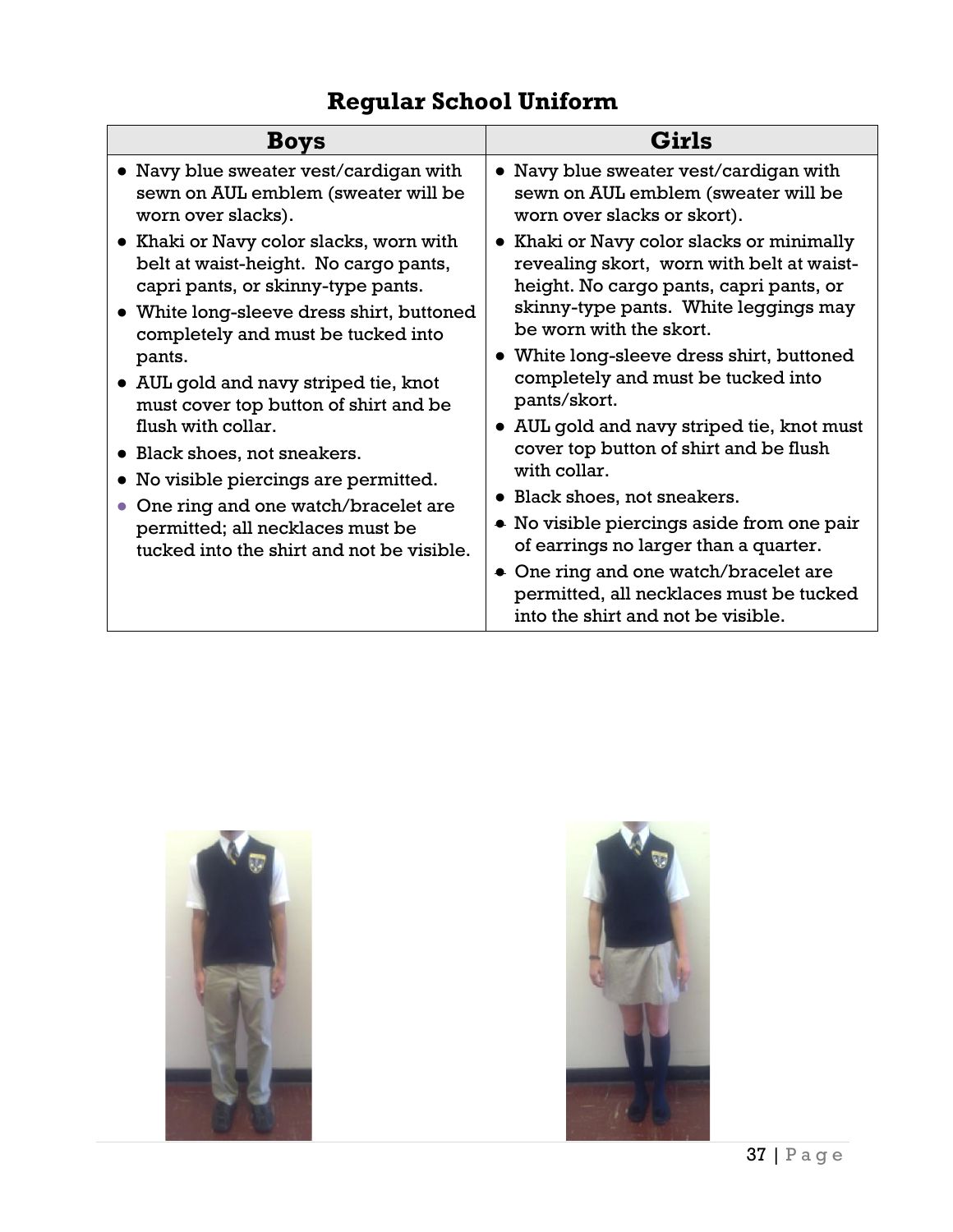### **Gym Uniform (to be changed into during gym class only, not worn to school)**

| <b>Boys</b>                                                                | Girls                                                                                         |
|----------------------------------------------------------------------------|-----------------------------------------------------------------------------------------------|
| Navy blue sweatshirt or tee shirt with<br>the AUL emblem screen printed in | Navy blue sweatshirt or tee shirt with<br>$\bullet$<br>the AUL emblem screen printed in gold. |
| qold.                                                                      | Plain navy blue sweatpants or shorts.                                                         |
| Plain navy blue sweatpants or shorts.                                      | Black or white sneakers.                                                                      |
| Black or white sneakers.                                                   |                                                                                               |

### **Warm-Weather School Uniform**

### **(dates worn to be determined by the Principal)**

| <b>Boys</b>                                                                        | Girls                          |  |
|------------------------------------------------------------------------------------|--------------------------------|--|
| Policy is same as Regular School Uniform with the changes below                    |                                |  |
| • White short-sleeve dress shirt may be<br>• White short-sleeve dress shirt may be |                                |  |
| worn in place of long-sleeves.                                                     | worn in place of long-sleeves. |  |

### **Dress Down Day Policy**

On designated dress down days, students are expected to come to school in neat and presentable attire. The following guidelines are set for dress down day attire.

- Clothing that advertises illegal activities, weapons, or violence, or infringes on or asserts a particular viewpoint on gender or religion is not permitted.
- Shorts must be an appropriate length (at-least the mid-thigh) and modest (without frays, holes, or slits).
- All pants/shorts must be secured at the waist.
- The midriff, lower back, or excessive cleavage must not be visible at any time.
- Undergarments must not be visible at any time.
- Extremely tight clothing that reveals the outline of underwear is not allowed.
- Extremely large or baggy clothing is not allowed.
- Hats, sunglasses, or headgear of any kind are not allowed.
- Footwear is required and must not have open toes, cleats, wheels, or anything that is dangerous. Slippers and stocking feet are not allowed.
- Tank tops are not allowed unless another shirt is worn over/under them.
- Flannel pants or pajamas are not allowed.
- Clothing must not present a tripping hazard.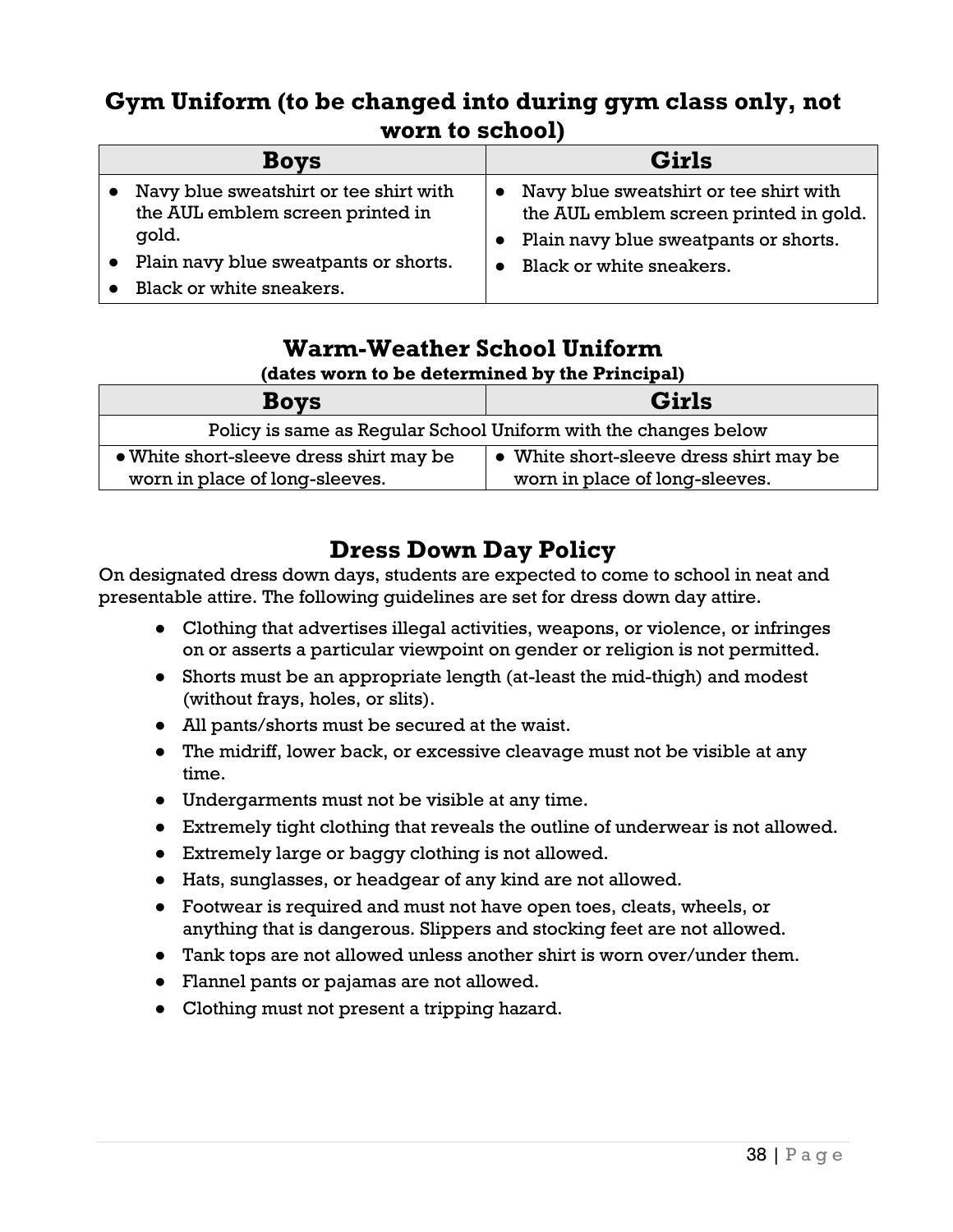### **XIV. STUDENT ACTIVITIES**

### **Criteria for Class Officers**

Any student seeking or holding a Student Council position must maintain passing grades throughout the school year in all classes. Should any student in the office be suspended more than one day, they shall relinquish their position for the balance of the school year.

### **Criteria for Participation in School Activities**

Any student involved in excessive disciplinary difficulties or academic or attendance issues may be excluded from participation in activities. School activities that students could be excluded from include, but are not limited to, non-academic field trips, athletics, dances, theatrical performances, end-of-year trip, and commencement exercises.

- $\triangleright$  Cutting classes is a serious disciplinary infraction; therefore, it will be a consideration for exclusion.
- $\triangleright$  Any student who violates the school's discipline code during any activity is subject to disciplinary action.
- $\triangleright$  A student may not participate in an extracurricular activity if he/she is absent the day of an event unless the absence is excused.
- $\triangleright$  If a student is picked up more than 30 minutes after the stated end time for an event, the student may be excluded from all extracurricular events for the remainder of the school year.

### **Probation and Do Not Participate Lists**

Students are expected to remain in satisfactory academic and disciplinary standing and to follow the school's attendance policies throughout the school year. These lists keep students and parents/guardians aware that poor grades or disciplinary behavior and/or many unexcused absences may result in the failure of a course, grade retention, or severe disciplinary action. Students that do not meet these standards will lose their ability to participate in athletics (including games and practices), activities/clubs, field trips, fundraisers, fashion and talent shows, dress-down days, dances and various other school functions.

Students placed on a **Probation List** will not be permitted to participate in any field trips for which they will miss school. Students must also actively work to improve their academic, disciplinary, or attendance issues. Documentation must be kept by the students showing that they have met with teachers, counselors, administrators, or school staff to improve the situation that landed them on the Probation List.

Students placed on a **Do Not Participate List** will not be allowed to participate in in athletics (including games and practices), activities/clubs, field trips, fundraisers, fashion and talent shows, dress-down days, dances, events at Water Stadium, and any other school functions. Documentation must continue to be kept by the students showing that they have met with teachers, counselors, administrators, or school staff to improve the situation. A parent/guardian conference may also be scheduled.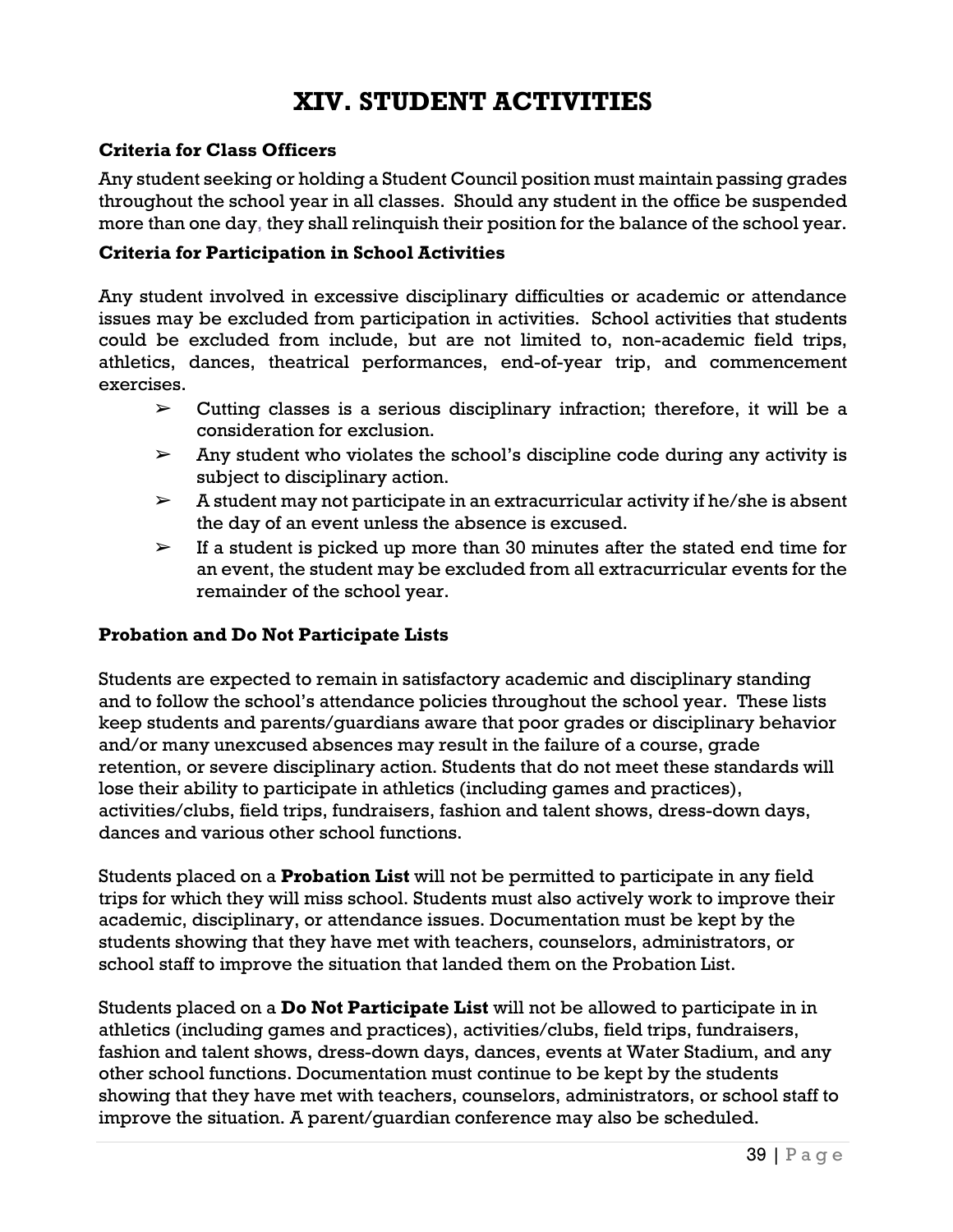### **Academic Probation List**

- A student who has a grade of a 74 or lower in two classes at the time of Progress Reports will be placed on Academic Probation.
- Students will remain on the list until the end of the Marking Period. At that time, the student's grade must be a 75 or higher. The student must provide documentation that they met with school staff during their time on Academic Probation.
- If these conditions are met, the student will be removed from Academic Probation.
- If these conditions are not met, the student will be added to the Academic Do Not Participate List

### **Academic Do Not Participate List**

- A student who was on Academic Probation and who did not meet the conditions to be removed from it will then be added to the Academic Do Not Participate List.
- Students will remain on the list until Progress Reports for the next quarter. At that time, the student's grade must be a 75 or higher. The student must provide documentation that they met with school staff during their time on Academic Probation.
- If these conditions are met, the student will be removed from the Academic Do Not Participate List.
- If these conditions are not met, the student will remain on the Academic Do Not Participate List until the following end of Marking Period or time of Progress Reports that they meet the necessary requirements to be removed from the list.

#### **Disciplinary Do Not Participate List**

- A student who receives a second ISS in a Marking Period will be added to the Disciplinary Do Not Participate List.
- Students will remain on the list until Progress Reports for the next quarter. Attendance Probation List. At that time, a student must not have accrued more than two (2) demerits since being added to the list. The student must provide documentation that they met with school staff during their time on Disciplinary Do Not Participate List.
- If these conditions are met, the student will be removed from the Disciplinary Do Not Participate List.
- If these conditions are not met, the student will remain on the Disciplinary Do Not Participate List until the following end of Marking Period or time of Progress Reports that they meet the necessary requirements to be removed from the list.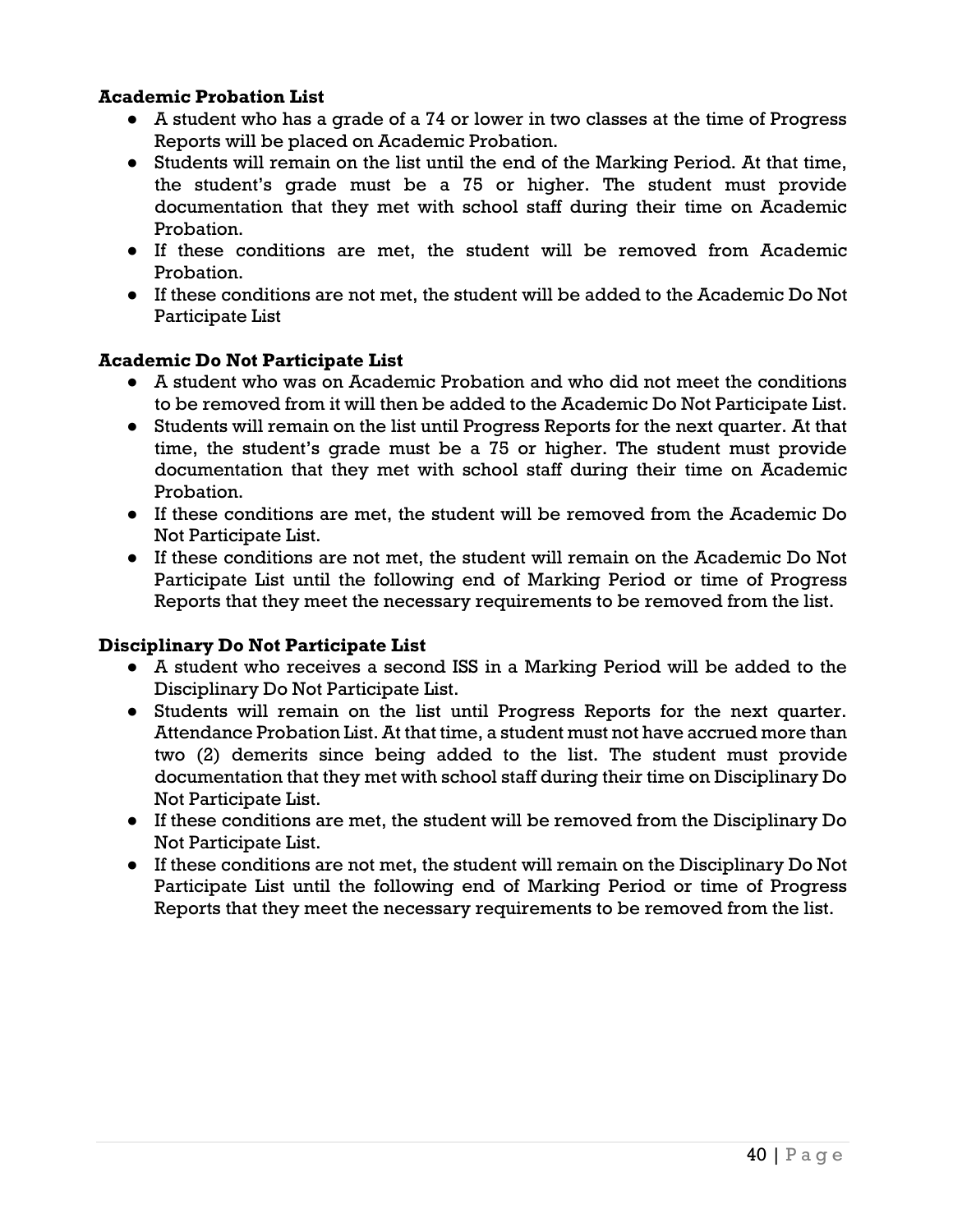### **Attendance Probation List**

- A student who accrues three (3) unexcused absences between the beginning of a Marking Period and the time of Progress Reports will be placed on Academic Probation.
- Students will remain on the list until the end of the Marking Period. At that time, the student must not have had any other unexcused absences. The student must provide documentation that they met with school staff during their time on Attendance Probation.
- If these conditions are met, the student will be removed from Attendance Probation.
- If these conditions are not met, the student will be added to the Attendance Do Not Participate List.

### **Attendance Do Not Participate List**

- A student who was on Attendance Probation and that did not meet the conditions to be removed from it will then be added to the Attendance Do Not Participate List.
- Students will remain on the list until Progress Reports for the next quarter. At that time, the student must not have had any other unexcused absences. The student must provide documentation that they met with school staff during their time on Attendance Probation.
- If these conditions are met, the student will be removed from the Attendance Do Not Participate List.
- If these conditions are not met, the student will remain on the Attendance Do Not Participate List until the following end of Marking Period or time of Progress Reports that they meet the necessary requirements to be removed from the list.

### **Assemblies/Pep Rallies**

When students are directed to report to a pep rally or assembly, they are to report their designated class seats. Students are expected to conduct themselves properly at all times. Whistling, booing, and any unnecessary noise-making will not be tolerated. Throwing of any projectile is forbidden. Students are not permitted to do any homework, reading, or writing during an assembly program unless directed by their team leader. Complete attention and respect is required during all assembly programs.

### **Fundraising**

Fundraising is for "in school groups" only. Any club, team, or group wishing to conduct a "fundraiser" must first clear the activity through the Principal. Fundraisers should be short-term and profitable for the sponsoring organization. The term of the fundraiser should not be in direct competition with another fundraiser. The fundraiser should afford an opportunity for good sales experience and management.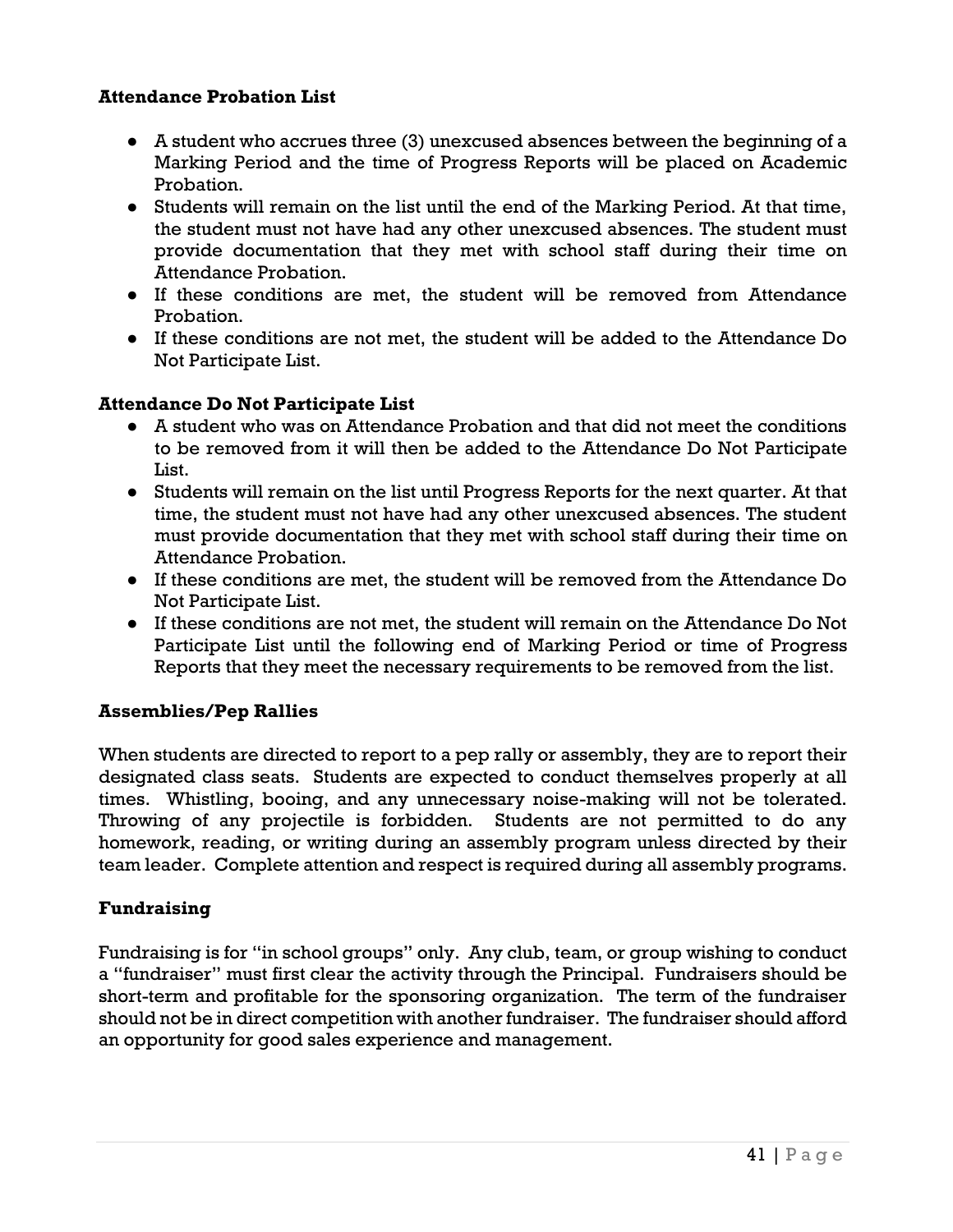### **PTO/Parent Advisory Council**

The Parent Council is designed and organized to assist with parent/staff involvement, concerns, fundraisers, and educational needs for our children. The committee requires dedication and sensitivity to the needs of our children, parents, teachers and community.

The goals of this organization are met by building long-term relationships with the community we serve. Working together is the cornerstone in achieving this mission. We strive to create a positive learning experience through teamwork.

Our Parent Council has an open and ongoing membership. This includes any parent or guardian of an AUL Charter School student who wants to be involved at any time throughout the school year. There is a separate Parent Committee for each grade level, organized by the grade-level Team Leader.

#### **Transportation**

Busing is provided for students who have special accommodations specified in an Individual Education Plan (IEP) as determined by Special Education Services.

### **Student Parking**

Students who drive to school are responsible for their own parking. Students are reminded to follow all local driving and parking ordinances. Students that park in the faculty parking lot may have their car towed at the owner's expense.

#### **Emergency Closing**

In the event of an emergency closing, such as inclement weather, the school will announce its closing on WCTC 1050 AM., robo-call notification system and posting on AUL website. **Additionally, whenever Perth Amboy Public Schools Close, AUL Charter School will also be closed.** If an emergency early dismissal is issued, all efforts will be made to contact the parents of the students. It is important that all parents/guardians complete and maintain the emergency contact information.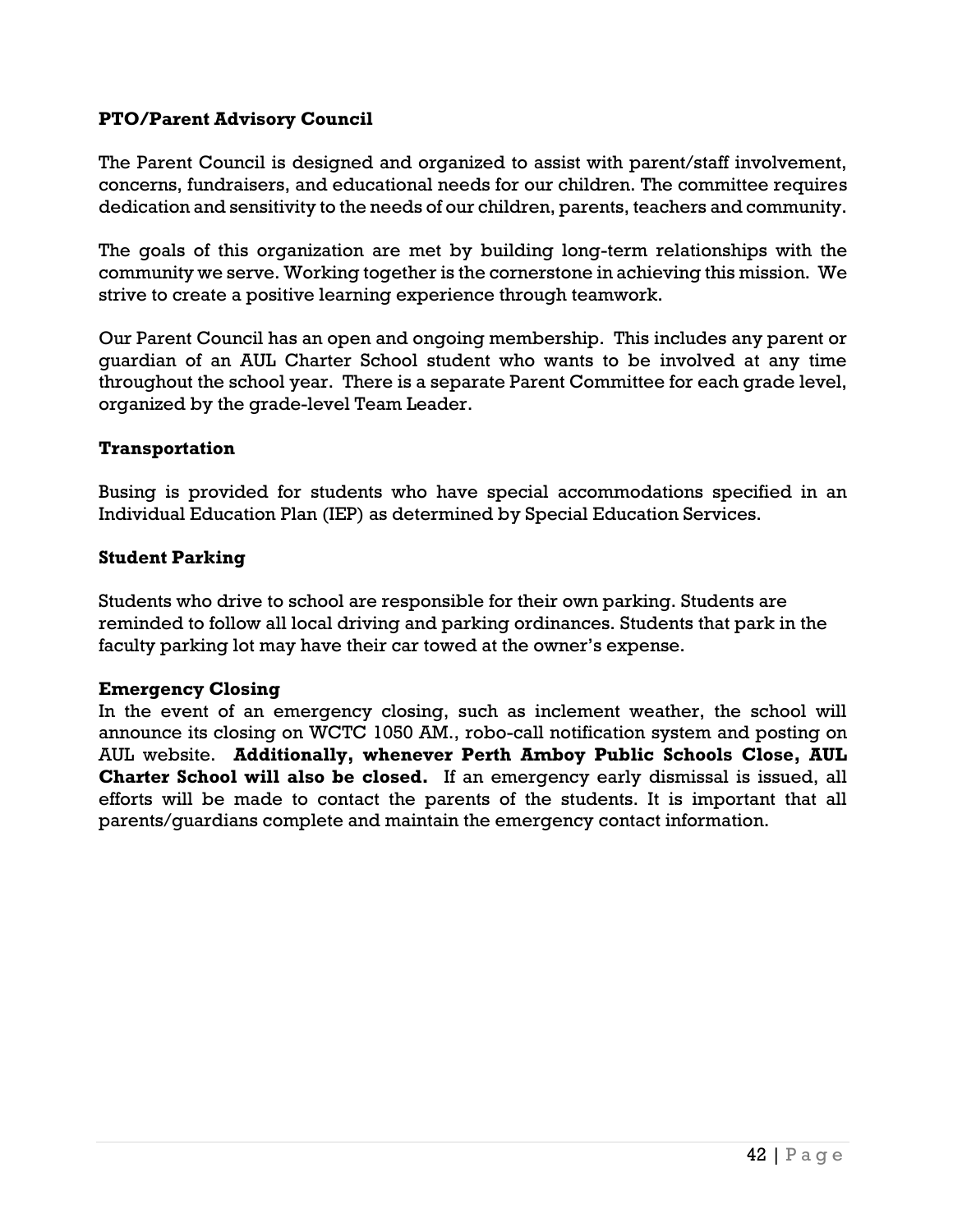### **XV. STUDENT ACCIDENT INSURANCE**

### **Compulsory Plan**

The school district has purchased an accident insurance program covering all students on a Full Excess basis. Full Excess means all bills incurred for a covered accident must be submitted to all other medical expense policies under which the student can claim benefits first. If there are any balances due after payments are made, all itemized bills on the claim, and the receipts from the other carrier(s) must be submitted to us and we will consider the balances, up to the policy limits. If employed, but claiming on other insurance, we will need a letter, from employer(s), on company letterhead, to that effect. Students are covered for injury during the hours and days when school is in session and while attending or participating in school-sponsored and supervised activities on or off school premises. Participants are also covered while participation in interscholastic sports, including tryouts, preseason and postseason play, and travel to and from games and/or practice. (Individual travel or travel in a vehicle that is not owned or operated by the school is not covered by the policy.)

New Jersey schools are not required to buy insurance or pay student medical expenses associated with school injuries. The school purchases the accident insurance policy as a public service to assist any parental need to supplement their own personal insurance program, or to assist parents who may be without insurance. The school policy will reimburse on covered claims for medical expenses incurred up to the benefit limits of the policy. The plan has limitations and benefits as outlined below. If other insurance is had, a claim must first be filed with that insurance carrier and obtain benefits from the other insurance source. This policy is designated to consider payment of the eligible expenses that are not paid by your other insurance source.

### **Description of Policy Benefits and Limits**

If a student is injured during a school activity and the injury required treatment within 90 days after the date of injury by a licensed physician, the insurance company will pay the usual and customary expenses for necessary hospital, medical, physicians or dental care incurred within two years from the date of injury up to a maximum medical benefit of \$25,000 per covered accident, subject to the following limits:

| <b>Services</b>                                  | <b>Benefits</b>    |
|--------------------------------------------------|--------------------|
| <b>Hospital Services</b>                         |                    |
| Daily Room & Board                               | Usual & Reasonable |
| Intensive Care Room & Board                      | Usual & Reasonable |
| Miscellaneous Services-when hospital confined or | Usual & Reasonable |
| when surgery is performed                        |                    |
| <b>Emergency Room (outpatient)</b>               | Usual & Reasonable |
| <b>Physician Services</b>                        |                    |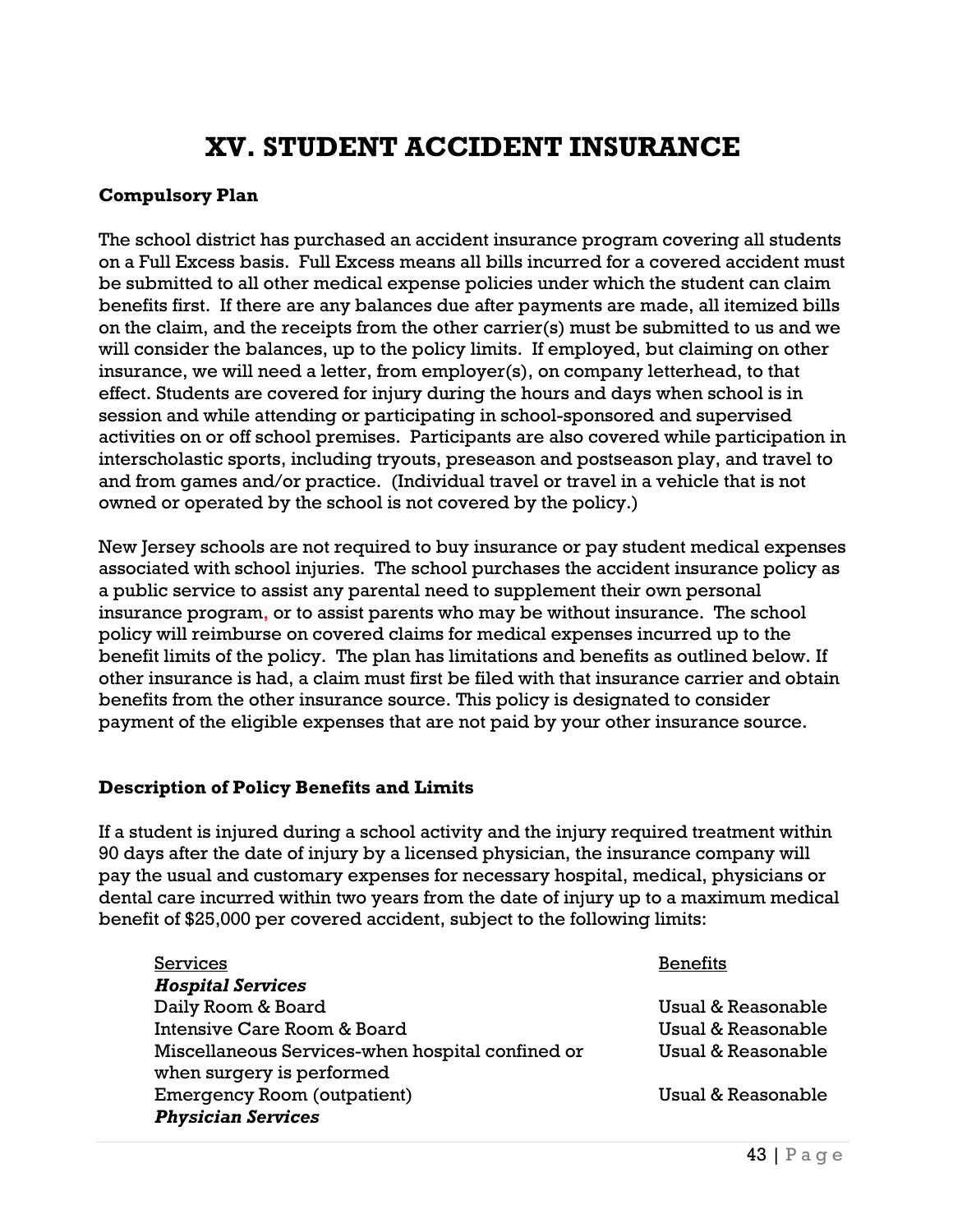| Surgery, including pre-and post-operative care<br>Anesthetic (including administration) and Assistant<br>Surgeon Reasonable                  | <b>Usual &amp; Reasonable</b><br>Usual & Reasonable |
|----------------------------------------------------------------------------------------------------------------------------------------------|-----------------------------------------------------|
| Physician Visits other than for physiotherapy and<br>similar treatment when no surgery benefit is paid                                       | Usual & Reasonable                                  |
| Consultants (when required by attending physician<br>for confirming or determining a diagnosis but not<br>for treatment) and second opinions | Usual & Reasonable                                  |
| <b>Laboratory &amp; X-Ray Services</b>                                                                                                       |                                                     |
| Including reading and interpretation<br>(Dental X-Rays are payable under DENTAL                                                              | Usual & Reasonable                                  |
| SERVICES benefits shown below)                                                                                                               |                                                     |
| <b>Additional Services</b>                                                                                                                   |                                                     |
| Physiotherapy or similar treatment                                                                                                           | Usual & Reasonable                                  |
| In-Hospital<br>Out of Hospital                                                                                                               |                                                     |
| <b>Registered or Licensed Nurse</b>                                                                                                          | Usual & Reasonable                                  |
| Ambulance to initial treatment facility                                                                                                      | Usual & Reasonable                                  |
| Orthopedic Appliances (including rental of<br>Crutches or wheelchair)                                                                        | Usual & Reasonable                                  |
| In-Hospital                                                                                                                                  |                                                     |
| Out of Hospital                                                                                                                              |                                                     |
| <b>Prescribed Drugs or Medications</b>                                                                                                       | Usual & Reasonable                                  |
| Eyeglasses, Contact Lenses, Hearing Aids<br>(Replacement when damaged in conjunction                                                         | Usual & Reasonable                                  |
| with a covered injury requiring medical treatment.)                                                                                          |                                                     |
| <b>Dental Services</b>                                                                                                                       |                                                     |
| Treatment, repair or replacement of injured natural                                                                                          | <b>Usual &amp; Reasonable</b>                       |
| teeth to a covered injury, as well as examination,                                                                                           |                                                     |
| x-rays, restorative treatment, endodontics, oral<br>surgery, and treatment for gingivitis resulting from                                     |                                                     |
| trauma.                                                                                                                                      |                                                     |

### *Exclusions and Limitations*

The policy does not cover any loss as a result of the following:

- 1. Services or treatment rendered by a physician, nurse or any other person who is (a) employed or retained by the School District; or (b) who is the insured or a member of his/her immediate family.
- 2. Charges which (a) the insured would not have to pay if he/she did not have insurance; or (b) are in excess of Usual and Reasonable Expenses.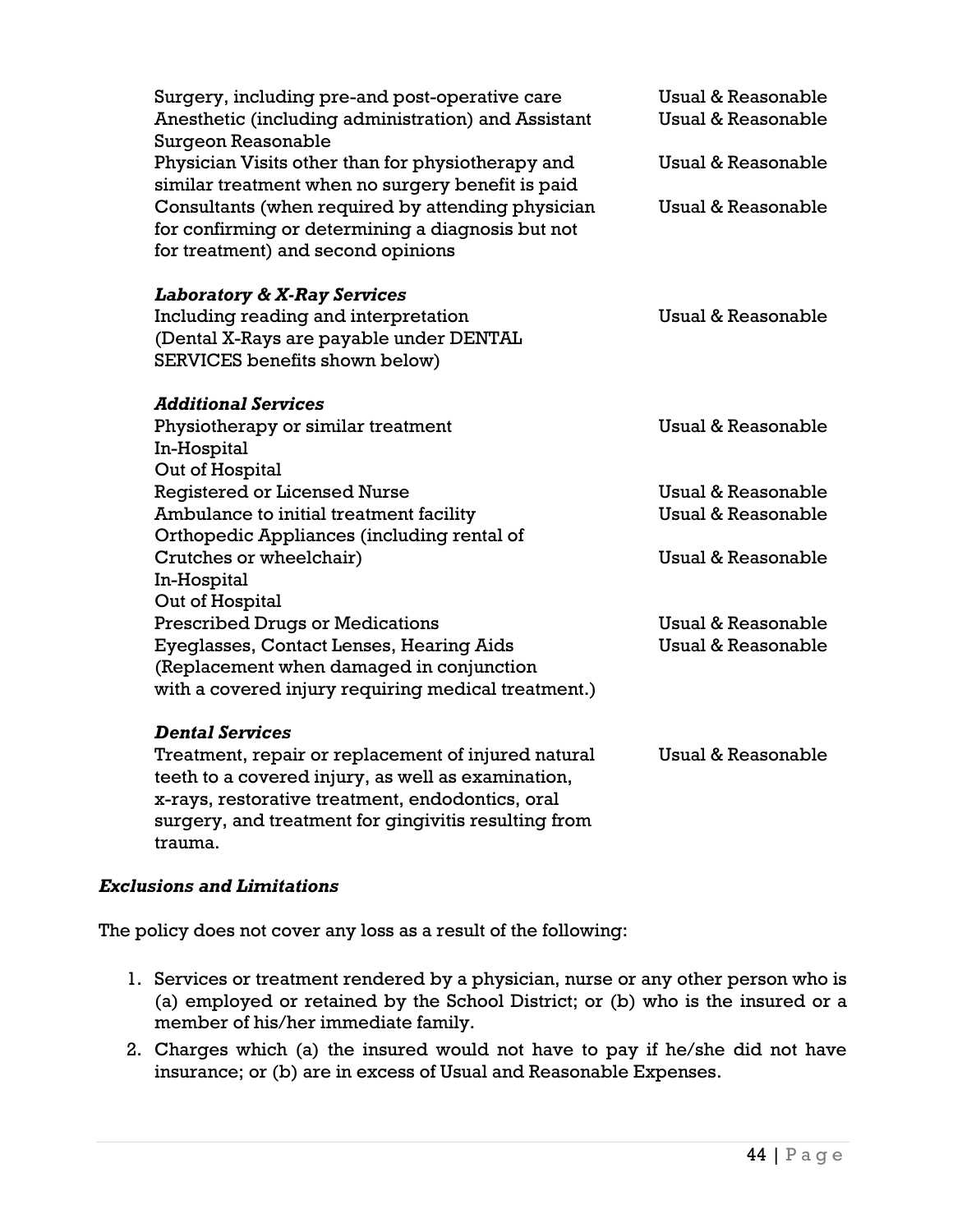- 3. Any injury that is (a) intentionally self-inflicted, suicide or any attempt thereat; (b) caused by war or any act of war; (c) is caused while the insured is serving fulltime active duty (more than 31 days) in any Armed Forces; (d) caused by taking part in a riot or insurrection;
- 4. Injury that is caused by (a) flying in an aircraft, except as a fare-paying passenger; (b) flying in an ultralight, gang-gliding, parachuting or bungi-cord jumping; (c) flying in a spacecraft or any craft designed for navigation above or beyond the earth's atmosphere; (d) travel in or upon a snowmobile or any two or three wheeled motorized vehicle or any off-road motorized vehicle not requiring licensing as a motor vehicle; or (e) any accident where the insured is the operator and does not possess a current and valid motor vehicle operator's license (except in a Driver's Education Program);
- 5. An injury for which the Insured is covered under state or federal worker's compensation or employer's liability or occupational disease laws;
- 6. That part of medical expenses payable by any automobile insurance policy without regard to fault (does not apply in any state that prohibits such limitation);
- 7. The insured's part in commuting or attempting to commit felon;
- 8. An injury that is (a) the result of the insured being intoxicated; (b) caused by any narcotic, drug, poison, gas or fumes voluntarily taken, administered, absorbed or inhaled, unless prescribed by a physician;
- 9. A sickness or disease or diagnostic test or treatment, except infection which occurs directly from an accidental cut or wound, or ingestion to contaminated food,
- 10.An injury resulting from participation in or practice for non-school sponsored skiing, ice hockey, tackle football, lacrosse or soccer.
- 11.Expenses incurred in connection with plastic or cosmetic surgery or procedures unless required by an injury.
- 12.Taking part in Senior High School Interscholastic Football and Sports, including travel to and from games and practice, unless specifically provided for in the Application.

The maximum payable for expenses incurred as the result of an accident involving a motor vehicle shall not exceed \$10,000.

When Excess insurance is provided and another Plan Providing Medical Expense Benefits to an Insured is an HMO, PPO, or similar arrangement for provision of benefits or services and the Insured does not use the facilities or services of the HMO, PPO, or similar arrangement for provision of benefits or services, the medical benefits otherwise payable under the is policy shall be reduced 50%. This limitation shall not apply to emergency treatment required within 24 hours after an accident when the accident occurs outside the geographic area served by the HMO, PPO, or similar arrangement for provision of benefits or services.

The school insurance policy is not intended to replace family or group health insurance policies. Parents must assume financial responsibility for paying expenses not covered by the accident policy purchase by the school district. If a student is injured in an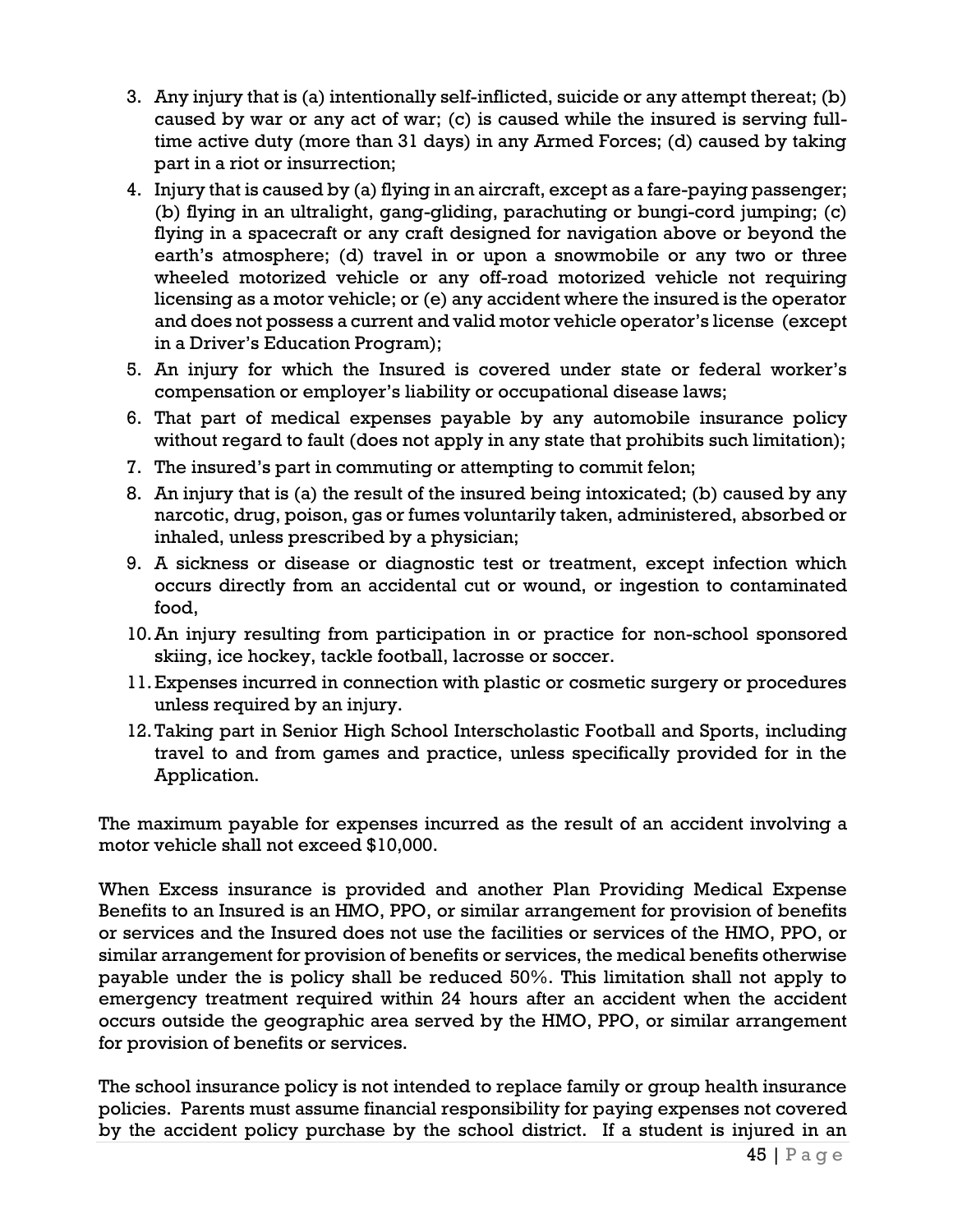accident during a school activity, report the accident to the Principal's office immediately to obtain filing instructions.

### **XVII. Student Obligations**

### **Text/Library Books**

The Board of Trustees of AUL supplies the student with all necessary textbooks. Students are responsible for the proper handling and care of the books assigned to them. Students are liable for lost or damaged books. All books must be covered at all times. When a student loses a book, the loss must be reported to the subject teacher. The teacher will allow reasonable time to locate the book. If the lost book is not found, the teacher will report the missing book as an obligation and the student must pay for the book. Replacement cost for all books is the current cost of the book. If the book is later found, the parent/guardian of the student will present the receipt for the book paid for and money will be refunded by the main office.

### **Cafeteria**

Students are obligated to pay for all items in the cafeteria. Failure to meet obligations during a given school year will stay on the student's record until such obligations are met. Alternate food, such as peanut butter and jelly sandwiches, will be provided which meets the minimum requirements should the balance begin to significantly accrue. Unpaid cafeteria balances will result in the withholding of student activities or records.

### **Student Uniforms**

Students are expected to come in dress uniform daily. The uniform can be purchased through the school. There are announced uniform purchase dates and set prices.

### **Other Obligations**

Students are obligated to pay for all items that have been lost or damaged which have been issued by the school. Failure to meet obligations during a given school year will stay on the student's record until such obligations are met. Students who have monetary obligations will not be allowed to purchase tickets or attend class activities or non-academic events until obligations are met. Students with outstanding fines and/or obligations may be placed on the Academic Do Not Participate List and/or have their student records withheld.

### **Procedures for Processing Student Grievances**

The purpose of this procedure is to allow students to disagree with a decision in a private, fair manner at the lowest level necessary for the issue to be remedied.

Grievances will generally fall under the following categories: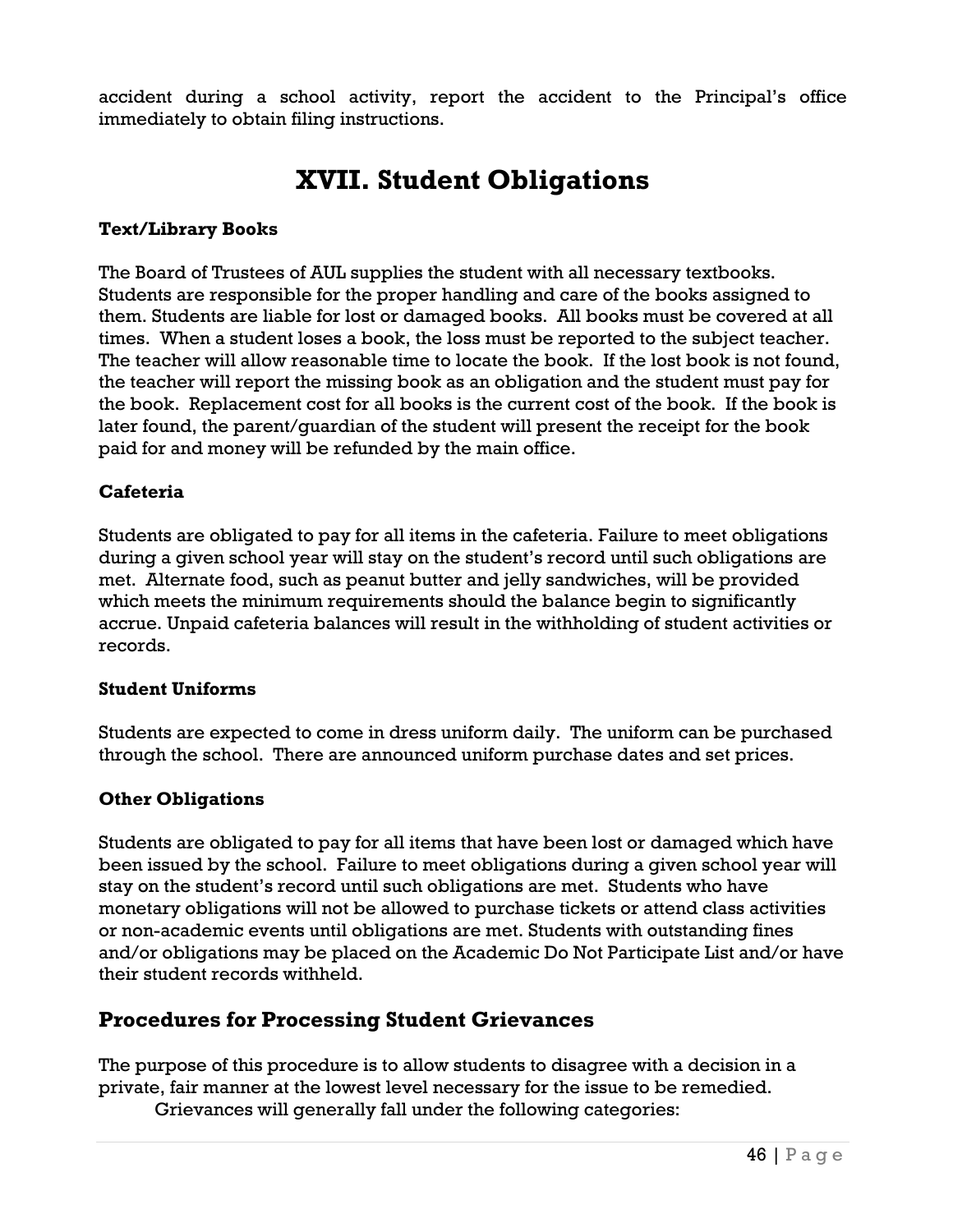- Academic matters
- Disciplinary action

### **Academic Grievance Procedure**

- 1. If a student feels he/she is not being treated fairly, he/she should attempt to resolve the question the teacher involved.
- 2. If a teacher meeting did not sufficiently solve the matter, a conference should be arranged with the guidance counselor and the teacher.
- 3. If the decision is still unsatisfactory, a conference can be arranged with a Principal.

### **Disciplinary Grievance Procedure**

- 1. If a student feels he/she is not being treated fairly, he/she should attempt to resolve the case directly with the staff member involved.
- 2. If the decision is still unsatisfactory, a conference can be arranged with the Vice Principal.

### **Handbook Updates**

Changes to the Parent/Student handbook may be updated at any time in coordination with the Board of Trustees. It is the responsibility of parents and students to be familiar with its contents and to be aware of any changes.